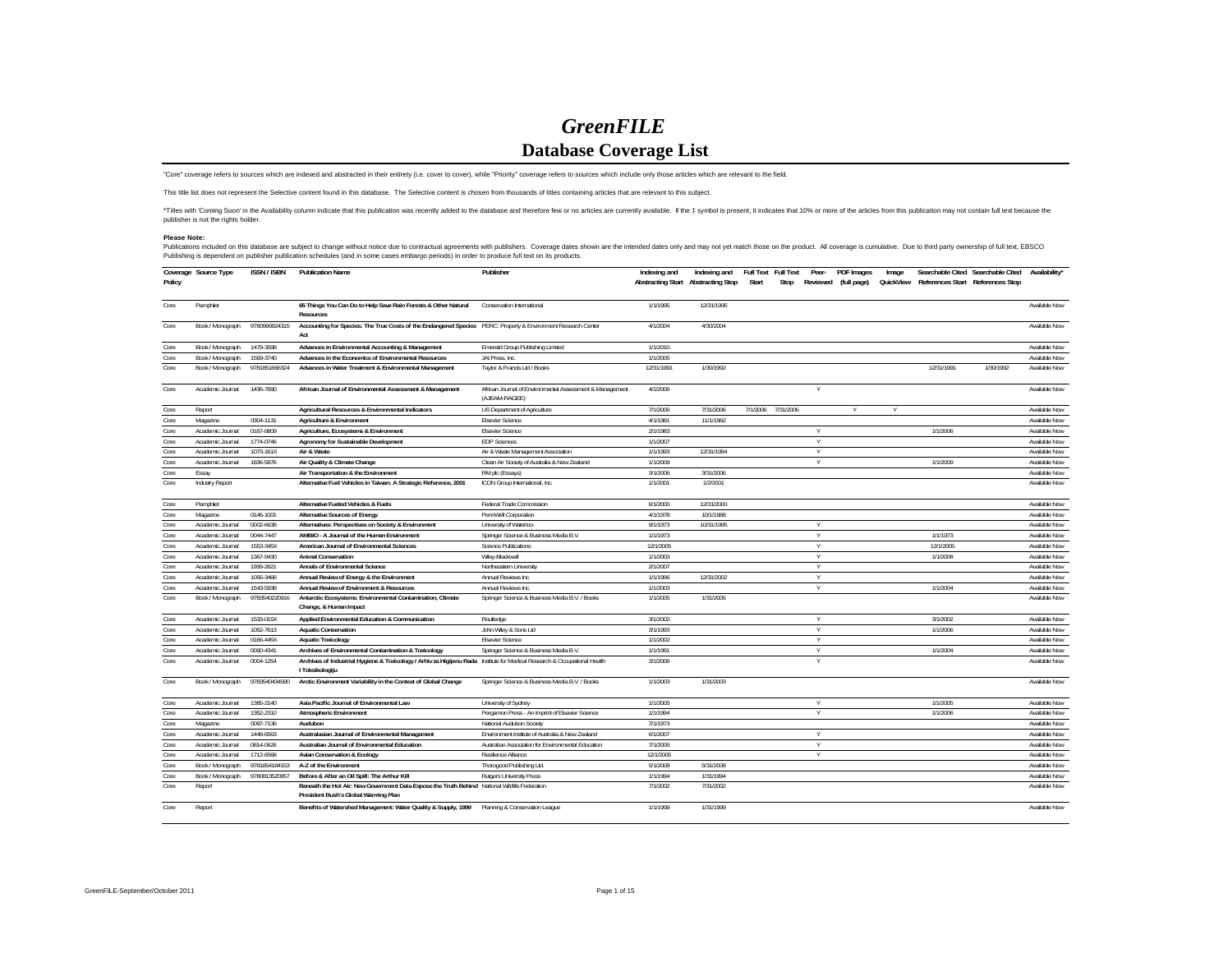| Policy       | Coverage Source Type     | <b>ISSN / ISBN</b> | <b>Publication Name</b>                                                                                                              | Publisher                                       | Indexing and | Indexing and<br>Abstracting Start Abstracting Stop | Full Text<br>Start | <b>Full Text</b><br>Peer-<br>Stop | PDF Images<br>Reviewed (full page) | Image<br>QuickView | References Start References Stop | Searchable Cited Searchable Cited | Availability*                  |
|--------------|--------------------------|--------------------|--------------------------------------------------------------------------------------------------------------------------------------|-------------------------------------------------|--------------|----------------------------------------------------|--------------------|-----------------------------------|------------------------------------|--------------------|----------------------------------|-----------------------------------|--------------------------------|
| Core         | Book / Monograph         | 9780976024446      | Beyond IFQs in Marine Fisheries: A Guide for Federal Policy Makers PERC: Property & Environment Research Center                      |                                                 | 5/1/2008     | 5/31/2008                                          |                    |                                   |                                    |                    |                                  |                                   | Available Now                  |
| Core         | Book / Monograph         | 9780761332312      | <b>Big Cat Conservation</b>                                                                                                          | Lerner Publishing Group                         | 1/1/2000     | 1/31/2000                                          |                    |                                   |                                    |                    |                                  |                                   | Available Now                  |
| Core         | Trade Publication        | 0276-5055          | <b>BioCycle</b>                                                                                                                      | JG Press, Inc.                                  | 1/1/1981     |                                                    |                    |                                   |                                    |                    | 1/1/2003                         | 5/31/2011                         | Available Now                  |
| Core         | Academic Journal         | 0960-3115          | <b>Biodiversity &amp; Conservation</b>                                                                                               | Springer Science & Business Media B.V.          | 2/1/1993     |                                                    |                    | v                                 |                                    |                    | 1/1/2006                         |                                   | Available Now                  |
| Core         | Academic Journal         | 0006-3207          | <b>Biological Conservation</b>                                                                                                       | <b>Elsevier Science</b>                         | 7/1/1973     |                                                    |                    |                                   |                                    |                    | 1/1/2006                         |                                   | Available Now                  |
| Core         | Academic Journal         | 0006-3568          | <b>BioScience</b>                                                                                                                    | American Institute of Biological Sciences       | 1/1/1964     |                                                    |                    | Y                                 |                                    |                    | 1/1/2003                         | 5/31/2011                         | Available Now                  |
| Core         | Academic Journal         | 1370-6233          | Biotechnologie, Agronomie, Societe et Environnement                                                                                  | Les Presses Agronomiques de Gembloux            | 3/1/2003     |                                                    |                    | Y                                 |                                    |                    |                                  |                                   | Available Now                  |
| Core         | Magazine                 | 0959-2709          | <b>Bird Conservation International</b>                                                                                               | Cambridge University Press                      | 3/1/1991     | 6/1/1994                                           |                    |                                   |                                    |                    |                                  |                                   | Available Now                  |
| Core         | Book / Monograph         | 9780966824315      | <b>Blueprint for Environmental Education</b>                                                                                         | PERC: Property & Environment Research Center    | 2/1/1999     | 2/28/1999                                          |                    |                                   |                                    |                    |                                  |                                   | Available Now                  |
| Core         | Academic Journal         | 1472-6785          | <b>BMC Ecology</b>                                                                                                                   | <b>BioMed Central</b>                           | 1/1/2001     |                                                    | 1/1/2001           | $\vee$                            |                                    | Y                  |                                  |                                   | Available Now                  |
| Core         | <b>Trade Publication</b> | 1073-5798          | <b>BNA's Environmental Compliance Bulletin</b>                                                                                       | Bureau of National Affairs                      | 9/29/2003    |                                                    |                    |                                   |                                    |                    |                                  |                                   | Available Now                  |
| Core         | Academic Journal         | 0190-7034          | Boston College Environmental Affairs Law Review                                                                                      | Boston College Law School                       | 1/1/1979     |                                                    |                    |                                   |                                    |                    | 1/1/1979                         |                                   | Available Now                  |
| Core         | Book / Monograph         | 9780966824384      | Branching Out: Case Studies in Canadian Forest Management                                                                            | PERC: Property & Environment Research Center    | 2/1/2006     | 2/28/2006                                          |                    |                                   |                                    |                    |                                  |                                   | Available Now                  |
| Core         | Pamphlet                 |                    | Breast Cancer: Susceptibility & the Environment                                                                                      | National Institutes of Health                   | 6/1/2000     | 12/31/2000                                         |                    |                                   |                                    |                    |                                  |                                   | Available Now                  |
| Core         | Academic Journal         | 0360-1323          | <b>Building &amp; Environment</b>                                                                                                    | Pergamon Press - An Imprint of Elsevier Science | 1/1/2002     |                                                    |                    | ٧                                 |                                    |                    |                                  |                                   | <b>Available Now</b>           |
| Core         | Book / Monograph         | 9781855735316      | <b>Building the Ecological City</b>                                                                                                  | Woodhead Publishing Limited                     | 1/1/2002     | 1/31/2002                                          |                    |                                   |                                    |                    | 1/1/2002                         | 1/31/2002                         | Available Now                  |
| Core         | Academic Journal         | 0007-4861          | <b>Bulletin of Environmental Contamination &amp; Toxicology</b>                                                                      | Springer Science & Business Media B.V.          | 5/1/1973     |                                                    |                    | Y                                 |                                    |                    | 1/1/2004                         |                                   | Available Now                  |
| Core         | Magazine                 | 1052-7206          | Business & the Environment with ISO 14000 Updates                                                                                    | Aspen Publishers Inc.                           | 8/1/2003     |                                                    |                    |                                   |                                    |                    |                                  |                                   | Available Now                  |
| Core         | Case Study               |                    | Business Ethics Case Studies: The Polluter's Dilemma                                                                                 | <b>Business Ethics Canada</b>                   | 1/1/2007     | 1/31/2007                                          |                    |                                   |                                    |                    |                                  |                                   | Available Now                  |
| Core         | Case Study               |                    | Business Ethics Case Studies: Whistleblowing & the Environment:<br>The Case of Avco Environmental                                    | <b>Business Ethics Canada</b>                   | 1/1/2007     | 1/31/2007                                          |                    |                                   |                                    |                    |                                  |                                   | Available Now                  |
| Core         | Academic Journal         | 0964-4733          | Business Strategy & the Environment (European Research Press)                                                                        | European Research Press                         | 3/1/1993     | 12/31/1994                                         |                    |                                   |                                    |                    |                                  |                                   | Available Now                  |
| Core         | Academic Journal         | 0964-4733          | Business Strategy & the Environment (John Wiley & Sons, Inc)                                                                         | John Wiley & Sons, Inc.                         | 1/1/1995     |                                                    |                    |                                   |                                    |                    | 1/1/1995                         |                                   | Available Now                  |
| Core         | Trade Publication        | 1078-3474          | <b>C&amp;D Debris Recycling</b>                                                                                                      | Penton Media, Inc.                              | 1/1/1997     | 8/31/1998                                          |                    |                                   |                                    |                    |                                  |                                   | Available Now                  |
| Core         | Essay                    |                    | Can We Grow Rice without Using Pesticides?                                                                                           | RM plc (Essays)                                 | 3/1/2006     | 3/31/2006                                          |                    |                                   |                                    |                    |                                  |                                   | Available Now                  |
| Core         | Academic Journal         | 1205-5352          | Canadian Journal of Environmental Education                                                                                          | Canadian Journal of Environmental Education     | 1/1/2003     |                                                    |                    | Y                                 |                                    |                    |                                  |                                   | Available Now                  |
| Core         | Academic Journal         | 0045-5067          | Canadian Journal of Forest Research                                                                                                  | Canadian Science Publishing                     | 3/1/1975     |                                                    |                    | $\vee$                            |                                    |                    | 1/1/2001                         |                                   | Available Now                  |
| Core         | Magazine                 | 1710-761X          | Canadian Organic Grower                                                                                                              | Canadian Organic Growers                        | 9/1/2005     |                                                    |                    |                                   |                                    |                    |                                  |                                   | Available Now                  |
| Core         | Magazine                 | 1864-9904          | Carbon & Climate Law Review                                                                                                          | Lexxion Verlagsgesellschaft mbH                 | 12/1/2008    |                                                    |                    |                                   |                                    |                    |                                  |                                   | Available Now                  |
| Core         | Academic Journal         | 1750-0680          | Carbon Balance & Management                                                                                                          | <b>BioMed Central</b>                           | 1/1/2006     |                                                    |                    | Υ                                 |                                    |                    |                                  |                                   | Available Now                  |
| Core         | Book / Monograph         | 9780813536866      | Cash for Your Trash: Scrap Recycling in America                                                                                      | Rutgers University Press                        | 1/1/2005     | 1/31/2005                                          |                    |                                   |                                    |                    |                                  |                                   | Available Now                  |
| Core         | Magazine                 | 0194-1445          | Catalyst for Environment: Energy                                                                                                     | N. Buhler                                       | 1/1/1981     | 1/1/1982                                           |                    |                                   |                                    |                    |                                  |                                   | Available Now                  |
| Core         | Academic Journal         | 0008-7688          | <b>Catalyst for Environmental Quality</b>                                                                                            | Catalyst for Environmental Quality              | 1/1/1973     | 1/1/1980                                           |                    | ٧                                 |                                    |                    |                                  |                                   | Available Now                  |
| Core         | Essay                    |                    | Catalysts: Cars & Pollution                                                                                                          | RM plc (Essays)                                 | 3/1/2006     | 3/31/2006                                          |                    |                                   |                                    |                    |                                  |                                   | Available Now                  |
| Core         | Magazine                 | 1940-8870          | Certified Organic                                                                                                                    | California Certified Organic Farmers            | 1/1/2009     |                                                    |                    |                                   |                                    |                    |                                  |                                   | Available Now                  |
| Core         | Magazine                 | 0312-1372          | <b>Chain Reaction</b>                                                                                                                | Friends of the Earth Australia                  | 9/1/1994     |                                                    |                    |                                   |                                    |                    |                                  |                                   | Available Now                  |
| Core         | Academic Journal         | 1071-8443          | <b>Chelonian Conservation &amp; Biology</b>                                                                                          | Allen Press Publishing Services Inc.            | 9/1/2005     |                                                    |                    | Y                                 |                                    |                    |                                  |                                   | Available Now                  |
| Core         | Academic Journal         | 0045-6535          | Chemosphere                                                                                                                          | Pergamon Press - An Imprint of Elsevier Science | 2/1/1975     |                                                    |                    | $\overline{V}$                    |                                    |                    | 1/1/2006                         |                                   | Available Now                  |
| Core         | Book / Monograph         | 9789289013741      | Children's Health & Environment: Developing Action Plans                                                                             | World Health Organization                       | 1/1/2005     | 1/31/2005                                          |                    |                                   |                                    |                    |                                  |                                   | Available Now                  |
| Core         | Magazine                 | 0300-5734          | Clean Air & Environmental Protection                                                                                                 | National Society for Clean Air                  | 1/1/1992     | 6/30/2001                                          |                    |                                   |                                    |                    |                                  |                                   | Available Now                  |
| Core         | Academic Journal         | 1444-2841          | Clean Air & Environmental Quality                                                                                                    | Clean Air Society of Australia & New Zealand    | 1/1/2003     | 12/31/2008                                         |                    | Υ                                 |                                    |                    | 1/1/2003                         | 12/31/2008                        | Available Now                  |
| Core         | Academic Journa          | 1618-954X          | Clean Technologies & Environmental Policy                                                                                            | Springer Science & Business Media B.V           | 12/1/2003    |                                                    |                    | Y                                 |                                    |                    | 12/1/2003                        |                                   | Available Now                  |
| Core         | Magazine                 | 0009-8620          | Clean Water Report                                                                                                                   | Capitol Press, LLC                              | 2/1/2009     | 3/31/2010                                          |                    |                                   |                                    |                    |                                  |                                   | Available Now                  |
| Core         | Book / Monograph         | 9789812308603      | Clean, Green & Blue: Singapore's Journey Towards Environmental & Institute of Southeast Asian Studies<br><b>Water Sustainability</b> |                                                 | 10/1/2008    | 10/31/2008                                         |                    |                                   |                                    |                    |                                  |                                   | Available Now                  |
| Core         | Academic Journal         | 1756-5529          | <b>Climate &amp; Development</b>                                                                                                     | Earthscan / Journals                            | 1/1/2009     |                                                    |                    | Y                                 |                                    |                    | 1/1/2009                         |                                   | Available Now                  |
| Core         | Book / Monograph         | 9781844074709      | <b>Climate Change &amp; Adaptation</b>                                                                                               | Farthscan / Books                               | 1/1/2008     | 1/31/2008                                          |                    |                                   |                                    |                    |                                  |                                   | Available Now                  |
| Core         | Book / Monograph         | 9789241562485      | Climate Change & Human Health                                                                                                        | World Health Organization                       | 1/1/2003     | 1/31/2003                                          |                    |                                   |                                    |                    |                                  |                                   | Available Now                  |
| Priority     | Academic Journa          | 0930-757           | <b>Climate Dynamics</b>                                                                                                              | Springer Science & Business Media B.V.          | 1/1/2000     |                                                    |                    | Y                                 |                                    |                    |                                  |                                   | Available Now                  |
| Core         | Academic Journa          | 1469-3062          | Climate Policy (Earthscan)                                                                                                           | Earthscan / Journals                            | 1/1/2006     |                                                    |                    |                                   |                                    |                    | 1/1/2007                         | 3/31/2009                         | Available Now                  |
| Core         | Academic Journal         | 1469-3062          | <b>Climate Policy (Elsevier Science)</b>                                                                                             | <b>Elsevier Science</b>                         | 1/1/2002     | 12/31/2003                                         |                    | Y                                 |                                    |                    |                                  |                                   | Available Now                  |
| Core         | Academic Journal         | 0936-577X          | Climate Research                                                                                                                     | Inter-Research Science Publishing               | 9/9/1990     | 6/30/2011                                          |                    | Y                                 |                                    |                    | 9/9/1990                         | 6/30/2011                         | Available Now                  |
| Core         | Academic Journal         | 0165-0009          | <b>Climatic Change</b>                                                                                                               | Springer Science & Business Media B.V           | 1/1/197      |                                                    |                    |                                   |                                    |                    | 1/1/2006                         |                                   | Available Now                  |
|              |                          |                    |                                                                                                                                      |                                                 |              |                                                    |                    |                                   |                                    |                    |                                  |                                   |                                |
| Core         | Book / Monograph         | 9780922152773      | Coal & the Environment                                                                                                               | American Geological Institute                   | 6/1/2006     | 6/30/2006                                          |                    | Υ                                 |                                    |                    |                                  |                                   | Available Now<br>Available Now |
| Core<br>Core | Academic Journal         | 0098-4582          | Columbia Journal of Environmental Law                                                                                                | Columbia Law Review                             | 1/1/1992     |                                                    |                    |                                   |                                    |                    | 1/1/1992                         |                                   |                                |
|              | Book / Monograph         | 9780813529141      | Communities & the Environment: Ethnicity, Gender, & the State in<br><b>Community-Based Conservation</b>                              | Rutgers University Press                        | 1/1/2001     | 1/31/2001                                          |                    |                                   |                                    |                    |                                  |                                   | Available Now                  |
| Core         | Magazine                 | 1559-1492          | <b>Community Greening Review</b>                                                                                                     | American Community Gardening Association        | 9/1/2002     |                                                    |                    |                                   |                                    |                    |                                  |                                   | Available Now                  |
| Core         | Report                   |                    | Community Guide to the California Environmental Quality Act, 2002  Planning & Conservation League                                    |                                                 | 1/1/2002     | 1/31/2002                                          |                    |                                   |                                    |                    |                                  |                                   | Available Now                  |
| Core         | Book / Monograph         | 9781402018961      | Comparative Risk Assessment & Environmental Decision Making                                                                          | Springer Science & Business Media B.V. / Books  | 1/1/2004     | 1/31/2004                                          |                    |                                   |                                    |                    |                                  |                                   | Available Now                  |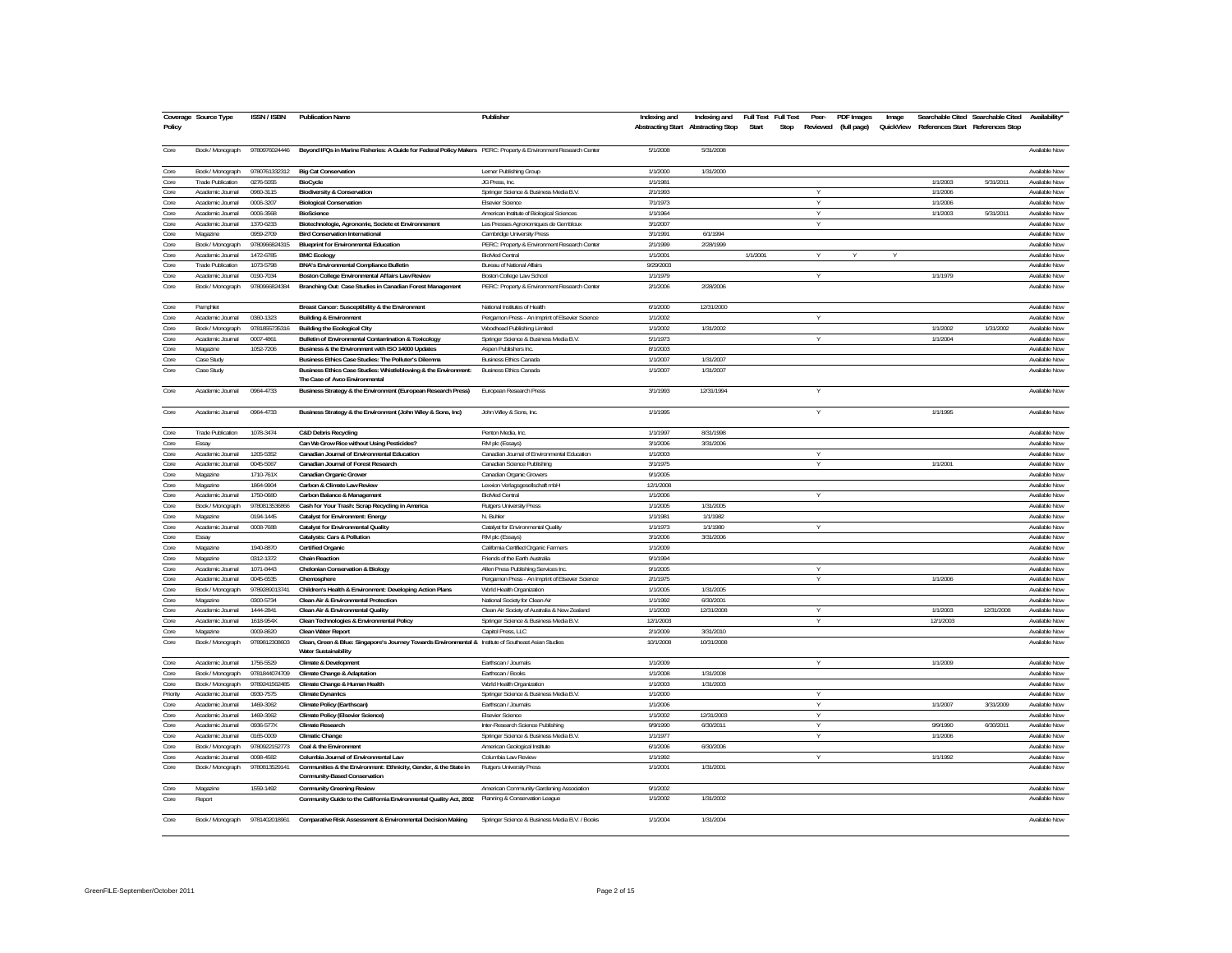| Policy           | Coverage Source Type            | <b>ISSN / ISBN</b>         | <b>Publication Name</b>                                                                                                             | Publisher                                                  | Indexing and          | Indexing and<br>Abstracting Start Abstracting Stop | Full Text<br><b>Full Text</b><br>Start<br>Stop | Peer-        | PDF Images<br>Reviewed (full page) | Image |           | Searchable Cited Searchable Cited<br>QuickView References Start References Stop | "Availability                  |
|------------------|---------------------------------|----------------------------|-------------------------------------------------------------------------------------------------------------------------------------|------------------------------------------------------------|-----------------------|----------------------------------------------------|------------------------------------------------|--------------|------------------------------------|-------|-----------|---------------------------------------------------------------------------------|--------------------------------|
| Core             | Magazine                        |                            | Complete Guide to Environmental Law                                                                                                 | Specialty Technical Publications                           | 10/1/2003             |                                                    |                                                |              |                                    |       | 10/1/2003 |                                                                                 | Available Now                  |
| Core             | Pamphlet                        |                            | Complying with the Environmental Marketing Guides                                                                                   | Federal Trade Commission                                   | 9/1/2000              | 12/31/2000                                         |                                                |              |                                    |       |           |                                                                                 | Available Now                  |
| Core             | Magazine                        | 0010-4388                  | <b>Compost Science</b>                                                                                                              | Rodale Inc.                                                | 1/1/1975              | 11/1/1977                                          |                                                |              |                                    |       |           |                                                                                 | Available Now                  |
| Core             | Academic Journal                | 1065-657X                  | <b>Compost Science &amp; Utilization</b>                                                                                            | JG Press, Inc.                                             | 1/1/1993              |                                                    |                                                |              |                                    |       | 1/1/1993  |                                                                                 | Available Now                  |
| Core             | Magazine                        | 0160-7413                  | <b>Compost Science: Land Utilization</b>                                                                                            | JG Press, Inc.                                             | 1/1/1979              | 11/1/1980                                          |                                                |              |                                    |       |           |                                                                                 | Available Now                  |
| Core             | Conference Papers<br>Collection |                            | Conference Papers -- North American Association of Environmental North American Association of Environmental Education<br>Education |                                                            | 1/1/2005              |                                                    |                                                |              |                                    |       |           |                                                                                 | Available Now                  |
| Core             | Academic Journal                | 0361-3658                  | <b>Conservation &amp; Recycling</b>                                                                                                 | <b>Elsevier Science</b>                                    | 1/1/1983              | 3/31/1987                                          |                                                | v            |                                    |       |           |                                                                                 | Available Now                  |
| Core             | Academic Journal                | 0888-8892                  | <b>Conservation Biology</b>                                                                                                         | Wiley-Blackwell                                            | 3/1/1987              |                                                    |                                                | Y            |                                    |       | 1/1/2003  |                                                                                 | Available Now                  |
| Core             | Magazine                        | 0091-536X                  | <b>Conservation Foundation Letter</b>                                                                                               | World Wildlife Fund & Conservation Foundation Letter       | 1/1/1981              | 5/31/1989                                          |                                                |              |                                    |       |           |                                                                                 | Available Now                  |
| Core             | Academic Journal                | 1539-6827                  | <b>Conservation in Practice</b>                                                                                                     | Wiley-Blackwe                                              | 6/1/2002              | 12/31/2006                                         |                                                | $\vee$       |                                    |       |           |                                                                                 | Available Now                  |
| Core             | Academic Journal                | 1755-263X                  | <b>Conservation Letters</b>                                                                                                         | Wilev-Blackwell                                            | 1/1/2008              |                                                    |                                                | Y            |                                    |       |           |                                                                                 | Available Now                  |
| Core             | Academic Journal                | 1936-2145                  | Conservation Magazine (19362145)                                                                                                    | Wiley-Blackwell                                            | 1/1/2007              |                                                    |                                                | $\vee$       |                                    |       |           |                                                                                 | Available Now                  |
| Core             | Magazine                        | 0010-647X                  | <b>Conservation News</b>                                                                                                            | National Wildlife Federation                               | 8/1/1973              | 12/15/1979                                         |                                                |              |                                    |       |           |                                                                                 | Available Now                  |
| Core             | Academic Journal                | 1447-3682                  | Conservation Science Western Australia                                                                                              | Department of Environment & Conservation                   | 1/1/2002              |                                                    |                                                | v            |                                    |       | 1/1/2002  |                                                                                 | Available Now                  |
| Core             | Magazine                        | 0010-650X                  | Conservationist                                                                                                                     | NYS Conservationist                                        | 1/1/1973              | 7/31/1995                                          |                                                |              |                                    |       |           |                                                                                 | Available Now                  |
| Core             | Book / Monograph                | 9781552661550              | Consuming Sustainability: Critical Social Analyses of Ecological<br>Change                                                          | Fernwood Publishing                                        | 1/1/2005              | 1/31/2005                                          |                                                |              |                                    |       |           |                                                                                 | Available Now                  |
| Core             | Essay                           |                            | Consumption & the Environment                                                                                                       | RM plc (Essays)                                            | 3/1/2006              | 3/31/2006                                          |                                                |              |                                    |       |           |                                                                                 | Available Now                  |
| Core             | Report                          |                            | Coral Reefs & Climate Change: Last Straw for a Threatened<br>Ecosystem                                                              | National Wildlife Federation                               | 10/1/1999             | 10/31/1999                                         |                                                |              |                                    |       |           |                                                                                 | Available Now                  |
| Core             | Book / Monograph                | 9780804748322              | Corporate America & Environmental Policy                                                                                            | Board of Trustees of the Leland Stanford Jr. University    | 1/1/2006              | 1/31/2006                                          |                                                |              |                                    |       |           |                                                                                 | Available Now                  |
| Core             | Academic Journal                | 1066-7938                  | Corporate Environmental Strategy                                                                                                    | <b>Elsevier Science</b>                                    | 1/1/1996              | 12/31/2002                                         |                                                |              |                                    |       |           |                                                                                 | Available Now                  |
| Core             | Academic Journal                | 1535-3958                  | Corporate Social Responsibility & Environmental Management                                                                          | John Wiley & Sons, Inc.                                    | 3/1/2002              |                                                    |                                                |              |                                    |       | 3/1/2002  |                                                                                 | Available Now                  |
| Core             | Report                          |                            | Cost-Effective Strategies for Conserving Private Land                                                                               | PERC: Property & Environment Research Center               | 10/1/2002             | 10/31/2002                                         |                                                |              |                                    |       |           |                                                                                 | Available Now                  |
| Core             | Book / Monograph                | 9780813543147              | Crucible for Survival: Environmental Security & Justice in the Indian Rutgers University Press<br>Ocean Region                      |                                                            | 1/1/2008              | 1/31/2008                                          |                                                |              |                                    |       |           |                                                                                 | Available Now                  |
| Core             | Book / Monograph                | 9781855734715              | Current Practice in Environmental Reporting: The Chemicals Industry Woodhead Publishing Limited                                     |                                                            | 1/1/2001              | 1/31/2001                                          |                                                |              |                                    |       | 1/1/2001  | 1/31/2001                                                                       | Available Now                  |
| Core             | Book / Monograph                | 9781855734708              | Current Practice in Environmental Reporting: The Pulp & Paper<br>Industry                                                           | Woodhead Publishing Limited                                | 1/1/2000              | 1/31/2000                                          |                                                |              |                                    |       | 1/1/2000  | 1/31/2000                                                                       | Available Now                  |
|                  | Academic Journal                | 0011-3891                  |                                                                                                                                     |                                                            | 8/1/2006              |                                                    |                                                | v            |                                    |       |           |                                                                                 | <b>Available Now</b>           |
| Priority<br>Core | Report                          |                            | Current Science (00113891)<br>Cycle of Harm: Mercury's Pathway from Rain to Fish in the                                             | Indian Academy of Sciences<br>National Wildlife Federation | 5/1/2003              | 5/31/2003                                          |                                                |              |                                    |       |           |                                                                                 | Available Now                  |
|                  |                                 |                            | Environment                                                                                                                         |                                                            |                       |                                                    |                                                |              |                                    |       |           |                                                                                 |                                |
| Core             | Book / Monograph                | 9781558440838              | Dealing with Change in the Connecticut River Valley: A Design<br>Manual for Conservation & Development                              | Lincoln Institute of Land Policy                           | 1/1/1993              | 1/31/1993                                          |                                                |              |                                    |       |           |                                                                                 | Available Now                  |
| Core             | Academic Journal                | 0011-930X                  | Design & Environment                                                                                                                | RC Publications Inc.                                       | 9/1/1972              | 9/30/1976                                          |                                                | v            |                                    |       |           |                                                                                 | Available Now                  |
| Core             | Essay                           |                            | Destruction of the Rain Forest & Global Warming                                                                                     | RM plc (Essays)                                            | 3/1/2006              | 3/31/2006                                          |                                                |              |                                    |       |           |                                                                                 | Available Now                  |
| Core             | Pamphlet                        |                            | Driving for the Environment's Sake -- A Quick Review                                                                                | US Environmental Protection Agency                         | 9/1/2000              | 12/31/2000                                         |                                                |              |                                    |       |           |                                                                                 | Available Now                  |
| Core             | Magazine                        | 1046-8021                  | E: The Environmental Magazine                                                                                                       | E: The Environmental Magazine                              | 1/1/1990              |                                                    |                                                |              |                                    |       |           |                                                                                 | Available Now                  |
| Core             | Academic Journal                | 1522-1911                  | E2SC: Environmental Excellence in South Carolina                                                                                    | Institute of Public Affairs South Carolina                 | 6/1/2003              | 6/30/2004<br>3/31/2006                             |                                                | $\vee$       |                                    |       |           |                                                                                 | Available Now                  |
| Core             | Book / Monograph                |                            | Earth As Modified by Human Action                                                                                                   | Project Gutenberg Literary Archive Foundation              | 3/1/2006              |                                                    |                                                |              |                                    |       |           |                                                                                 | Available Now                  |
| Core<br>Core     | Book / Monograph                | 9781589522183<br>1041-0406 | Earth Dav<br>Earth Island Journal                                                                                                   | Rourke Publishing, LLC<br>Earth Island Institute           | 1/1/2003<br>1/1/1990  | 1/31/2003                                          |                                                |              |                                    |       |           |                                                                                 | Available Now<br>Available Now |
| Core             | Magazine                        | 1073-5852                  |                                                                                                                                     |                                                            |                       | 2/28/1994                                          |                                                |              |                                    |       |           |                                                                                 | Available Now                  |
| Core             | Magazine<br>Essay               |                            | Earth Journal<br>Earth Summit                                                                                                       | Buzzworm, Inc.<br>RM plc (Essays)                          | 11/1/1993<br>3/1/2006 | 3/31/2006                                          |                                                |              |                                    |       |           |                                                                                 | Available Now                  |
| Core             | Magazine                        | 1526-4092                  | <b>Farthwatch Institute Journal</b>                                                                                                 | Earthwatch Institute                                       | 1/1/2000              | 11/30/2007                                         |                                                |              |                                    |       |           |                                                                                 | Available Now                  |
| Core             | Magazine                        | 8750-0183                  | Earthwatch: The Journal of Earthwatch Institute                                                                                     | Earthwatch Institute                                       | 10/1/1985             | 12/31/1999                                         |                                                |              |                                    |       |           |                                                                                 | Available Now                  |
| Core             | Academic Journal                | 1612-9202                  | <b>FcoHealth</b>                                                                                                                    | Springer Science & Business Media B.V.                     | 3/1/2004              |                                                    |                                                | Y            |                                    |       | 3/1/2004  |                                                                                 | Available Now                  |
| Core             | Academic Journal                | 1051-0761                  | <b>Ecological Applications</b>                                                                                                      | Ecological Society of America                              | 2/1/1991              |                                                    |                                                | V            |                                    |       | 2/1/1991  |                                                                                 | Available Now                  |
| Core             | Book / Monograph                | 9781590849569              | <b>Ecological Issues</b>                                                                                                            | Mason Crest Publishers                                     | 1/1/2007              | 1/31/2007                                          |                                                |              |                                    |       |           |                                                                                 | Available Now                  |
| Core             | Book / Monograph                | 9780419232506              | Ecological Landscape Design & Planning                                                                                              | Taylor & Francis Ltd / Books                               | 4/8/1999              | 5/8/1999                                           |                                                |              |                                    |       | 4/8/1999  | 5/8/1999                                                                        | Available Now                  |
| Core             | Magazine                        |                            | <b>Ecological Landscaper</b>                                                                                                        | Ecological Landscaping Association                         | 2/1/2004              |                                                    |                                                |              |                                    |       |           |                                                                                 | Available Now                  |
| Core             | Academic Journal                | 1442-7001                  | Ecological Management & Restoration                                                                                                 | Wiley-Blackwell                                            | 1/1/2000              |                                                    |                                                |              |                                    |       | 1/1/2000  |                                                                                 | Available Now                  |
| Core             | Academic Journal                | 0012-9615                  | <b>Ecological Monographs</b>                                                                                                        | Ecological Society of America                              | 3/1/1975              |                                                    |                                                | v            |                                    |       | 3/1/1975  |                                                                                 | Available Now                  |
| Core             | Academic Journal                | 1543-4060                  | <b>Ecological Restoration</b>                                                                                                       | University of Wisconsin Press                              | 1/1/1999              |                                                    |                                                | $\mathsf{v}$ |                                    |       | 1/1/1999  | 5/31/2011                                                                       | Available Now                  |
| Core             | Book / Monograph                | 9780976024408              | Ecological Role of IFQs in U.S. Fisheries: A Guide for Federal Policy PERC: Property & Environment Research Center<br><b>Makers</b> |                                                            | 2/1/2005              | 2/28/2005                                          |                                                |              |                                    |       |           |                                                                                 | Available Now                  |
| Core             | Magazine                        | 0261-3131                  | Ecologist                                                                                                                           | Ecosystems (trading as The Ecologist)                      | 7/1/1973              |                                                    |                                                |              |                                    |       | 1/1/2003  | 5/31/2009                                                                       | Available Now                  |
| Core             | Academic Journal                | 0012-9658                  | Ecology                                                                                                                             | Ecological Society of America                              | 9/1/1972              |                                                    |                                                | v            |                                    |       | 1/1/2003  |                                                                                 | Available Now                  |
| Core             | Academic Journal                | 1708-3087                  | <b>Ecology &amp; Society</b>                                                                                                        | Resilience Alliance                                        | 6/1/1999              |                                                    |                                                | $\mathsf{v}$ |                                    |       |           |                                                                                 | Available Now                  |
| Core             | Academic Journal                | 0046-1121                  | <b>Ecology Law Quarterly</b>                                                                                                        | University of California School of Law                     | 3/1/1973              |                                                    |                                                | Y            |                                    |       | 3/1/1973  |                                                                                 | Available Now                  |
| Priority         | Academic Journal                | 1461-023X                  | <b>Ecology Letters</b>                                                                                                              | Wiley-Blackwell                                            | 1/1/1998              |                                                    |                                                |              |                                    |       |           |                                                                                 | Available Now                  |
| Core             | Research Starter                |                            | Economic Effects of Climate Change -- Research Starters Business Great Neck Publishing                                              |                                                            | 6/1/2008              | 6/30/2008                                          |                                                |              |                                    |       | 6/1/2008  | 6/30/2008                                                                       | Available Now                  |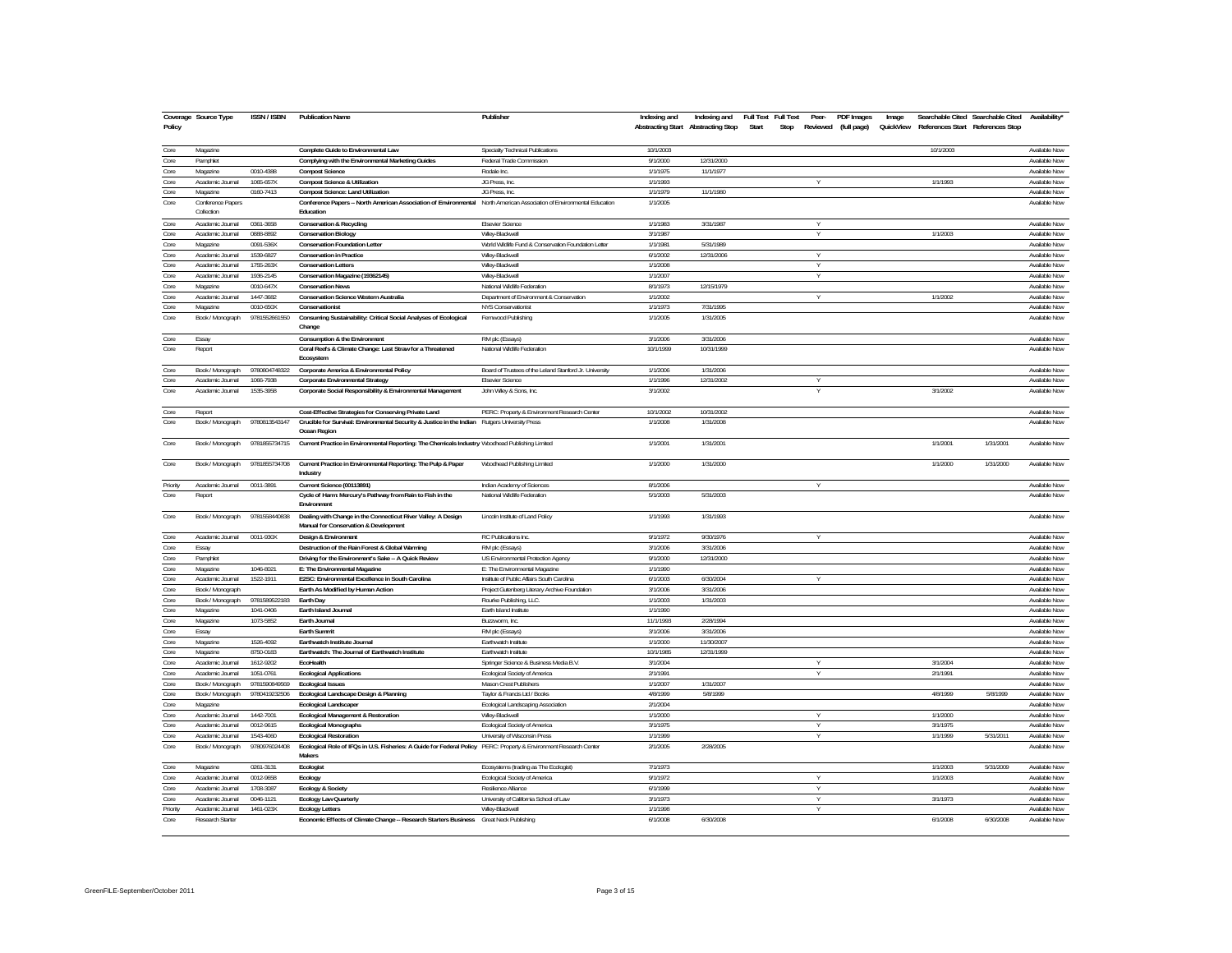| Policy       | Coverage Source Type         | ISSN / ISBN   | <b>Publication Name</b>                                                                                                                             | Publisher                                                 | Indexing and         | Indexing and Full Text<br>Abstracting Start Abstracting Stop | Full Text<br>Stop<br>Start | Peer-  | PDF Images<br>Reviewed (full page) | Image | QuickView References Start References Stop | Searchable Cited Searchable Cited | Availability'                  |
|--------------|------------------------------|---------------|-----------------------------------------------------------------------------------------------------------------------------------------------------|-----------------------------------------------------------|----------------------|--------------------------------------------------------------|----------------------------|--------|------------------------------------|-------|--------------------------------------------|-----------------------------------|--------------------------------|
| Core         | Book / Monograph             | 9780415173339 | Economic Growth & Environmental Sustainability                                                                                                      | Taylor & Francis Ltd / Books                              | 11/25/1999           | 12/25/1999                                                   |                            |        |                                    |       | 11/25/1999                                 | 12/25/1999                        | Available Now                  |
| Core         | Research Starter             |               | Economics of Business Regulations -- Research Starters Business                                                                                     | Great Neck Publishing                                     | 6/1/2008             | 6/30/2008                                                    |                            |        |                                    |       | 6/1/2008                                   | 6/30/2008                         | Available Now                  |
| Core         | Report                       |               | Economics of Climate Change: A Primer                                                                                                               | Congressional Budget Office                               | 4/1/2003             | 4/30/2003                                                    | 4/30/2003<br>4/1/2003      |        |                                    |       |                                            |                                   | Available Now                  |
| Core         | Book / Monograph             | 9780813520551 | Ecopolitics: Building a Green Society                                                                                                               | <b>Rutgers University Press</b>                           | 1/1/1994             | 1/31/1994                                                    |                            |        |                                    |       |                                            |                                   | Available Now                  |
| Core         | Academic Journal             | 0311-4546     | Ecos                                                                                                                                                | CSIRO Publishing                                          | 3/1/1989             |                                                              |                            |        |                                    |       | 3/1/1989                                   | 5/31/2011                         | Available Now                  |
| Core         | Magazine                     | 0143-9073     | Ecos - A Review of Conservation                                                                                                                     | British Association of Nature Conservationists            | 3/1/1981             |                                                              |                            |        |                                    |       | 3/1/1981                                   |                                   | Available Now                  |
| Core         | Academic Journal             | 1363-7320     | Ecotheology: Journal of Religion, Nature & the Environment                                                                                          | Equinox Publishing Group                                  | 1/1/1997             | 12/31/2006                                                   |                            |        |                                    |       |                                            |                                   | Available Now                  |
| Core         | Academic Journal             | 0147-6513     | Ecotoxicology & Environmental Safety                                                                                                                | Academic Press Inc.                                       | 1/1/2002             |                                                              |                            |        |                                    |       | 1/1/2006                                   |                                   | Available Now                  |
| Core         | Market Research<br>Renort    |               | EEBR Czech Republic: Energy & Environment Business Report                                                                                           | ABS Energy Research                                       | 1/1/2004             |                                                              |                            |        |                                    |       |                                            |                                   | Available Now                  |
| Core         | Market Research<br>Report    |               | EEBR France: Energy & Environment Business Report                                                                                                   | ABS Energy Research                                       | 1/1/2004             |                                                              |                            |        |                                    |       |                                            |                                   | Available Now                  |
| Core         | Market Research<br>Report    |               | EEBR Germany: Energy & Environment Business Report                                                                                                  | ABS Energy Research                                       | 1/1/2004             |                                                              |                            |        |                                    |       |                                            |                                   | Available Now                  |
| Core         | Market Research<br>Report    |               | EEBR Hungary: Energy & Environment Business Report                                                                                                  | ABS Energy Research                                       | 1/1/2004             |                                                              |                            |        |                                    |       |                                            |                                   | Available Now                  |
| Core         | Market Research<br>Renort    |               | EEBR Italy: Energy & Environment Business Report                                                                                                    | <b>ABS Energy Research</b>                                | 1/1/2004             |                                                              |                            |        |                                    |       |                                            |                                   | Available Now                  |
| Core         | Market Research<br>Report    |               | EEBR Netherlands: Energy & Environment Business Report                                                                                              | ABS Energy Research                                       | 1/1/2004             |                                                              |                            |        |                                    |       |                                            |                                   | Available Now                  |
| Core         | Market Research<br>Report    |               | EEBR Poland: Energy & Environment Business Report                                                                                                   | ABS Energy Research                                       | 1/1/2004             |                                                              |                            |        |                                    |       |                                            |                                   | Available Now                  |
| Core         | Market Research<br>Report    |               | EEBR Spain: Energy & Environment Business Report                                                                                                    | ABS Energy Research                                       | 1/1/2004             |                                                              |                            |        |                                    |       |                                            |                                   | Available Now                  |
| Core         | Report                       |               | Effect of a Recently Completed Habitat Rehabilitation &<br>Enhancement Project on Fish Abundances in La Grange Pool of the<br><b>Illinois River</b> | US Geological Survey                                      | 3/1/2008             | 3/31/2008                                                    |                            |        |                                    |       |                                            |                                   | <b>Available Now</b>           |
| Core         | Report                       |               | Effects of Gasoline Prices on Driving Behavior & Vehicle Markets                                                                                    | Congressional Budget Office                               | 1/1/2008             | 1/31/2008                                                    | 1/1/2008<br>1/31/2008      |        |                                    |       |                                            |                                   | Available Now                  |
| Core         | Book / Monograph             | 9780813528090 | Electric Vehicle & the Burden of History                                                                                                            | <b>Rutgers University Press</b>                           | 8/1/2000             | 8/31/2000                                                    |                            |        |                                    |       |                                            |                                   | Available Now                  |
| Core         | Academic Journal             | 1076-7975     | Electronic Green Journal                                                                                                                            | Electronic Green Journal                                  | 6/1/1994             |                                                              |                            |        |                                    |       | 7/1/2005                                   |                                   | Available Now                  |
| Core         | Book / Monograph             | 9783540008408 | Emissions of Air Pollutants: Measurements, Calculations &<br>Uncertainties                                                                          | Springer Science & Business Media B.V. / Books            | 1/1/2004             | 1/31/2004                                                    |                            |        |                                    |       |                                            |                                   | Available Now                  |
| Core         | Encyclopedia                 | 9780415937320 | Encyclopedia of World Environmental History                                                                                                         | Taylor & Francis Ltd / Books                              | 1/1/2003             | 1/31/2003                                                    |                            |        |                                    |       |                                            |                                   | Available Now                  |
| Core         | Book / Monograph             |               | <b>Endangered Species Handbook</b>                                                                                                                  | Animal Welfare Institute                                  | 1/1/2005             | 1/31/2005                                                    |                            |        |                                    |       |                                            |                                   | Available Now                  |
| Core         | Magazine                     | 0966-4076     | <b>ENDS (Environmental Data Services)</b>                                                                                                           | Haymarket Business Publications Ltd                       | 3/1/2008             |                                                              |                            |        |                                    |       |                                            |                                   | Available Now                  |
| Core         | Academic Journal             | 0958-305X     | Energy & Environment                                                                                                                                | Multi-Science Publishing Co Ltd                           | 1/1/1993             |                                                              |                            |        |                                    |       | 1/1/2006                                   | 5/31/2011                         | Available Now                  |
| Core         | <b>Trade Publication</b>     | 1556-5467     | Energy & Power Management                                                                                                                           | <b>BNP</b> Media                                          | 6/1/2005             | 9/30/2007                                                    |                            |        |                                    |       |                                            |                                   | Available Now                  |
| Core         | Magazine                     |               | Energy Conservation & Management                                                                                                                    | Energy Conservation & Management                          | 1/1/1973             | 8/31/1994                                                    |                            |        |                                    |       |                                            |                                   | Available Now                  |
| Core         | Essay                        |               | Energy Conservation: The Chimney-Stack Design                                                                                                       | RM plc (Essays)                                           | 3/1/2006             | 3/31/2006                                                    |                            |        |                                    |       |                                            |                                   | Available Now                  |
| Core         | Essay                        |               | <b>Energy Efficiency</b>                                                                                                                            | RM plc (Essays)                                           | 3/1/2006             | 3/31/2006                                                    |                            |        |                                    |       |                                            |                                   | Available Now                  |
| Core<br>Core | Pamphlet<br>Research Starter |               | <b>Energy Efficiency Consumer Tips</b><br>Energy Financial Risk Management -- Research Starters Business                                            | U.S. Department of Energy (OSTI)<br>Great Neck Publishing | 8/1/2000<br>6/1/2008 | 12/31/2000<br>6/30/2008                                      |                            |        |                                    |       | 6/1/2008                                   | 6/30/2008                         | Available Now<br>Available Now |
| Core         | Academic Journal             | 0270-9163     | Energy Law Journal                                                                                                                                  | Foundation for the Energy Law Journal                     | 7/1/2003             |                                                              |                            |        |                                    |       | 5/1/2007                                   |                                   | Available Now                  |
| Core         | Academic Journal             | 0301-4215     | <b>Energy Policy</b>                                                                                                                                | <b>Elsevier Science</b>                                   | 3/1/1976             |                                                              |                            |        |                                    |       | 1/1/2003                                   |                                   | Available Now                  |
| Core         | Book / Monograph             | 9780080267579 | Energy Policy & Land-Use Planning: An International Perspective                                                                                     | Paragon House                                             | 1/1/1984             | 1/31/1984                                                    |                            |        |                                    |       |                                            |                                   | Available Now                  |
| Core         | Essay                        |               | Energy Production & the Environment                                                                                                                 | RM plc (Essays)                                           | 3/1/2006             | 3/31/2006                                                    |                            |        |                                    |       |                                            |                                   | Available Now                  |
| Core         | Book / Monograph             | 9780853343530 | Energy Savings by Wastes Recycling                                                                                                                  | Taylor & Francis Ltd / Books                              | 3/1/1985             | 3/31/1985                                                    |                            |        |                                    |       | 3/1/1985                                   | 3/31/1985                         | Available Now                  |
| Core         | Academic Journal             | 1556-7036     | Energy Sources Part A: Recovery, Utilization & Environmental<br>Effects                                                                             | Taylor & Francis Ltd                                      | 1/1/2006             |                                                              |                            | $\vee$ |                                    |       | 1/1/2006                                   |                                   | Available Now                  |
| Priority     | Academic Journal             | 1556-7249     | Energy Sources Part B: Economics, Planning & Policy                                                                                                 | Taylor & Francis Ltd                                      | 1/1/2006             |                                                              |                            |        |                                    |       |                                            |                                   | Available Now                  |
| Core         | Essay                        |               | Energy Sources: Renewable & Nonrenewable                                                                                                            | RM plc (Essays)                                           | 3/1/2006             | 3/31/2006                                                    |                            |        |                                    |       |                                            |                                   | Available Now                  |
| Core         | Pamphlet                     |               | Energy Star @ Home Tips                                                                                                                             | <b>Energy Star</b>                                        | 1/1/2007             | 1/31/2007                                                    | 1/1/2007<br>1/31/2007      |        |                                    |       |                                            |                                   | Available Now                  |
| Core         | <b>Trade Publication</b>     | 0162-9131     | <b>Energy User News</b>                                                                                                                             | <b>BNP</b> Media                                          | 8/1/1996             | 5/31/2005                                                    |                            |        |                                    |       |                                            |                                   | Available Now                  |
| Core         | Book / Monograph             | 9780415145077 | Energy, Society & Environment                                                                                                                       | Taylor & Francis Ltd / Books                              | 5/1/1997             | 5/31/1997                                                    |                            |        |                                    |       | 5/1/1997                                   | 5/31/1997                         | Available Now                  |
| Core         | Magazine                     |               | <b>ENHESA Flash</b>                                                                                                                                 | ENHESA Inc.                                               | 2/1/2005             |                                                              |                            |        |                                    |       |                                            |                                   | Available Now                  |
| Core         | Magazine                     | 1101-7341     | Fnviro                                                                                                                                              | Swedish National Environmental Protection BD              | 5/1/1992             | 6/1/1995                                                     |                            |        |                                    |       |                                            |                                   | Available Now                  |
| Core         | Magazine                     |               | EnviroMatters: MassDEP Environmental eNewsletter                                                                                                    | Massachusetts Department of Environmental Protection      | 8/1/2009             |                                                              | 8/1/2009                   |        |                                    |       |                                            |                                   | Coming Soon                    |
| Core         | Academic Journal             | 0013-9157     | Environment                                                                                                                                         | Taylor & Francis Ltd                                      | 11/1/1972            |                                                              |                            |        |                                    |       | 11/1/2001                                  |                                   | Available Now                  |
| Core         | Academic Journal             | 0013-9165     | Environment & Behavior                                                                                                                              | Sage Publications Inc.                                    | 9/1/1973             |                                                              |                            |        |                                    |       | 7/1/2005                                   |                                   | Available Now                  |
| Core         | Magazine                     | 0301-3715     | Environment & Change                                                                                                                                | Maddox Editorial Ltd.                                     | 9/1/1973             | 2/28/1974                                                    |                            |        |                                    |       |                                            |                                   | Available Now                  |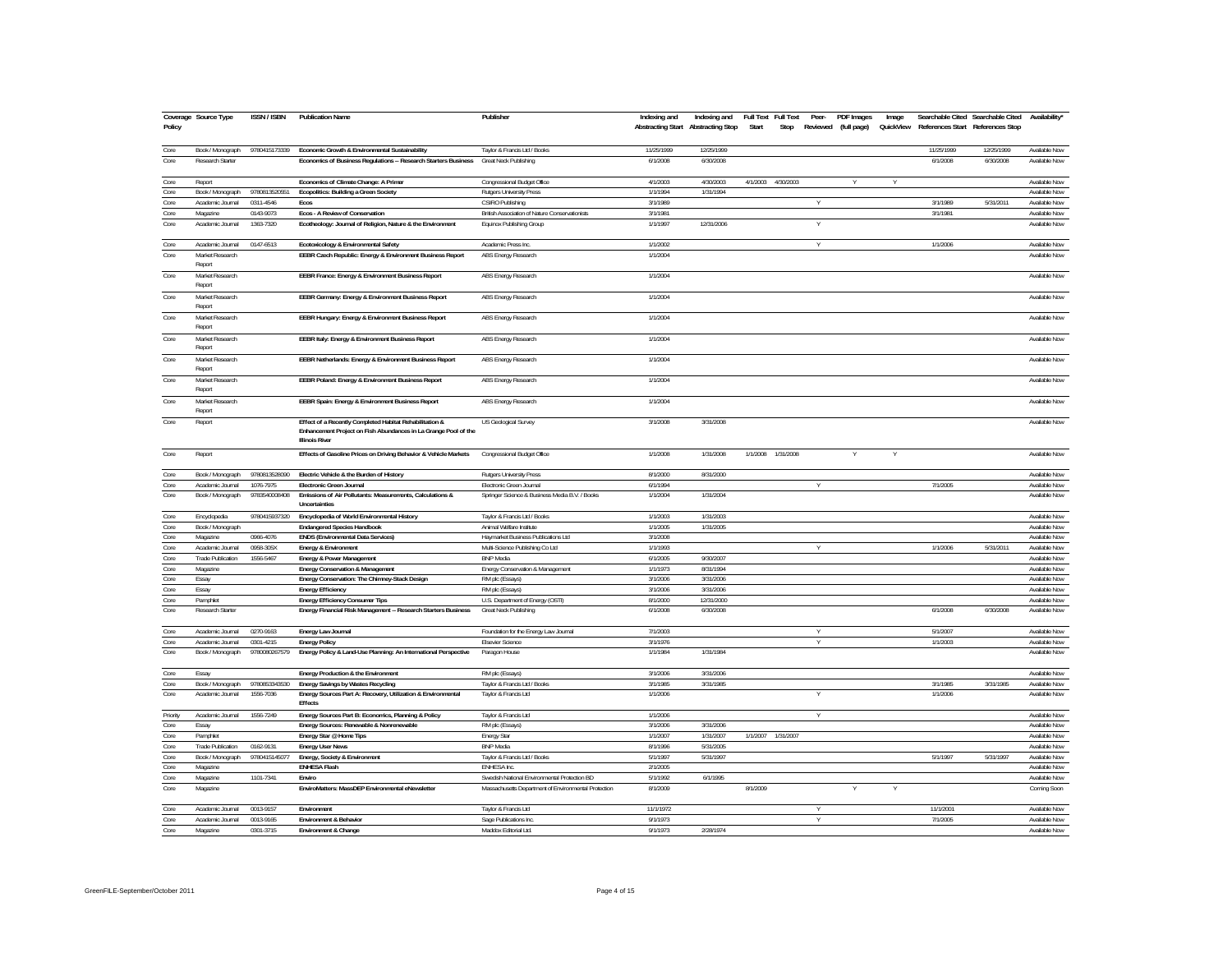| Policy | Coverage Source Type     | <b>ISSN / ISBN</b> | <b>Publication Name</b>                                                                                                                      | Publisher                                        | Indexing and | Indexing and<br>Abstracting Start Abstracting Stop | Full Text Full Text<br>Start | Peer-<br>Stop | PDF Images | Image |            | Searchable Cited Searchable Cited Availability'<br>Reviewed (full page) QuickView References Start References Stop |                      |
|--------|--------------------------|--------------------|----------------------------------------------------------------------------------------------------------------------------------------------|--------------------------------------------------|--------------|----------------------------------------------------|------------------------------|---------------|------------|-------|------------|--------------------------------------------------------------------------------------------------------------------|----------------------|
| Core   | Academic Journal         | 1355-770X          | <b>Environment &amp; Development Economics</b>                                                                                               | Cambridge University Press                       | 5/1/2003     |                                                    |                              | Y             |            |       |            |                                                                                                                    | Available Now        |
| Core   | Pamphlet                 |                    | <b>Environment &amp; Disease</b>                                                                                                             | National Institutes of Health                    | 6/1/2000     | 12/31/2000                                         |                              |               |            |       |            |                                                                                                                    | Available Now        |
| Core   | Magazine                 | 0970-0420          | <b>Environment &amp; Ecology</b>                                                                                                             | MKK Publications                                 | 1/1/1990     | 12/1/1991                                          |                              |               |            |       |            |                                                                                                                    | Available Now        |
| Core   | Book / Monograph         | 9789051994728      | Environment & Energy Policies on Automobiles in Japan                                                                                        | <b>IOS Press</b>                                 | 1/1/1999     | 12/31/1999                                         |                              |               |            |       |            |                                                                                                                    | Available Now        |
| Core   | Book / Monograph         | 9780415114684      | <b>Environment &amp; History</b>                                                                                                             | Taylor & Francis Ltd / Books                     | 7/13/1995    | 8/12/1995                                          |                              |               |            |       | 7/13/1995  | 8/12/1995                                                                                                          | Available Now        |
| Core   | Academic Journal         | 0967-3407          | Environment & History (09673407)                                                                                                             | White Horse Press                                | 1/1/1995     |                                                    |                              | V             |            |       | 1/1/1995   |                                                                                                                    | Available Now        |
| Core   | Magazine                 | 0013-9173          | <b>Environment &amp; Planning</b>                                                                                                            | Pion Limited                                     | 7/1/1973     | 2/28/1990                                          |                              |               |            |       |            |                                                                                                                    | Available Now        |
| Core   | Academic Journal         | 0308-518X          | Environment & Planning A                                                                                                                     | Pion Limited                                     | 3/1/1990     |                                                    |                              | ٧             |            |       | 3/1/1990   |                                                                                                                    | Available Now        |
| Core   | Academic Journal         | 0265-8135          | Environment & Planning B: Planning & Design                                                                                                  | Pion Limited                                     | 1/1/1993     |                                                    |                              | Y             |            |       | 1/1/1993   |                                                                                                                    | Available Now        |
| Core   | Academic Journal         | 0263-774X          | Environment & Planning C: Government & Policy                                                                                                | Pion Limited                                     | 3/1/1993     |                                                    |                              | Y             |            |       | 3/1/1993   |                                                                                                                    | Available Now        |
| Core   | Academic Journal         | 0263-7758          | Environment & Planning D: Society & Space                                                                                                    | Pion Limited                                     | 1/1/1993     |                                                    |                              | Y             |            |       | 1/1/1993   |                                                                                                                    | Available Now        |
| Core   | Book / Monograph         | 9780415217729      | Environment & Politics, 2nd edition                                                                                                          | Taylor & Francis Ltd / Books                     | 7/26/2001    | 8/25/2001                                          |                              |               |            |       | 7/26/2001  | 8/25/2001                                                                                                          | Available Now        |
| Core   | Book / Monograph         | 9780415261050      | <b>Environment &amp; Social Policy</b>                                                                                                       | Taylor & Francis Ltd / Books                     | 10/25/2001   | 11/24/2001                                         |                              |               |            |       | 10/25/2001 | 11/24/2001                                                                                                         | Available Now        |
| Core   | <b>Research Starter</b>  |                    | Environment & the Global Economy -- Research Starters Business                                                                               | Great Neck Publishing                            | 6/1/2008     | 6/30/2008                                          |                              |               |            |       | 6/1/2008   | 6/30/2008                                                                                                          | Available Now        |
| Core   | Academic Journal         | 0956-2478          | Environment & Urbanization                                                                                                                   | Sage Publications, Ltd.                          | 10/1/2002    |                                                    |                              | Υ             |            |       |            |                                                                                                                    | Available Now        |
| Core   | Academic Journal         | 0160-4120          | <b>Fnvironment International</b>                                                                                                             | Pergamon Press - An Imprint of Elsevier Science  | 1/1/1980     |                                                    |                              | Y             |            |       | 1/1/2006   |                                                                                                                    | Available Now        |
| Core   | Magazine                 | 0071-0830          | <b>Environment Law Review</b>                                                                                                                | West Information Publishing Group                | 1/1/1973     | 1/1/1977                                           |                              |               |            |       |            |                                                                                                                    | Available Now        |
| Core   | Magazine                 | 0952-2352          | <b>Environment Now</b>                                                                                                                       | Holmes McDonald Ltd                              | 1/1/1990     | 6/1/1990                                           |                              |               |            |       |            |                                                                                                                    | Available Now        |
| Core   | Magazine                 | 0324-8828          | <b>Environment Protection Engineering</b>                                                                                                    | Oficyna Wydawnicza Politechniki Wroclawskiej     | 1/1/2005     |                                                    |                              |               |            |       |            |                                                                                                                    | Available Now        |
| Core   | Magazine                 | 0701-9637          | <b>Environment Views</b>                                                                                                                     | Pembina Institute                                | 6/1/1991     | 3/1/1995                                           |                              |               |            |       |            |                                                                                                                    | Available Now        |
| Core   | Magazine                 | 1066-6001          | Environment Watch: Europe                                                                                                                    | Agra Europe London Limited                       | 8/30/2005    | 12/31/2005                                         |                              |               |            |       |            |                                                                                                                    | Available Now        |
| Core   | Academic Journal         | 1387-585X          | Environment, Development & Sustainability                                                                                                    | Springer Science & Business Media B.V.           | 1/1/2008     |                                                    |                              | Υ             |            |       |            |                                                                                                                    | Available Now        |
| Core   | Academic Journal         | 1352-8505          | <b>Environmental &amp; Ecological Statistics</b>                                                                                             | Springer Science & Business Media B.V            | 1/1/1997     |                                                    |                              | $\vee$        |            |       | 1/1/2004   |                                                                                                                    | Available Now        |
| Core   | Research Starter         |                    | Environmental & Natural Resource Economics -- Research Starters<br><b>Business</b>                                                           | Great Neck Publishing                            | 6/1/2008     | 6/30/2008                                          |                              |               |            |       | 6/1/2008   | 6/30/2008                                                                                                          | Available Now        |
| Core   | Magazine                 | 0813-300X          | Environmental & Planning Law Journal                                                                                                         | Thomson Legal & Regulatory Ltd.                  | 1/1/2011     |                                                    |                              |               |            |       |            |                                                                                                                    | Available Now        |
| Core   | Magazine                 | 0013-922X          | <b>Environmental Action</b>                                                                                                                  | Environmental Action                             | 5/1/1974     | 3/31/1996                                          |                              |               |            |       |            |                                                                                                                    | Available Now        |
| Core   | Magazine                 | 0046-2225          | <b>Environmental Affairs</b>                                                                                                                 | Boston College Law School                        | 3/1/1973     | 2/28/1978                                          |                              |               |            |       |            |                                                                                                                    | Available Now        |
| Core   | Academic Journal         | 1555-5275          | <b>Environmental Bioindicators</b>                                                                                                           | Taylor & Francis Ltd                             | 1/1/2006     | 10/31/2009                                         |                              |               |            |       | 1/1/2008   | 10/31/2009                                                                                                         | Available Now        |
| Core   | Trade Publication        | 1062-3957          | <b>Environmental Building News</b>                                                                                                           | Buildinggreen Incorporated                       | 1/1/1993     |                                                    |                              |               |            |       |            |                                                                                                                    | Available Now        |
| Core   | Book / Monograph         | 9780415145213      | <b>Environmental Change</b>                                                                                                                  | Taylor & Francis Ltd / Books                     | 7/10/1997    | 8/9/1997                                           |                              |               |            |       | 7/10/1997  | 8/9/1997                                                                                                           | Available Now        |
| Core   | Book / Monograph         | 9781402028687      | Environmental Change & Its Implications for Population Migration                                                                             | Springer Science & Business Media B.V. / Books   | 1/1/2004     | 1/31/2004                                          |                              |               |            |       |            |                                                                                                                    | Available Now        |
| Core   | Academic Journal         | 0376-8929          | <b>Environmental Conservation</b>                                                                                                            | Cambridge University Press                       | 3/1/1974     | 3/1/2000                                           |                              | v             |            |       |            |                                                                                                                    | Available Now        |
| Core   | <b>Trade Publication</b> | 1095-8932          | Environmental Design & Construction                                                                                                          | <b>BNP</b> Media                                 | 1/1/2002     |                                                    |                              |               |            |       |            |                                                                                                                    | Available Now        |
| Core   | Pamphlet                 |                    | Environmental Diseases from A to Z                                                                                                           | National Institutes of Health                    | 6/1/2000     | 12/31/2000                                         |                              |               |            |       |            |                                                                                                                    | Available Now        |
| Core   | Academic Journal         | 1432-847X          | Environmental Economics & Policy Studies                                                                                                     | Springer Science & Business Media B.V            | 1/1/1999     |                                                    |                              |               |            |       | 1/1/2003   |                                                                                                                    | Available Now        |
| Core   | Magazine                 | 0309-8451          | <b>Environmental Education</b>                                                                                                               | National Association for Environmental Education | 1/1/2005     |                                                    |                              |               |            |       | 1/1/2005   |                                                                                                                    | Available Now        |
| Core   | Magazine                 | 0144-9281          | Environmental Education & Information                                                                                                        | Environmental Education & Information            | 1/1/1982     | 7/31/2001                                          |                              |               |            |       |            |                                                                                                                    | Available Now        |
| Core   | Book / Monograph         | 978041513197       | Environmental Education in the 21st Century                                                                                                  | Taylor & Francis Ltd / Books                     | 1/1/1998     | 1/31/1998                                          |                              |               |            |       | 1/1/1998   | 1/31/1998                                                                                                          | Available Now        |
| Core   | Academic Journal         | 1350-4622          | <b>Environmental Education Research</b>                                                                                                      | Routledge                                        | 3/1/1995     |                                                    |                              |               |            |       | 1/1/1999   |                                                                                                                    | Available Now        |
| Core   | Book / Monograph         | 9780813538129      | Environmental Endgame: Mainstream Economics, Ecological Disaster Rutgers University Press<br>& Human Survival                                |                                                  | 1/1/2006     | 1/31/2006                                          |                              |               |            |       |            |                                                                                                                    | Available Now        |
| Core   | Academic Journal         | 1582-9596          | Environmental Engineering & Management Journal (EEMJ)                                                                                        | Environmental Engineering & Management Journal   | 1/1/2002     |                                                    |                              | Y             |            |       |            |                                                                                                                    | Available Now        |
| Core   | Academic Journal         | 0163-4275          | <b>Environmental Ethics</b>                                                                                                                  | Environmental Philosophy                         | 3/1/1979     |                                                    |                              | Υ             |            |       | 3/1/1979   | 5/31/2011                                                                                                          | <b>Available Now</b> |
| Core   | Magazine                 | 0731-5732          | <b>Environmental Forum</b>                                                                                                                   | Environmental Law Institute                      | 5/1/1982     |                                                    |                              |               |            |       |            |                                                                                                                    | Available Now        |
| Core   | Academic Journal         | 0091-6765          | <b>Environmental Health Perspectives</b>                                                                                                     | Superintendent of Documents                      | 5/1/1974     |                                                    | 1/1/1999                     | Y             | Y          | Y     | 5/1/1974   | 5/31/2011                                                                                                          | Available Now        |
| Core   | Academic Journal         | 1476-069X          | Environmental Health: A Global Access Science Source                                                                                         | <b>BinMed Central</b>                            | 1/1/2002     |                                                    | 1/1/2002                     | ٧             |            |       |            |                                                                                                                    | Available Now        |
| Core   | Academic Journal         | 1084-5453          | <b>Environmental History</b>                                                                                                                 | Oxford University Press / UK                     | 1/1/1996     |                                                    |                              | Υ             |            |       | 1/1/1996   |                                                                                                                    | Available Now        |
| Core   | Book / Monograph         | 9780415136198      | Environmental History of the World                                                                                                           | Taylor & Francis Ltd / Books                     | 5/16/2002    | 6/15/2002                                          |                              |               |            |       | 5/16/2002  | 6/15/2002                                                                                                          | Available Now        |
| Core   | Academic Journal         | 1053-4180          | <b>Environmental History Review</b>                                                                                                          | New Jersey Institute of Technology               | 3/1/1990     | 12/1/1995                                          |                              | v             |            |       |            |                                                                                                                    | Available Now        |
| Core   | Book / Monograph         | 9780415078849      | <b>Environmental Impact Assessment</b>                                                                                                       | Taylor & Francis Ltd / Books                     | 6/14/1990    | 7/14/1990                                          |                              |               |            |       | 6/14/1990  | 7/14/1990                                                                                                          | Available Now        |
| Core   | Academic Journal         | 0195-9255          | Environmental Impact Assessment Review                                                                                                       | <b>Elsevier Science</b>                          | 3/1/1986     |                                                    |                              | v             |            |       | 1/1/2006   |                                                                                                                    | Available Now        |
| Core   | Book / Monograph         | 9781855735415      | <b>Environmental Impact of Textiles</b>                                                                                                      | Woodhead Publishing Limited                      | 1/1/2003     | 1/31/2003                                          |                              |               |            |       | 1/1/2003   | 1/31/2003                                                                                                          | Available Now        |
| Core   | Essay                    |                    | Environmental Impact of Tourism in Venice                                                                                                    | RM plc (Essays)                                  | 3/1/2006     | 3/31/2006                                          |                              |               |            |       |            |                                                                                                                    | Available Now        |
| Core   | Book / Monograph         | 9781402008139      | Environmental Impacts of Microbial Insecticides: Need & Methods for Springer Science & Business Media B.V. / Books<br><b>Risk Assessment</b> |                                                  | 1/1/2003     | 1/31/2003                                          |                              |               |            |       |            |                                                                                                                    | Available Now        |
| Core   | Book / Monograph         | 9780813338194      | Environmental Injustice in the US: Myths & Realities                                                                                         | Perseus Books, LLC                               | 11/1/2000    | 11/30/2000                                         |                              |               |            |       |            |                                                                                                                    | Available Now        |
| Core   | Pamphlet                 |                    | Fnvironmental IO                                                                                                                             | US Environmental Protection Agency               | 8/1/2000     | 12/31/2000                                         |                              |               |            |       |            |                                                                                                                    | Available Now        |
| Core   | Book / Monograph         | 9780815335009      | Environmental Justice Through Research-Based Decision-Making                                                                                 | Taylor & Francis Ltd / Books                     | 3/15/2001    | 4/14/2001                                          |                              |               |            |       | 3/15/2001  | 4/14/2001                                                                                                          | Available Now        |
| Core   | Academic Journal         | 0748-8769          | <b>Fnvironmental Law</b>                                                                                                                     | American Bar Association                         | 7/1/1996     | 8/31/1996                                          |                              |               |            |       |            |                                                                                                                    | Available Now        |
| Core   | Academic Journal         | 0046-2276          | Environmental Law (00462276)                                                                                                                 | Lewis & Clark Law School                         | 3/1/1973     |                                                    |                              | ٧             |            |       | 3/1/1973   |                                                                                                                    | Available Now        |
| Core   | Magazine                 | 0046-2284          | Environmental Law Reporter: News & Analysis                                                                                                  | Environmental Law Institute                      | 1/1/1983     |                                                    |                              |               |            |       | 1/1/1983   |                                                                                                                    | Available Now        |
| Core   | Magazine                 | 1461-4529          | <b>Environmental Law Review</b>                                                                                                              | Vathek Publishing Ltd                            | 12/1/2000    |                                                    |                              |               |            |       |            |                                                                                                                    | Available Now        |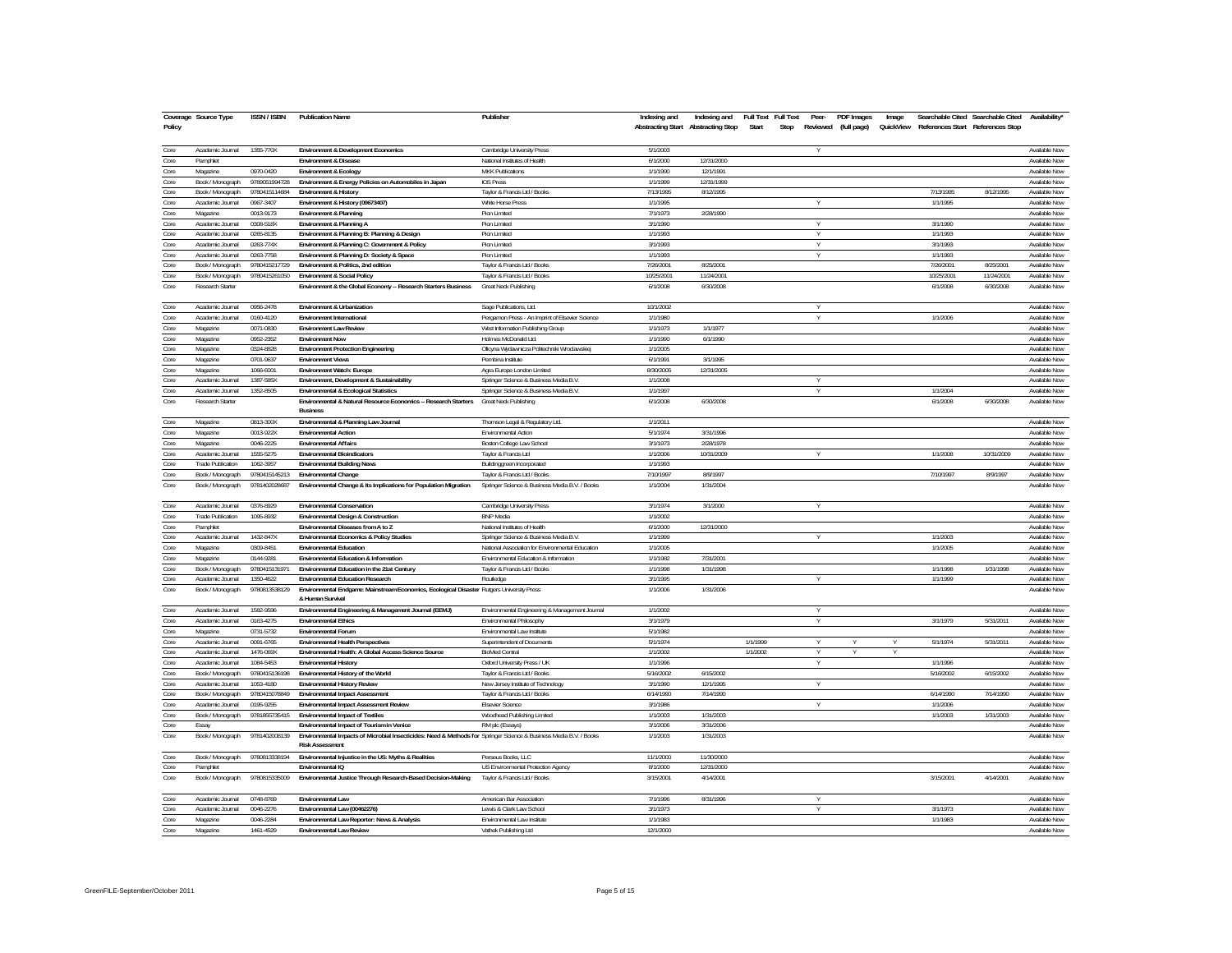| Policy       | Coverage Source Type                 | ISSN / ISBN            | <b>Publication Name</b>                                                                         | Publisher                                          | Indexing and          | Indexing and Full Text<br>Abstracting Start Abstracting Stop | Full Text<br>Peer-<br>PDF Images<br>Start<br>Stop<br>Reviewed (full page) | Image<br>QuickView References Start References Stop | Searchable Cited Searchable Cited Availability' |                                |
|--------------|--------------------------------------|------------------------|-------------------------------------------------------------------------------------------------|----------------------------------------------------|-----------------------|--------------------------------------------------------------|---------------------------------------------------------------------------|-----------------------------------------------------|-------------------------------------------------|--------------------------------|
| Core         | Academic Journal                     | 0013-9300              | <b>Environmental Letters</b>                                                                    | Marcel Dekker Inc                                  | 1/1/1973              | 12/31/1975                                                   |                                                                           |                                                     |                                                 | Available Now                  |
| Core         | Academic Journal                     | 0364-152X              | Environmental Management                                                                        | Springer Science & Business Media B.V.             | 1/1/2000              |                                                              |                                                                           | 1/1/2004                                            |                                                 | Available Now                  |
| Core         | Research Starter                     |                        | Environmental Management -- Research Starters Business                                          | Great Neck Publishing                              | 6/1/2008              | 6/30/2008                                                    |                                                                           | 6/1/2008                                            | 6/30/2008                                       | Available Now                  |
| Core         | Book / Monograph                     | 9780415144469          | Environmental Management & Governance                                                           | Taylor & Francis Ltd / Books                       | 8/22/1996             | 9/21/1996                                                    |                                                                           | 8/22/1996                                           | 9/21/1996                                       | Available Now                  |
| Core         | Book / Monograph                     | 9789051991710          | Environmental Management Handbook                                                               | <b>IOS Press</b>                                   | 1/1/1998              | 1/31/1998                                                    |                                                                           |                                                     |                                                 | Available Now                  |
| Core         | Book / Monograph                     | 9789056990855          | Environmental Management in European Companies: Success<br><b>Stories &amp; Evaluation</b>      | Taylor & Francis Ltd / Books                       | 7/28/1998             | 8/27/1998                                                    |                                                                           | 7/28/1998                                           | 8/27/1998                                       | Available Now                  |
| Core         | Magazine                             | 1041-8172              | Environmental Management Review                                                                 | Rowman & Littlefield Publishers                    | 1/1/1994              | 4/30/1995                                                    |                                                                           |                                                     |                                                 | Available Now                  |
| Core         | Book / Monograph                     | 9780137398898          | Environmental Management Strategies: The 21st Century Perspective Prentice Hall, Inc.           |                                                    | 1/1/1999              | 1/31/1999                                                    |                                                                           |                                                     |                                                 | Available Now                  |
| Core         | Academic Journal                     | 1043-786X              | <b>Environmental Manager</b>                                                                    | John Wiley & Sons, Inc.                            | 7/1/1997              | 4/30/1999                                                    |                                                                           |                                                     |                                                 | Available Now                  |
| Core         | Academic Journal                     | 1420-2026              | Environmental Modeling & Assessment                                                             | Springer Science & Business Media B.V.             | 1/1/2007              |                                                              |                                                                           | 1/1/2008                                            |                                                 | Available Now                  |
| Core         | Academic Journal                     | 1364-8152              | Environmental Modelling & Software                                                              | <b>Elsevier Science</b>                            | 1/1/1997              |                                                              |                                                                           | 1/1/2006                                            |                                                 | Available Now                  |
| Core         | Academic Journal                     | 0167-6369              | <b>Environmental Monitoring &amp; Assessment</b>                                                | Springer Science & Business Media B.V.             | 1/1/1981              |                                                              | $\vee$                                                                    | 1/1/2004                                            |                                                 | Available Now                  |
| Core         | Book / Monograph                     | 9780415115094          | Environmental NGOs in World Politics                                                            | Taylor & Francis Ltd / Books                       | 9/15/1994             | 10/15/1994                                                   |                                                                           | 9/15/1994                                           | 10/15/1994                                      | Available Now                  |
| Core         | Academic Inurnal                     | 1718-0198              | Environmental Philosophy                                                                        | Environmental Philosophy                           | 9/1/2007              |                                                              | $\vee$                                                                    | 9/1/2007                                            |                                                 | Available Now                  |
| Core         | Academic Journal                     | 1756-932X              | Environmental Policy & Governance                                                               | John Wiley & Sons, Inc.                            | 1/1/2009              |                                                              | $\checkmark$                                                              | 1/1/2009                                            |                                                 | Available Now                  |
| Core         | Academic Journal                     | 0378-777X              | Environmental Policy & Law                                                                      | <b>IOS Press</b>                                   | 6/1/1975              |                                                              |                                                                           | 1/1/2003                                            |                                                 | Available Now                  |
| Core         | Book / Monograph                     | 9780813542768          | Environmental Policy Analysis & Practice                                                        | Rutgers University Press                           | 1/1/2007              | 1/31/2007                                                    |                                                                           |                                                     |                                                 | Available Now<br>Available Now |
| Core         | Book / Monograph                     | 9781844073931          | Environmental Policy Integration in Practice                                                    | Earthscan / Books                                  | 3/1/2007              | 3/31/2007                                                    |                                                                           |                                                     |                                                 |                                |
| Core         | Academic Journal                     | 0964-4016<br>0269-7491 | <b>Environmental Politics</b><br><b>Environmental Pollution</b>                                 | Routledge                                          | 3/1/1992<br>1/1/1987  |                                                              |                                                                           | 1/1/2000<br>1/1/2006                                |                                                 | Available Now<br>Available Now |
| Core         | Academic Journal                     |                        |                                                                                                 | <b>Elsevier Science</b>                            |                       |                                                              | $\vee$                                                                    |                                                     |                                                 |                                |
| Core<br>Core | Academic Journal<br>Academic Journal | 0013-9327<br>0143-1471 | Environmental Pollution (00139327)                                                              | <b>Elsevier Science</b><br><b>Elsevier Science</b> | 1/1/1973<br>1/1/1981  | 12/31/1979<br>12/31/1986                                     | $\vee$                                                                    |                                                     |                                                 | Available Now<br>Available Now |
|              |                                      |                        | Environmental Pollution Series A: Ecological & Biological                                       |                                                    |                       |                                                              |                                                                           |                                                     |                                                 |                                |
| Core         | Academic Journal<br>Academic Journal | 0143-148><br>1466-0466 | Environmental Pollution Series B: Chemical & Physical<br><b>Environmental Practice</b>          | <b>Elsevier Science</b>                            | 1/1/1981<br>6/1/2002  | 8/31/1986                                                    |                                                                           | 6/1/2002                                            |                                                 | Available Now<br>Available Now |
| Core<br>Core |                                      | 9780415174039          |                                                                                                 | Cambridge University Press                         | 12/13/2001            | 1/12/2002                                                    |                                                                           |                                                     | 5/31/2011                                       | Available Now                  |
|              | Book / Monograph                     |                        | Environmental Problems in East-Central Europe                                                   | Taylor & Francis Ltd / Books                       |                       |                                                              |                                                                           | 12/13/2001                                          | 1/12/2002                                       |                                |
| Core         | Magazine                             | 0191-5398              | <b>Environmental Professional</b>                                                               | Cambridge University Press                         | 1/1/1981              | 12/1/1995                                                    |                                                                           |                                                     |                                                 | Available Now                  |
| Core<br>Core | Academic Journal<br>Academic Journal | 0278-4491<br>1944-7442 | <b>Environmental Progress</b><br>Environmental Progress & Sustainable Energy                    | John Wiley & Sons, Inc.                            | 10/1/2003<br>1/1/2009 | 12/31/2008                                                   |                                                                           |                                                     |                                                 | Available Now<br>Available Now |
| Core         | <b>Trade Publication</b>             | 1057-4298              | <b>Environmental Protection</b>                                                                 | John Wiley & Sons, Inc.<br>1105 Media, Inc.        | 10/1/1990             | 11/30/2007                                                   |                                                                           | 10/1/1990                                           | 11/30/2007                                      | Available Now                  |
| Core         | Magazine                             | 1057-171X              | <b>Environmental Protection News</b>                                                            | 1105 Media, Inc.                                   | 1/1/1985              | 6/30/1988                                                    |                                                                           |                                                     |                                                 | Available Now                  |
| Core         | Academic Journal                     | 1088-1913              | <b>Environmental Quality Management</b>                                                         | John Wiley & Sons, Inc.                            | 3/1/1996              |                                                              |                                                                           | 1/1/2003                                            |                                                 | Available Now                  |
| Core         | Academic Journal                     | 0013-9351              | <b>Environmental Research</b>                                                                   | Academic Press Inc.                                | 1/1/2002              |                                                              | $\vee$                                                                    | 1/1/2006                                            |                                                 | Available Now                  |
| Core         | Academic Journal                     | 1392-1649              | Environmental Research, Engineering & Management                                                | Institute of Environmental Engineering             | 12/1/2005             |                                                              |                                                                           |                                                     |                                                 | Available Now                  |
| Core         | Academic Journal                     | 0147-2496              | <b>Environmental Review</b>                                                                     | New Jersey Institute of Technology                 | 1/1/1977              | 3/31/1989                                                    |                                                                           |                                                     |                                                 | Available Now                  |
| Core         | Academic Journal                     | 1181-8700              | <b>Environmental Reviews</b>                                                                    | Canadian Science Publishing                        | 1/1/1993              |                                                              |                                                                           | 3/1/2001                                            |                                                 | Available Now                  |
| Core         | Book / Monograph                     | 9780415170642          | <b>Fnvironmental Rights</b>                                                                     | Taylor & Francis Ltd / Books                       | 7/2/1998              | 8/1/1998                                                     |                                                                           | 7/2/1998                                            | 8/1/1998                                        | Available Now                  |
| Core         | Book / Monograph                     | 9781855734364          | Environmental Risk Management & Corporate Lending                                               | Woodhead Publishing Limited                        | 1/1/1999              | 1/31/1999                                                    |                                                                           | 1/1/1999                                            | 1/31/1999                                       | Available Now                  |
| Core         | Book / Monograph                     | 9780415214476          | Environmental Risks & the Media                                                                 | Taylor & Francis Ltd / Books                       | 11/11/1999            | 12/11/1999                                                   |                                                                           | 11/11/1999                                          | 12/11/1999                                      | Available Now                  |
| Core         | Academic Journal                     | 1462-9011              | Environmental Science & Policy                                                                  | <b>Fisevier Science</b>                            | 1/1/2002              |                                                              |                                                                           | 1/1/2006                                            |                                                 | <b>Available Now</b>           |
| Core         | Academic Journal                     | 0013-936X              | Environmental Science & Technology                                                              | American Chemical Society                          | 8/1/1973              |                                                              |                                                                           | 1/1/2003                                            |                                                 | Available Now                  |
| Core         | <b>Industry Report</b>               |                        | Environmental Services Industry Profile: Global                                                 | Datamonitor Plo                                    | 1/1/2003              |                                                              |                                                                           |                                                     |                                                 | Available Now                  |
| Core         | Academic Journal                     | 0959-3330              | Environmental Technology                                                                        | Taylor & Francis Ltd                               | 1/1/1992              |                                                              | Y                                                                         |                                                     |                                                 | Available Now                  |
| Core         | Magazine                             | 0143-2060              | <b>Environmental Technology Letters</b>                                                         | Selper Ltd.                                        | 1/1/1980              | 12/1/1989                                                    |                                                                           |                                                     |                                                 | Available Now                  |
| Core         | Academic Journal                     | 1520-4081              | <b>Environmental Toxicology</b>                                                                 | John Wiley & Sons, Inc.                            | 5/1/1999              |                                                              |                                                                           | 1/1/2006                                            |                                                 | Available Now                  |
| Core         | Academic Journal                     | 0730-7268              | Environmental Toxicology & Chemistry                                                            | Wiley-Blackwell                                    | 1/1/1991              |                                                              |                                                                           | 6/1/2005                                            |                                                 | Available Now                  |
| Core         | Academic Journal                     | 1382-6689              | Environmental Toxicology & Pharmacology                                                         | <b>Elsevier Science</b>                            | 8/15/1996             |                                                              |                                                                           | 1/1/2006                                            |                                                 | Available Now                  |
| Core         | Magazine                             | 1053-4725              | Environmental Toxicology & Water Quality                                                        | John Wiley & Sons. Inc.                            | 2/1/1991              | 2/1/1998                                                     |                                                                           |                                                     |                                                 | Available Now                  |
| Core         | Book / Monograph                     | 9780748403059          | <b>Environmental Toxicology Assessment</b>                                                      | Taylor & Francis Ltd / Books                       | 5/18/1995             | 6/17/1995                                                    |                                                                           | 5/18/1995                                           | 6/17/1995                                       | Available Now                  |
| Core         | Book / Monograph                     | 9789056991401          | Environmental Toxicology: Current Developments                                                  | Taylor & Francis Ltd / Books                       | 7/28/1998             | 8/27/1998                                                    |                                                                           | 7/28/1998                                           | 8/27/1998                                       | Available Now                  |
| Core         | Book / Monograph                     | 9780415162692          | <b>Environmental Transitions</b>                                                                | Taylor & Francis Ltd / Books                       | 6/15/2000             | 7/15/2000                                                    |                                                                           | 6/15/2000                                           | 7/15/2000                                       | Available Now                  |
| Core         | Academic Journal                     | 0963-2719              | <b>Environmental Values</b>                                                                     | <b>White Horse Press</b>                           | 3/1/1992              |                                                              | v                                                                         | 1/1/2006                                            | 5/31/2011                                       | Available Now                  |
| Core         | Magazine                             | 1049-4715              | Environmental Waste Management                                                                  | Hazardous Material Publishing Co.                  | 1/1/1992              | 11/1/1992                                                    |                                                                           |                                                     |                                                 | Available Now                  |
| Core         | Book / Monograph                     | 9780415094757          | Fnvironmentalism                                                                                | Taylor & Francis Ltd / Books                       | 10/21/1993            | 11/20/1993                                                   |                                                                           | 10/21/1993                                          | 11/20/1993                                      | Available Now                  |
| Core         | Book / Monograph                     | 9780415115308          | Environmentalism & Cultural Theory                                                              | Taylor & Francis Ltd / Books                       | 9/5/1996              | 10/5/1996                                                    |                                                                           | 9/5/1996                                            | 10/5/1996                                       | Available Now                  |
| Core         | Academic Journal                     | 0251-1088              | Environmentalist                                                                                | Springer Science & Business Media B.V.             | 3/1/1981              |                                                              |                                                                           |                                                     |                                                 | Available Now                  |
| Core         | Magazine                             | 0145-1189              | <b>EPA Journal</b>                                                                              | US Environmental Protection Agency                 | 1/1/1990              | 12/31/1995                                                   | 1/1/1990 5/31/1995                                                        |                                                     |                                                 | Available Now                  |
| Core         | Book / Monograph                     | 9781560324706          | <b>Essentials of Environmental Toxicology</b>                                                   | Taylor & Francis Ltd / Books                       | 10/31/1996            | 11/30/1996                                                   |                                                                           | 10/31/1996                                          | 11/30/1996                                      | Available Now                  |
| Core         | <b>Trade Publication</b>             | 1942-3535              | Ethanol & Biodiesel News                                                                        | Hart Energy Publishing, LP                         | 11/1/2006             | 9/29/2009                                                    |                                                                           |                                                     |                                                 | Available Now                  |
| Core         | <b>Trade Publication</b>             |                        | Ethanol & Biofuels News                                                                         | Hart Energy Publishing, LP                         | 9/30/2009             |                                                              |                                                                           |                                                     |                                                 | Available Now                  |
| Core         | Academic Journal                     | 1085-6633              | Ethics & the Environment                                                                        | Indiana University Press                           | 1/1/1999              |                                                              |                                                                           | 1/1/1999                                            |                                                 | Available Now                  |
| Core         | Academic Journal                     |                        | European Energy & Environmental Law Review                                                      | Kluwer Law International                           | 1/1/2008              |                                                              | $\vee$                                                                    | 1/1/2008                                            |                                                 | Available Now                  |
| Core         | Magazine                             | 1750-0079              | European Environment & Packaging Law Weekly                                                     | Agra Europe London Limited                         | 1/1/2006              |                                                              |                                                                           |                                                     |                                                 | Available Now                  |
| Core         | Academic Journal                     | 0961-0405              | European Environment: The Journal of European Environmental<br>Policy (European Research Press) | European Research Press                            | 2/1/1993              | 12/31/1994                                                   |                                                                           |                                                     |                                                 | Available Now                  |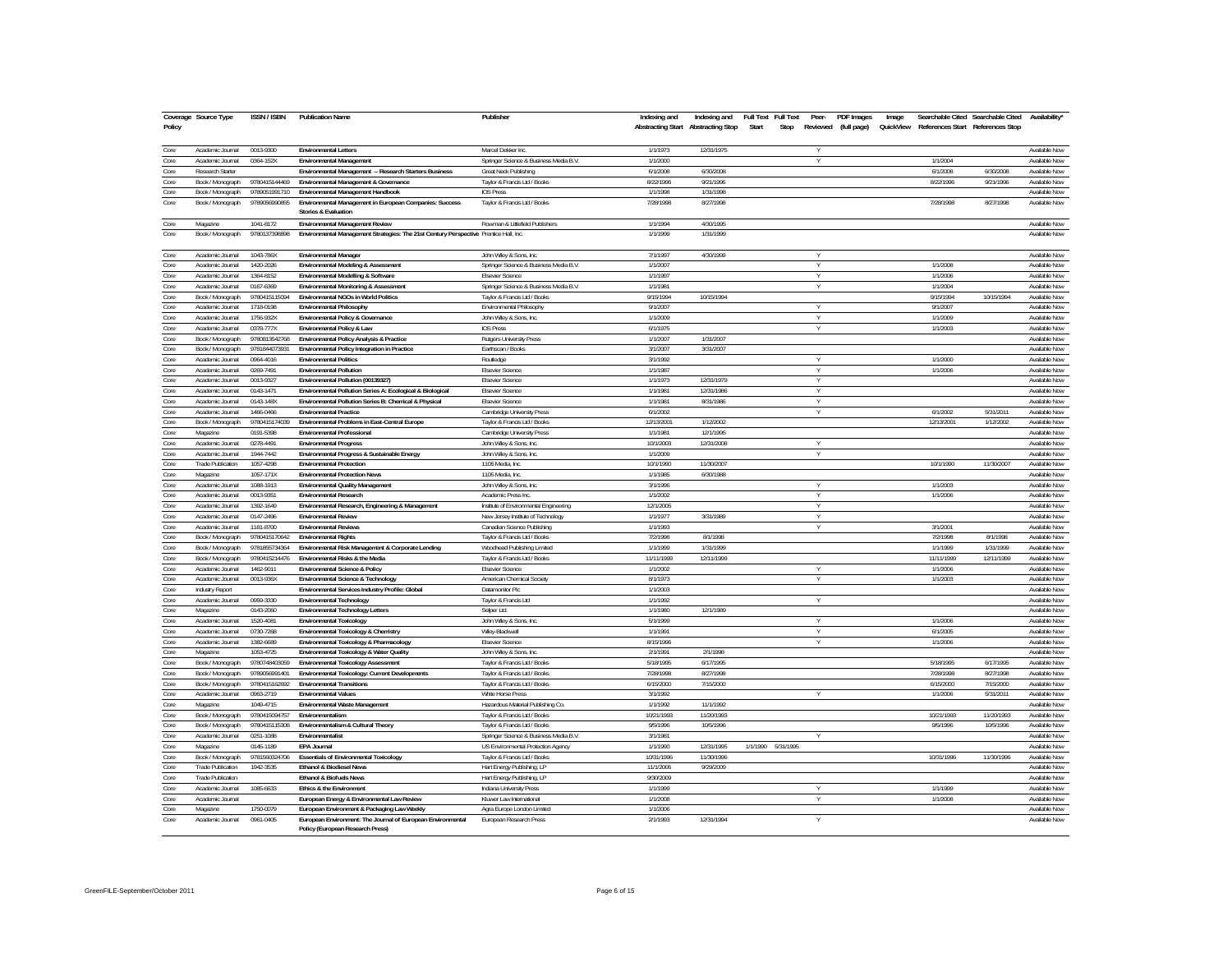| Policy | Coverage Source Type      | <b>ISSN/ISBN</b> | <b>Publication Name</b>                                                                                                  | Publisher                                                              | Indexing and | Indexing and Full Text Full Text<br>Abstracting Start Abstracting Stop | Start                | Stop | Peer-<br>Reviewed | <b>PDF</b> Images<br>(full page) | Image<br>QuickView |           | Searchable Cited Searchable Cited<br>References Start References Stop | Availability*        |
|--------|---------------------------|------------------|--------------------------------------------------------------------------------------------------------------------------|------------------------------------------------------------------------|--------------|------------------------------------------------------------------------|----------------------|------|-------------------|----------------------------------|--------------------|-----------|-----------------------------------------------------------------------|----------------------|
| Core   | Academic Journal          | 0961-0405        | European Environment: The Journal of European Environmental<br>Policy (Wiley)                                            | John Wiley & Sons, Inc.                                                | 1/1/1995     | 12/31/2008                                                             |                      |      |                   |                                  |                    | 1/1/1995  | 12/31/2008                                                            | Available Now        |
| Core   | Academic Journal          | 0966-1646        | European Environmental Law Review                                                                                        | Aspen Publishers Inc.                                                  | 3/1/2003     | 12/31/2007                                                             |                      |      | $\vee$            |                                  |                    | 3/1/2003  | 12/31/2007                                                            | Available Now        |
| Core   | Academic Journal          | 1303-0868        | European Journal of Mineral Processing & Environmental Protection European Journal of Mineral Processing & Environmental | Protection                                                             | 1/1/2003     |                                                                        |                      |      |                   |                                  |                    | 1/1/2003  |                                                                       | Available Now        |
| Core   | Magazine                  | 0925-5060        | European Water Pollution Control                                                                                         | Dalton Publishing                                                      | 1/1/1993     | 5/1/1997                                                               |                      |      |                   |                                  |                    |           |                                                                       | Available Now        |
| Core   | Magazine                  | 0749-3940        | Everyone's Backyard                                                                                                      | Center for Health, Environment & Justice                               | 1/1/1990     | 9/30/2009                                                              |                      |      |                   |                                  |                    | 1/1/1990  | 9/30/2009                                                             | Available Now        |
| Core   | Book / Monograph          | 9789056991937    | Exploring Environmental Change Using an Integrative Method                                                               | Taylor & Francis Ltd / Books                                           | 5/24/1999    | 6/23/1999                                                              |                      |      |                   |                                  |                    | 5/24/1999 | 6/23/1999                                                             | Available Now        |
| Core   | Essay                     |                  | Extinction: A Race against Time                                                                                          | RM plc (Essays)                                                        | 3/1/2006     | 3/31/2006                                                              |                      |      |                   |                                  |                    |           |                                                                       | Available Now        |
| Core   | Essay                     |                  | <b>Factors Affecting Climate</b>                                                                                         | RM plc (Essays)                                                        | 3/1/2006     | 3/31/2006                                                              |                      |      |                   |                                  |                    |           |                                                                       | Available Now        |
| Core   | Book / Monograph          | 9780415146999    | Fifty Key Thinkers on the Environment                                                                                    | Taylor & Francis Ltd / Books                                           | 12/7/2000    | 1/6/2001                                                               |                      |      |                   |                                  |                    | 12/7/2000 | 1/6/2001                                                              | Available Now        |
| Core   | Book / Monograph          |                  | <b>Fight for Conservation</b>                                                                                            | Project Gutenberg Literary Archive Foundation                          | 3/1/2006     | 3/31/2006                                                              |                      |      |                   |                                  |                    |           |                                                                       | Available Now        |
| Core   | Academic Journal          | 0273-009X        | Focus on Renewable Natural Resources                                                                                     | University of Idaho, College of Forestry, Wildlife & Range<br>Sciences | 5/1/1989     | 12/31/1995                                                             |                      |      |                   |                                  |                    |           |                                                                       | Available Now        |
| Core   | Academic Journal          | 1046-7009        | Forest & Conservation History                                                                                            | Forest History Society Inc.                                            | 1/1/1990     | 10/1/1995                                                              |                      |      | $\vee$            |                                  |                    |           |                                                                       | Available Now        |
| Core   | Academic Journal          | 0378-1127        | Forest Ecology & Management                                                                                              | <b>Elsevier Science</b>                                                | 1/1/1982     |                                                                        |                      |      | V                 |                                  |                    |           |                                                                       | Available Now        |
| Core   | Essay                     |                  | Forests: The Hunt for Sustainability                                                                                     | RM plc (Essays)                                                        | 3/1/2006     | 3/31/2006                                                              |                      |      |                   |                                  |                    |           |                                                                       | Available Now        |
| Core   | Academic Journal          | 0887-8218        | Forum for Applied Research & Public Policy                                                                               | Energy, Environment & Resources Center                                 | 3/1/1989     | 6/30/2002                                                              |                      |      | v                 |                                  |                    |           |                                                                       | Available Now        |
| Core   | Essay                     |                  | <b>Fossil Fuels</b>                                                                                                      | RM plc (Essays)                                                        | 3/1/2006     | 3/31/2006                                                              |                      |      |                   |                                  |                    |           |                                                                       | Available Now        |
| Core   | Academic Journal          | 1018-4619        | Fresenius Environmental Bulletin                                                                                         | Parlar Scientific Publications                                         | 1/1/2005     |                                                                        |                      |      |                   |                                  |                    | 1/1/2005  |                                                                       | Available Now        |
| Core   | Book / Monograph          | 9789197707121    | From Seascapes of Extinction to Seascapes of Confidence                                                                  | Co-Action Publishing                                                   | 1/1/2008     | 1/31/2008                                                              |                      |      |                   |                                  |                    |           |                                                                       | Available Now        |
| Core   | Magazine                  | 1540-9295        | Frontiers in Ecology & the Environment                                                                                   | Ecological Society of America                                          | 2/1/2003     |                                                                        |                      |      |                   |                                  |                    | 2/1/2003  | 5/31/2011                                                             | Available Now        |
| Core   | Essay                     |                  | Fuels of the Future                                                                                                      | RM plc (Essays)                                                        | 3/1/2006     | 3/31/2006                                                              |                      |      |                   |                                  |                    |           |                                                                       | Available Now        |
| Core   | Report                    |                  | Future Investment in Drinking Water & Wastewater Infrastructure                                                          | Congressional Budget Office                                            | 11/1/2002    | 11/30/2002                                                             | 11/1/2002 11/30/2002 |      |                   |                                  |                    |           |                                                                       | Available Now        |
| Core   | Pamphlet                  |                  | Future of Air Quality: Margo Oge                                                                                         | US Environmental Protection Agency                                     | 8/1/2000     | 12/31/2000                                                             | 8/1/2000 12/31/2000  |      |                   |                                  |                    |           |                                                                       | Available Now        |
| Core   | Book / Monograph          |                  | Future of Earth                                                                                                          | US News & World Report, L.P.                                           | 1/1/2004     | 12/31/2004                                                             |                      |      |                   |                                  |                    |           |                                                                       | Available Now        |
| Core   | Academic Journal          | 1042-1858        | Georgetown International Environmental Law Review                                                                        | Georgetown University Law Center                                       | 9/1/2000     |                                                                        |                      |      |                   |                                  |                    |           |                                                                       | Available Now        |
| Core   | Magazine                  | 0146-3675        | <b>Geothermal Energy</b>                                                                                                 | Geothermal World Corp.                                                 | 1/1/1979     | 5/31/1986                                                              |                      |      |                   |                                  |                    |           |                                                                       | Available Now        |
| Core   | Market Research<br>Renort |                  | Geothermal Energy Report                                                                                                 | ABS Energy Research                                                    | 1/1/2005     |                                                                        |                      |      |                   |                                  |                    |           |                                                                       | Available Now        |
| Core   | Market Research<br>Report |                  | <b>Geothermal Generation Report</b>                                                                                      | ABS Energy Research                                                    | 1/1/2003     |                                                                        |                      |      |                   |                                  |                    |           |                                                                       | Available Now        |
| Core   | Academic Journal          | 0375-6505        | Geothermics                                                                                                              | Pergamon Press - An Imprint of Elsevier Science                        | 1/1/1990     |                                                                        |                      |      |                   |                                  |                    |           |                                                                       | Available Now        |
| Core   | Book / Monograph          | 9780813536675    | Germany's Nature: Cultural Landscapes & Environmental History                                                            | <b>Rutgers University Press</b>                                        | 1/1/2005     | 1/31/2005                                                              |                      |      |                   |                                  |                    |           |                                                                       | Available Now        |
| Core   | Report                    |                  | Getting Serious About Mercury: A Guide for Developing<br><b>Comprehensive Mercury Reduction Programs</b>                 | National Wildlife Federation                                           | 5/1/2002     | 5/31/2002                                                              |                      |      |                   |                                  |                    |           |                                                                       | Available Now        |
| Core   | Academic Journal          | 0921-8181        | Global & Planetary Change                                                                                                | Elsevier Science                                                       | 1/1/1992     |                                                                        |                      |      |                   |                                  |                    |           |                                                                       | Available Now        |
| Core   | Academic Journal          | 1354-1013        | <b>Global Change Biology</b>                                                                                             | Wiley-Blackwell                                                        | 2/1/1995     |                                                                        |                      |      | Y                 |                                  |                    | 1/1/2005  |                                                                       | Available Now        |
| Core   | Academic Journal          | 1478-1158        | Global Change, Peace & Security                                                                                          | Routledge                                                              | 2/1/2003     |                                                                        |                      |      | $\vee$            |                                  |                    | 2/1/2003  |                                                                       | Available Now        |
| Core   | Academic Journal          | 0959-3780        | Global Environmental Change Part A: Human & Policy Dimensions                                                            | Pergamon Press - An Imprint of Elsevier Science                        | 12/1/1990    |                                                                        |                      |      |                   |                                  |                    | 1/1/2006  |                                                                       | Available Now        |
| Core   | Academic Journal          | 1464-2867        | Global Environmental Change Part B: Environmental Hazards                                                                | <b>Elsevier Science</b>                                                | 1/1/2000     | 12/31/2005                                                             |                      |      |                   |                                  |                    |           |                                                                       | Available Now        |
| Core   | Magazine                  | 1049-9083        | Global Environmental Change Report                                                                                       | Aspen Publishers Inc.                                                  | 8/1/2003     | 8/31/2005                                                              |                      |      |                   |                                  |                    |           |                                                                       | Available Now        |
| Core   | Book / Monograph          | 9780415103107    | <b>Global Environmental Issues</b>                                                                                       | Taylor & Francis Ltd / Books                                           | 10/6/1994    | 10/31/1994                                                             |                      |      |                   |                                  |                    | 10/6/1994 | 10/31/1994                                                            | Available Now        |
| Core   | Academic Journal          | 1526-3800        | <b>Global Environmental Politics</b>                                                                                     | <b>MIT Press</b>                                                       | 2/1/2001     |                                                                        |                      |      |                   |                                  |                    | 2/1/2001  | 5/31/2011                                                             | Available Now        |
| Core   | Book / Monograph          | 9780415197366    | <b>Global Ethics &amp; Environment</b>                                                                                   | Taylor & Francis Ltd / Books                                           | 9/23/1999    | 10/23/1999                                                             |                      |      |                   |                                  |                    | 9/23/1999 | 10/23/1999                                                            | Available Now        |
| Core   | Essay                     |                  | Global Warming & Its Effects on Flora & Fauna                                                                            | RM plc (Essays)                                                        | 3/1/2006     | 3/31/2006                                                              |                      |      |                   |                                  |                    |           |                                                                       | Available Now        |
| Core   | Essay                     |                  | Global Warming & the Greenhouse Effect                                                                                   | RM plc (Essays)                                                        | 3/1/2006     | 3/31/2006                                                              |                      |      |                   |                                  |                    |           |                                                                       | Available Now        |
| Core   | Pamphlet                  |                  | Global Warming: Climate                                                                                                  | US Environmental Protection Agency                                     | 9/1/2000     | 12/31/2000                                                             |                      |      |                   |                                  |                    |           |                                                                       | Available Now        |
| Core   | Book / Monograph          | 9781870670227    | Global Warming: Who Is Taking the Heat?                                                                                  | Panos Londor                                                           | 1/1/1991     | 1/31/1991                                                              |                      |      |                   |                                  |                    |           |                                                                       | Available Now        |
| Core   | Essay                     |                  | Gmos: Good or Bad for People & the Environment?                                                                          | RM plc (Essays)                                                        | 3/1/2006     | 3/31/2006                                                              |                      |      |                   |                                  |                    |           |                                                                       | Available Now        |
| Core   | Pamphlet                  |                  | <b>Golden Rules of Conservation</b>                                                                                      | <b>Beaver Defenders</b>                                                | 1/1/1994     | 12/31/1994                                                             |                      |      |                   |                                  |                    |           |                                                                       | Available Now        |
| Core   | Book / Monograph          | 9789812308313    | Governance, Politics & the Environment: A Singapore Study                                                                | Institute of Southeast Asian Studies                                   | 1/1/2008     | 1/31/2008                                                              |                      |      |                   |                                  |                    |           |                                                                       | Available Now        |
| Core   | Book / Monograph          | 9780966824384    | Governing U.S. Fisheries with IFQs: A Guide for Federal Policy<br>Maker                                                  | PERC: Property & Environment Research Center                           | 5/1/2006     | 5/31/2006                                                              |                      |      |                   |                                  |                    |           |                                                                       | Available Now        |
| Core   | Book / Monograph          | 9781855737396    | <b>Green Composites</b>                                                                                                  | Woodhead Publishing Limited                                            | 1/1/2004     | 1/31/2004                                                              |                      |      |                   |                                  |                    | 1/1/2004  | 1/31/2004                                                             | Available Now        |
| Core   | <b>Industry Report</b>    |                  | Green Electricity Market in Australia: A Strategic Reference, 2004                                                       | ICON Group International, Inc.                                         | 1/1/2004     | 1/2/2004                                                               |                      |      |                   |                                  |                    |           |                                                                       | Available Now        |
| Core   | Magazine                  | 1366-4417        | <b>Green Futures</b>                                                                                                     | Green Future:                                                          | 9/1/2005     |                                                                        |                      |      |                   |                                  |                    |           |                                                                       | Available Now        |
| Core   | Magazine                  | 1367-0379        | <b>Green Hotelier</b>                                                                                                    | International Hotels Environmental Initiative                          | 10/1/2003    |                                                                        |                      |      |                   |                                  |                    |           |                                                                       | Available Now        |
| Core   | Newspaper                 | 1036-126X        | <b>Green Left Weekly</b>                                                                                                 | Green Left Publishing Association                                      | 1/1/2009     |                                                                        |                      |      |                   |                                  |                    |           |                                                                       | <b>Available Now</b> |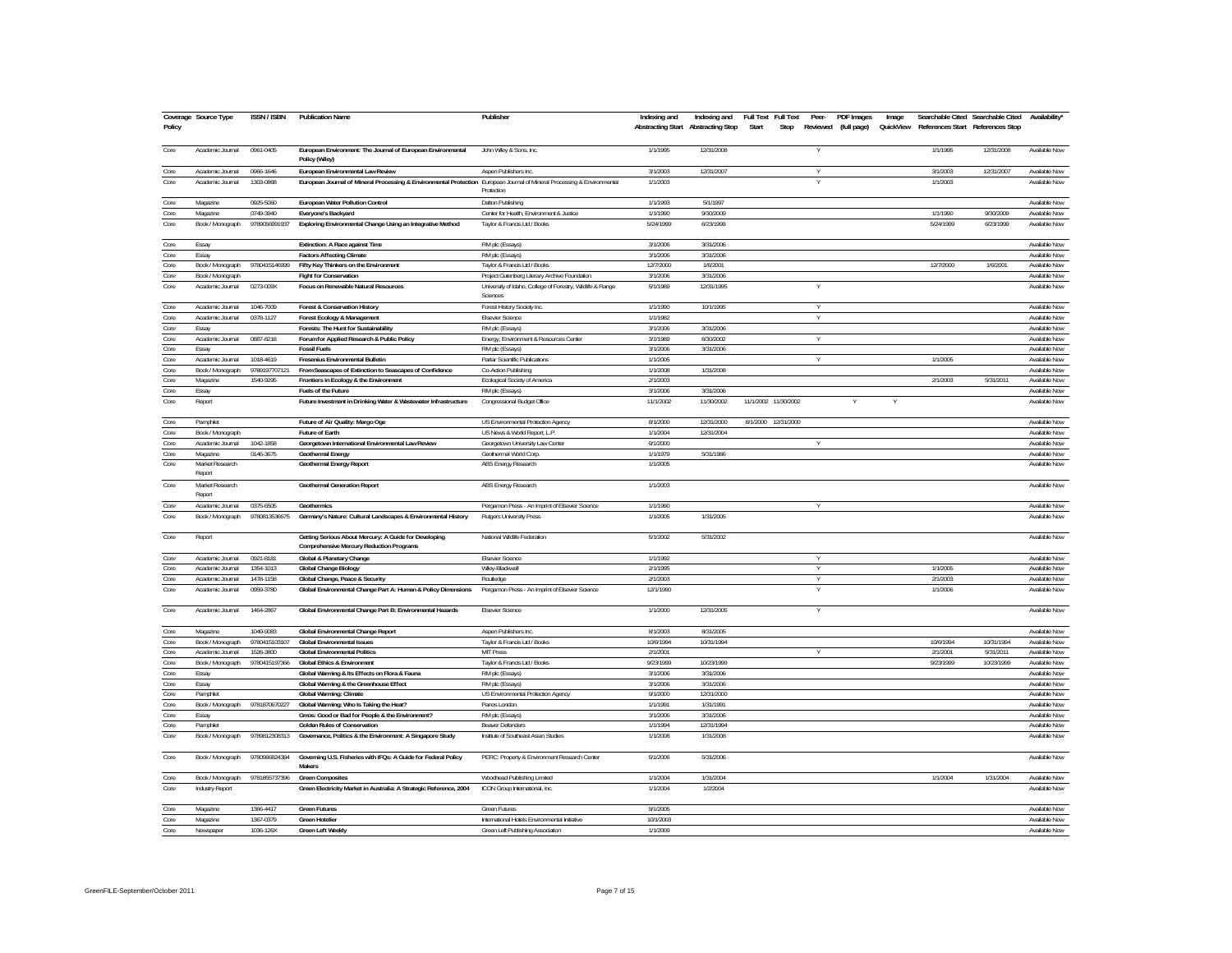| Policy   | Coverage Source Type      | <b>ISSN / ISBN</b> | <b>Publication Name</b>                                                                                          | Publisher                                               | Indexing and | Indexing and<br>Abstracting Start Abstracting Stop | Full Text Full Text<br>Peer-<br>Stop<br>Start<br>Reviewed (full page) | PDF Images<br>Image | QuickView References Start References Stop | Searchable Cited Searchable Cited | Availability*        |
|----------|---------------------------|--------------------|------------------------------------------------------------------------------------------------------------------|---------------------------------------------------------|--------------|----------------------------------------------------|-----------------------------------------------------------------------|---------------------|--------------------------------------------|-----------------------------------|----------------------|
| Core     | Book / Monograph          | 9780822528395      | <b>Green Power</b>                                                                                               | Lerner Publishing Group                                 | 1/1/2001     | 1/31/2001                                          |                                                                       |                     |                                            |                                   | Available Now        |
| Core     | Essay                     |                    | <b>Green Revolution</b>                                                                                          | RM plc (Essays)                                         | 3/1/2006     | 3/31/2006                                          |                                                                       |                     |                                            |                                   | Available Now        |
| Core     | Academic Journal          | 1192-1285          | <b>Green Teacher</b>                                                                                             | Green Teacher                                           | 12/1/2004    |                                                    | Y                                                                     |                     |                                            |                                   | Available Now        |
| Core     | Book / Monograph          | 9781903998946      | Green Up! An A-Z of Environmentally Friendly Home Improvements                                                   | Green Books Ltd.                                        | 10/1/2007    | 10/31/2007                                         |                                                                       |                     |                                            |                                   | Available Now        |
| Core     | Academic Journal          | 0966-9671          | Greener Management International                                                                                 | <b>Greenleaf Publishing</b>                             | 7/1/1996     |                                                    | V                                                                     |                     | 1/1/2003                                   |                                   | Available Now        |
| Core     | Book / Monograph          | 9780804746045      | <b>Greening NAFTA</b>                                                                                            | Board of Trustees of the Leland Stanford Jr. University | 1/1/2003     | 1/31/2003                                          |                                                                       |                     |                                            |                                   | Available Now        |
| Core     | Book / Monograph          | 9781870670234      | Greenwar: Environment & Conflict in the Sahel                                                                    | Panos London                                            | 1/1/1991     | 1/31/1991                                          |                                                                       |                     |                                            |                                   | Available Now        |
| Core     | Pamphlet                  |                    | Guide to Energy-Efficient Heating & Cooling                                                                      | <b>Energy Star</b>                                      | 5/1/2005     | 5/31/2005                                          | 5/1/2005 5/31/2005                                                    |                     |                                            |                                   | Available Now        |
| Core     | Book / Monograph          | 9780415093149      | Handbook of Environmental Education                                                                              | Taylor & Francis Ltd / Books                            | 5/19/1994    | 6/18/1994                                          |                                                                       |                     | 5/19/1994                                  | 6/18/1994                         | Available Now        |
| Core     | Academic Journal          | 0147-8257          | Harvard Environmental Law Review                                                                                 | Harvard Law School Journals                             | 1/1/1976     |                                                    | Υ                                                                     |                     | 1/1/1976                                   |                                   | <b>Available Now</b> |
| Core     | <b>Trade Publication</b>  | 0896-9442          | Home Energy                                                                                                      | Energy Auditor & Retrofitter, Inc. dba Home Energy      | 1/1/1989     |                                                    |                                                                       |                     |                                            |                                   | Available Now        |
| Core     | Pamphlet                  |                    | How to Comply with the FTC Fuel Rating Rule                                                                      | Federal Trade Commission                                | 6/1/2000     | 12/31/2000                                         |                                                                       |                     |                                            |                                   | Available Now        |
| Core     | Pamphlet                  |                    | How to Get There from Here                                                                                       | US Environmental Protection Agency                      | 9/1/2000     | 12/31/2000                                         |                                                                       |                     |                                            |                                   | Available Now        |
| Priority | Academic Journal          | 1080-7039          | Human & Ecological Risk Assessment                                                                               | Taylor & Francis Ltd                                    | 1/1/2001     |                                                    |                                                                       |                     |                                            |                                   | Available Now        |
| Core     | Essay                     |                    | Human Acitvity & Air Pollution                                                                                   | RM plc (Essays)                                         | 3/1/2006     | 3/31/2006                                          |                                                                       |                     |                                            |                                   | Available Now        |
| Core     | Essay                     |                    | Human Activity & Water Pollution                                                                                 | RM plc (Essays)                                         | 3/1/2006     | 3/31/2006                                          |                                                                       |                     |                                            |                                   | Available Now        |
| Core     | Book / Monograph          | 9780966824322      | Hunting for Habitat: A Practical Guide to State-Landowner<br>Partnerships                                        | PERC: Property & Environment Research Center            | 1/1/1999     | 1/31/1999                                          |                                                                       |                     |                                            |                                   | Available Now        |
| Core     | Market Research<br>Report |                    | Hydropower Report: Large & Small Hydropower                                                                      | ABS Energy Research                                     | 1/1/2005     |                                                    |                                                                       |                     |                                            |                                   | Available Now        |
| Core     | Academic Journal          |                    | <b>ICFAI Journal of Environmental Law</b>                                                                        | <b>IUP Publications</b>                                 | 7/1/2007     | 7/31/2009                                          | v                                                                     |                     |                                            |                                   | Available Now        |
| Core     | Magazine                  | 1749-8988          | <b>Icon News</b>                                                                                                 | Institute of Conservation                               | 3/1/2007     |                                                    |                                                                       |                     |                                            |                                   | Available Now        |
| Core     | Academic Journal          | 1752-1416          | <b>IET Renewable Power Generation</b>                                                                            | Institution of Engineering & Technology                 | 1/1/2007     |                                                    | $\overline{V}$                                                        |                     |                                            |                                   | Available Now        |
| Core     |                           | 9780966824391      |                                                                                                                  |                                                         |              |                                                    |                                                                       |                     |                                            |                                   |                      |
|          | Book / Monograph          |                    | Incentives & Conservation: The Next Generation of Environmentalists PERC: Property & Environment Research Center |                                                         | 11/1/2004    | 11/30/2004                                         |                                                                       |                     |                                            |                                   | Available Now        |
| Core     | <b>Trade Publication</b>  | 1043-7320          | <b>Independent Energy</b>                                                                                        | PennWell Corporation                                    | 4/1/1989     | 3/31/2000                                          |                                                                       |                     |                                            |                                   | Available Now        |
| Core     | Industry Report           |                    | Industrial Waste Recycling Equipment in Taiwan: A Strategic<br>Reference, 2003                                   | ICON Group International, Inc.                          | 1/1/2003     | 1/2/2003                                           |                                                                       |                     |                                            |                                   | Available Now        |
| Core     | Magazine                  | 0378-9993          | Industry & Environment                                                                                           | <b>United Nations Publications</b>                      | 1/1/1994     | 12/31/2004                                         |                                                                       |                     |                                            |                                   | Available Now        |
| Core     | Essay                     |                    | Influence of People on Weather & Climate                                                                         | RM plc (Essays)                                         | 3/1/2006     | 3/31/2006                                          |                                                                       |                     |                                            |                                   | Available Now        |
| Core     | Research Starter          |                    | Information Strategy & Economics -- Research Starters Business                                                   | Great Neck Publishing                                   | 6/1/2008     | 6/30/2008                                          |                                                                       |                     | 6/1/2008                                   | 6/30/2008                         | Available Now        |
| Core     | Book / Monograph          | 9789241591560      | Inheriting the World: The Atlas of Children's Health & the<br>Environment                                        | World Health Organization                               | 1/1/2004     | 1/31/2004                                          |                                                                       |                     |                                            |                                   | Available Now        |
| Core     | Book / Monograph          | 9783540469049      | Insecticides Design Using Advanced Technologies                                                                  | Springer eBooks                                         | 2/1/2007     | 2/28/2007                                          |                                                                       |                     |                                            |                                   | Available Now        |
| Core     | Book / Monograph          | 9780415164139      | Institutions in Environmental Management                                                                         | Taylor & Francis Ltd / Books                            | 11/5/1998    | 12/5/1998                                          |                                                                       |                     | 11/5/1998                                  | 12/5/1998                         | Available Now        |
| Core     | Academic Journal          | 1551-3777          | Integrated Environmental Assessment & Management                                                                 | Wiley-Blackwell                                         | 1/1/2006     |                                                    | Υ                                                                     |                     | 10/1/2006                                  |                                   | Available Now        |
| Core     | Magazine                  | 1041-4665          | International Environmental Affairs                                                                              | University Press of New England                         | 3/1/1989     | 9/30/1998                                          |                                                                       |                     |                                            |                                   | Available Now        |
| Core     | Academic Journal          | 1567-9764          | International Environmental Agreements: Politics, Law & Economics Springer Science & Business Media B.V.         |                                                         | 1/1/2007     |                                                    | $\vee$                                                                |                     | 1/1/2008                                   |                                   | Available Now        |
| Core     | Academic Journal          | 1473-5903          | International Journal of Agricultural Sustainability                                                             | Earthscan / Journals                                    | 1/1/2003     |                                                    | Υ                                                                     |                     |                                            |                                   | Available Now        |
| Core     | Academic Journal          | 1687-9708          | International Journal of Ecology                                                                                 | Hindawi Publishing Corporation                          | 1/1/2008     |                                                    | $\vee$                                                                |                     | 1/1/2008                                   |                                   | Available Now        |
| Core     | Academic Journal          | 0377-015X          | International Journal of Ecology & Environmental Sciences                                                        | International Scientific Publishers                     | 8/1/1992     |                                                    | Y                                                                     |                     | 8/1/1992                                   |                                   | Available Now        |
| Core     | Academic Journal          | 1472-8923          | International Journal of Energy Technology & Policy                                                              | Inderscience Enterprises Ltd.                           | 1/1/2004     |                                                    | Y                                                                     |                     |                                            |                                   | Available Now        |
| Core     | Academic Journal          | 0957-4352          | International Journal of Environment & Pollution                                                                 | Inderscience Enterprises Ltd                            | 1/1/1990     |                                                    | Y                                                                     |                     | 1/1/1990                                   |                                   | Available Now        |
| Core     | Academic Journal          | 1474-6778          | International Journal of Environment & Sustainable Development                                                   | Inderscience Enterprises Ltd.                           | 1/1/2004     |                                                    |                                                                       |                     |                                            |                                   | Available Now        |
| Core     | Academic Journal          | 0020-7233          | International Journal of Environmental Studies                                                                   | Routledge                                               | 1/1/1974     |                                                    | V                                                                     |                     | 1/1/1998                                   |                                   | Available Now        |
| Core     | Academic Journal          | 1466-2132          | International Journal of Environmental Technology & Management                                                   | Inderscience Enterprises Ltd.                           | 1/1/2001     |                                                    | Υ                                                                     |                     | 1/1/2001                                   |                                   | Available Now        |
| Core     | Academic Journal          | 0954-7118          | International Journal of Global Energy Issues                                                                    | Inderscience Enterprises Ltd.                           | 1/1/1991     |                                                    | $\overline{V}$                                                        |                     | 1/1/1991                                   |                                   | Available Now        |
| Core     | Academic Journal          | 1466-6650          | International Journal of Global Environmental Issues                                                             | Inderscience Enterprises Ltd.                           | 1/1/2001     |                                                    | Y                                                                     |                     | 1/1/2001                                   |                                   | Available Now        |
| Core     | Academic Journal          | 1543-5075          | International Journal of Green Energy                                                                            | Taylor & Francis Ltd                                    | 4/1/2004     |                                                    | Y                                                                     |                     | 1/1/2008                                   |                                   | Available Now        |
| Core     | Academic Journal          | 1943-0892          | International Journal of Green Nanotechnology                                                                    | Taylor & Francis Ltd                                    | 1/1/2009     |                                                    | Y                                                                     |                     | 1/1/2009                                   |                                   | Coming Soon          |
| Core     | Academic Journal          | 1943-085X          | International Journal of Green Nanotechnology: Biomedicine                                                       | Taylor & Francis Ltd                                    | 1/1/2009     |                                                    |                                                                       |                     | 1/1/2009                                   |                                   | Available Now        |
| Core     | Academic Journal          | 1943-0841          | International Journal of Green Nanotechnology: Materials Science & Taylor & Francis Ltd<br>Engineering           |                                                         | 1/1/2009     |                                                    | Y                                                                     |                     | 1/1/2009                                   |                                   | Available Now        |
| Core     | Academic Journal          | 1943-0876          | International Journal of Green Nanotechnology: Physics & Chemistry Taylor & Francis Ltd                          |                                                         | 1/1/2009     |                                                    |                                                                       |                     | 1/1/2009                                   |                                   | Available Now        |
| Core     | Academic Journal          | 1750-5836          | International Journal of Greenhouse Gas Control                                                                  | <b>Elsevier Science</b>                                 | 1/1/2007     |                                                    | $\vee$                                                                |                     |                                            |                                   | Available Now        |
| Core     | Academic Journal          | 1748-1317          | International Journal of Low Carbon Technologies                                                                 | Oxford University Press / UK                            | 1/1/2006     |                                                    | Y                                                                     |                     |                                            |                                   | Available Now        |
| Core     | Academic Journal          | 1748-0930          | International Journal of Mining, Reclamation & Environment                                                       | Taylor & Francis Ltd                                    | 1/1/2006     |                                                    | Y                                                                     |                     | 1/1/2006                                   |                                   | Available Now        |
| Core     | Academic Journal          | 0142-5919          | International Journal of Solar Energy                                                                            | Tavlor & Francis Ltd                                    | 1/1/1984     | 1/31/1998                                          |                                                                       |                     |                                            |                                   | Available Now        |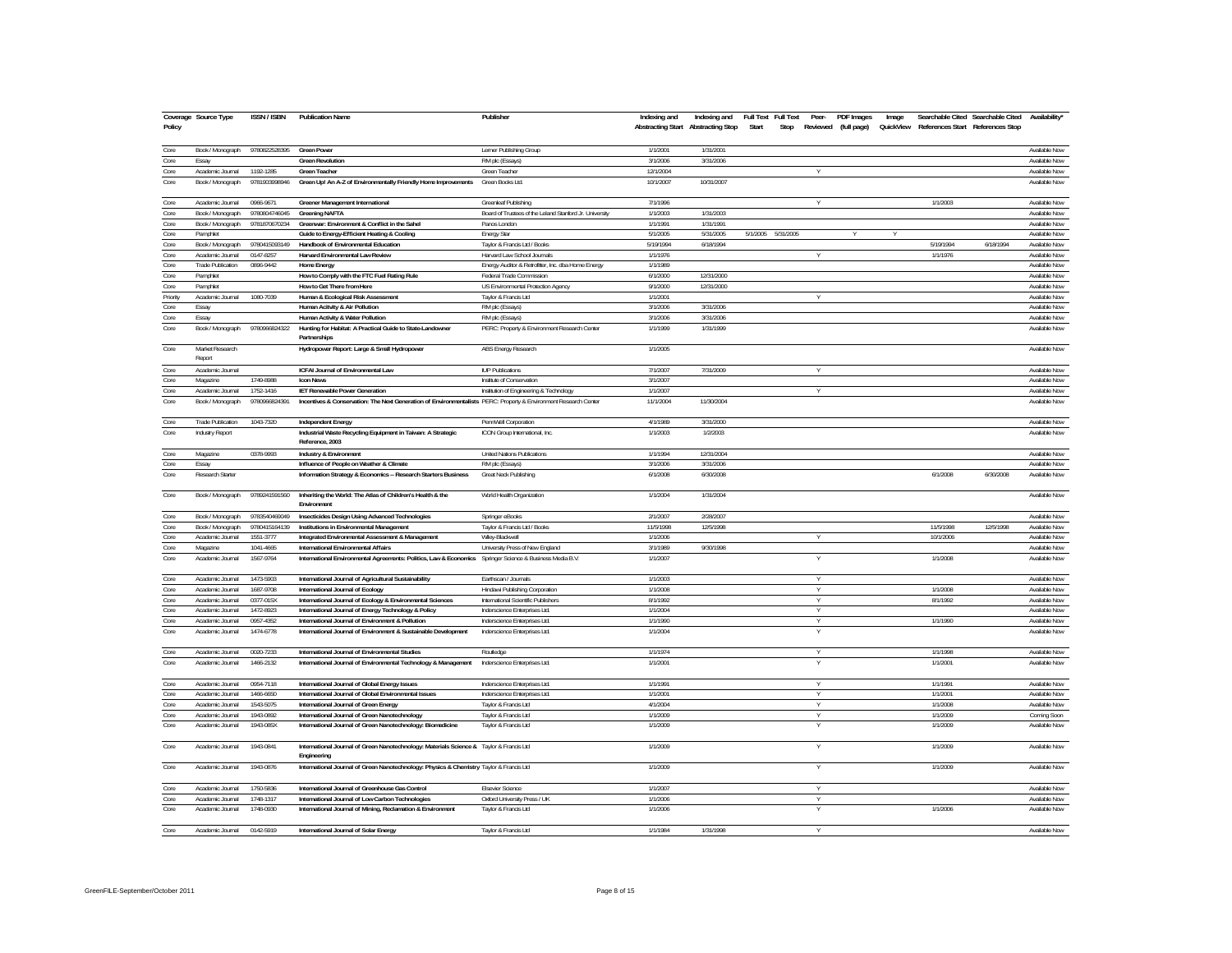|              | Coverage Source Type                 | ISSN / ISBN   | <b>Publication Name</b>                                                                                                           | Publisher                                                  | Indexing and | Indexing and                       |       | Full Text Full Text | Peer-          | PDF Images           | Image     |           | Searchable Cited Searchable Cited | <b>Availability</b>  |
|--------------|--------------------------------------|---------------|-----------------------------------------------------------------------------------------------------------------------------------|------------------------------------------------------------|--------------|------------------------------------|-------|---------------------|----------------|----------------------|-----------|-----------|-----------------------------------|----------------------|
| Policy       |                                      |               |                                                                                                                                   |                                                            |              | Abstracting Start Abstracting Stop | Start | Stop                |                | Reviewed (full page) | QuickView |           | References Start References Stop  |                      |
|              |                                      |               |                                                                                                                                   |                                                            |              |                                    |       |                     |                |                      |           |           |                                   |                      |
| Core         | Academic Journal                     | 1389-5265     | International Journal of Surface Mining, Reclamation & Environment Taylor & Francis Ltd                                           |                                                            | 3/1/2005     | 12/31/2005                         |       |                     | Υ              |                      |           | 3/1/2005  | 12/31/2005                        | Available Now        |
|              |                                      |               |                                                                                                                                   |                                                            |              |                                    |       |                     |                |                      |           |           |                                   |                      |
| Core         | Academic Journal                     | 0960-1406     | International Journal of Sustainable Development                                                                                  | Inderscience Enterprises Ltd.                              | 1/1/2000     |                                    |       |                     |                |                      |           | 1/1/2000  |                                   | Available Now        |
|              |                                      | 1350-4509     |                                                                                                                                   |                                                            | 3/1/1994     |                                    |       |                     |                |                      |           | 3/1/1994  |                                   | Available Now        |
| Core         | Academic Journal                     |               | International Journal of Sustainable Development & World Ecology                                                                  | Taylor & Francis Ltd                                       |              |                                    |       |                     |                |                      |           |           |                                   |                      |
|              |                                      | 1478-6451     |                                                                                                                                   |                                                            | 7/1/2003     |                                    |       |                     |                |                      |           | 1/1/2008  |                                   | Available Now        |
| Core<br>Core | Academic Journal<br>Academic Journal | 1939-7038     | International Journal of Sustainable Energy<br>International Journal of Sustainable Engineering                                   | Taylor & Francis Ltd<br>Taylor & Francis Ltd               | 2/1/2008     |                                    |       |                     |                |                      |           |           |                                   | Available Now        |
|              |                                      |               |                                                                                                                                   |                                                            |              |                                    |       |                     | Y              |                      |           |           |                                   |                      |
| Core         | Academic Journal                     | 1875-0281     | International Journal of the Commons                                                                                              | laitur. UB Utrecht                                         | 1/1/2008     |                                    |       |                     | Υ              |                      |           | 1/1/2008  |                                   | Available Now        |
| Core         | Academic Journal                     | 1756-5723     | International Journal of Urban Sustainable Development                                                                            | Taylor & Francis Ltd                                       | 1/1/2009     |                                    |       |                     | Y              |                      |           | 1/1/2009  |                                   | Coming Soon          |
| Core         | Book / Monograph                     | 9781855732483 | International Scrap & Recycling Industry Handbook                                                                                 | Woodhead Publishing Limited                                | 1/1/2001     | 1/31/2001                          |       |                     |                |                      |           | 1/1/2001  | 1/31/2001                         | Available Now        |
| Core         | Book / Monograph                     | 9780198775959 | Introduction to Environmental Economics                                                                                           | Oxford University Press / Books                            | 1/1/2001     | 1/2/2001                           |       |                     |                |                      |           |           |                                   | <b>Available Now</b> |
| Core         | Book / Monograph                     | 9780814410929 | Investing in a Sustainable World: Why GREEN Is the New Color of<br>Money on Wall Street                                           | American Management Association International              | 11/1/2008    | 11/30/2008                         |       |                     |                |                      |           |           |                                   | Available Now        |
| Core         | Report                               |               | Investment Strategy for California Water, 2004                                                                                    | Planning & Conservation League                             | 11/18/2004   | 11/30/2004                         |       |                     |                |                      |           |           |                                   | Available Now        |
| Core         | Research Starter                     |               | ISO 14000 -- Research Starters Business                                                                                           | Great Neck Publishing                                      | 12/1/2009    | 12/31/2009                         |       |                     |                |                      |           |           |                                   | Available Now        |
| Core         | Academic Journal                     | 0972-6942     | IUP Journal of Environmental & Healthcare Law                                                                                     | <b>ILIP Publications</b>                                   | 8/1/2009     | 6/30/2010                          |       |                     |                |                      |           |           |                                   | Available Now        |
| Core         | Magazine                             |               | Japanese High Energy Efficiency & Clean Energy Technologies                                                                       | Newmedia International Japan                               | 1/1/2001     | 12/1/2001                          |       |                     |                |                      |           |           |                                   | Available Now        |
|              |                                      |               |                                                                                                                                   |                                                            |              |                                    |       |                     |                |                      |           |           |                                   |                      |
| Core         | Magazine                             | 0894-0630     | <b>JAPCA</b>                                                                                                                      | Air & Waste Management Association                         | 1/1/1987     | 10/31/1988                         |       |                     |                |                      |           |           |                                   | Available Now        |
| Core         | Academic Journal                     | 1617-1381     | Journal for Nature Conservation                                                                                                   | Elsevier GmbH, Urban & Fischer Verlag                      | 1/1/2002     |                                    |       |                     | Y              |                      |           |           |                                   | Available Now        |
| Core         | Academic Journal                     | 1749-4907     | Journal for the Study of Religion, Nature & Culture                                                                               | Equinox Publishing Group                                   | 3/1/2007     |                                    |       |                     |                |                      |           | 3/1/2007  |                                   | Available Now        |
| Core         | Academic Journal                     | 0021-8790     | Journal of Animal Ecology                                                                                                         | Wiley-Blackwell                                            | 2/1/1974     |                                    |       |                     | $\overline{Y}$ |                      |           | 2/1/1974  |                                   | Available Now        |
| Core         | Academic Journal                     | 0021-8901     |                                                                                                                                   | Wiley-Blackwell                                            | 1/1/1964     |                                    |       |                     | Y              |                      |           | 1/1/1964  |                                   | <b>Available Now</b> |
|              |                                      |               | Journal of Applied Ecology                                                                                                        |                                                            | 1/1/1998     |                                    |       |                     |                |                      |           |           |                                   | Available Now        |
| Priority     | Academic Journal                     | 0894-8755     | Journal of Climate                                                                                                                | American Meteorological Society                            |              |                                    |       |                     |                |                      |           |           |                                   |                      |
| Core         | Academic Journal                     | 1400-0350     | Journal of Coastal Conservation (Springer Science & Business<br>Media B.V.                                                        | Springer Science & Business Media B.V.                     | 4/1/2009     |                                    |       |                     | Y              |                      |           |           |                                   | Available Now        |
| Core         | Academic Journal                     | 0022-0477     | Journal of Ecology                                                                                                                | Wiley-Blackwell                                            | 1/1/1913     |                                    |       |                     | Y              |                      |           | 7/1/1973  |                                   | Available Now        |
| Core         | Academic Journal                     | 0361-4476     | Journal of Energy & Development                                                                                                   | ICEED: International Research Center for Energy & Economic | 9/1/1975     |                                    |       |                     |                |                      |           | 9/1/1975  |                                   | Available Now        |
|              |                                      |               |                                                                                                                                   | Development                                                |              |                                    |       |                     |                |                      |           |           |                                   |                      |
| Core         | Academic Journal                     | 0264-6811     | Journal of Energy & Natural Resources Law                                                                                         | International Bar Association                              | 2/1/1995     |                                    |       |                     | Y              |                      |           | 2/1/1995  |                                   | Available Now        |
| Core         | Academic Journal                     | 1070-4965     | Journal of Environment & Development                                                                                              | Sage Publications Inc.                                     | 3/1/1996     |                                    |       |                     | Y              |                      |           | 1/1/2003  |                                   | Available Now        |
| Core         | Academic Journal                     | 1464-3332     | Journal of Environmental Assessment Policy & Management                                                                           | World Scientific Publishing Company                        | 3/1/1999     |                                    |       |                     |                |                      |           | 1/1/2003  |                                   | Available Now        |
|              |                                      |               |                                                                                                                                   |                                                            |              |                                    |       |                     |                |                      |           |           |                                   |                      |
| Core         | Academic Journal                     | 0095-0696     | Journal of Environmental Economics & Management                                                                                   | Academic Press Inc.                                        | 1/1/1994     |                                    |       |                     | $\overline{V}$ |                      |           | 1/1/2003  |                                   | Available Now        |
| Core         | Academic Journal                     | 0095-8964     | Journal of Environmental Education                                                                                                | Taylor & Francis Ltd                                       | 9/1/1973     |                                    |       |                     | Y              |                      |           | 1/1/2003  |                                   | Available Now        |
| Core         | Academic Journal                     | 0733-9372     | Journal of Environmental Engineering                                                                                              | American Society of Civil Engineers                        | 1/1/1995     |                                    |       |                     |                |                      |           | 1/1/2003  |                                   | Available Now        |
| Core         | Academic Journal                     | 1648-6897     | Journal of Environmental Engineering & Landscape Management                                                                       | Journal of Environmental Engineering & Landscape           | 3/1/2005     |                                    |       |                     | Y              |                      |           | 3/1/2005  |                                   | Available Now        |
|              |                                      |               |                                                                                                                                   | Management                                                 |              |                                    |       |                     |                |                      |           |           |                                   |                      |
| Priority     | Academic Journal                     | 1496-2551     | Journal of Environmental Engineering & Science                                                                                    | Canadian Science Publishing                                | 1/1/2002     | 12/31/2008                         |       |                     | Y              |                      |           |           |                                   | Available Now        |
| Core         | Academic Journa                      | 0022-0892     | Journal of Environmental Health                                                                                                   | National Environmental Health Association                  | 7/1/1973     |                                    |       |                     | Y              |                      |           | 1/1/2003  | 5/31/2011                         | Available Now        |
|              |                                      | 1058-3912     |                                                                                                                                   |                                                            |              |                                    |       |                     | Y              |                      |           | 1/1/1994  |                                   |                      |
| Core         | Academic Journal                     |               | Journal of Environmental Hydrology                                                                                                | International Association for Environmental Hydrology      | 1/1/1994     |                                    |       |                     |                |                      |           |           |                                   | Available Now        |
| Core<br>Core | Academic Journal                     | 0952-8873     | Journal of Environmental Law                                                                                                      | Oxford University Press / UK                               | 1/1/1994     |                                    |       |                     | Y              |                      |           | 1/1/1994  |                                   | Available Now        |
|              | Academic Journal                     | 1070-0757     | Journal of Environmental Law & Practice                                                                                           | Environmental Law Centre                                   | 9/1/1995     | 6/30/1998                          |       |                     |                |                      |           |           |                                   | Available Now        |
| Core         | Academic Journal                     | 1181-7534     | Journal of Environmental Law & Practice (11817534)                                                                                | Carswel                                                    | 1/1/2001     |                                    |       |                     | V              |                      |           | 1/1/2001  |                                   | Available Now        |
| Core         | Academic Journal                     | 0301-4797     | Journal of Environmental Management                                                                                               | Academic Press Inc.                                        | 7/1/1973     |                                    |       |                     | Y              |                      |           | 1/1/2006  |                                   | Available Now        |
| Core         | Academic Journal                     | 1464-0325     | Journal of Environmental Monitoring                                                                                               | Royal Society of Chemistry                                 | 1/1/2007     |                                    |       |                     | $\overline{V}$ |                      |           |           |                                   | Available Now        |
| Core         | Academic Journal                     | 0731-8898     | Journal of Environmental Pathology, Toxicology & Oncology                                                                         | Begell House Incorporated                                  | 1/1/1993     | 9/30/2005                          |       |                     |                |                      |           | 1/1/1993  | 9/30/2005                         | Available Now        |
|              |                                      |               |                                                                                                                                   |                                                            |              |                                    |       |                     |                |                      |           |           |                                   |                      |
| Core         | Academic Journal                     | 0964-0568     | Journal of Environmental Planning & Management                                                                                    | Routledge                                                  | 1/1/1992     |                                    |       |                     | Y              |                      |           | 9/1/1998  |                                   | Available Now        |
| Core         | <b>Trade Publication</b>             | 0309-7714     | Journal of Environmental Planning & Pollution Control                                                                             | Mercury House Business Publications                        | 3/1/1973     | 6/1/1973                           |       |                     |                |                      |           |           |                                   | Available Now        |
| Core         | Academic Journal                     | 1523-908X     | Journal of Environmental Policy & Planning                                                                                        | Routledge                                                  | 3/1/1999     |                                    |       |                     | Y              |                      |           | 3/1/1999  |                                   | Available Now        |
| Core         | Academic Journal                     | 0047-2425     | Journal of Environmental Quality                                                                                                  | American Society of Agronomy                               | 10/1/1973    |                                    |       |                     | V              |                      |           | 10/1/1973 |                                   | Available Now        |
| Core         | Academic Journal                     | 1077-1204     | Journal of Environmental Science & Health, Part A: Environmental                                                                  | Marcel Dekker Inc.                                         | 1/1/1995     | 12/31/1997                         |       |                     |                |                      |           |           |                                   | Available Now        |
|              |                                      |               | Science & Engineering & Toxic & Hazardous Substance Control                                                                       |                                                            |              |                                    |       |                     |                |                      |           |           |                                   |                      |
| Core         | Academic Journal                     | 1093-4529     | Journal of Environmental Science & Health, Part A: Toxic/Hazardous Taylor & Francis Ltd                                           |                                                            | 1/1/1998     |                                    |       |                     | V              |                      |           | 1/1/2001  |                                   | Available Now        |
|              |                                      |               | Substances & Environmental Engineering                                                                                            |                                                            |              |                                    |       |                     |                |                      |           |           |                                   |                      |
| Core         | Academic Journal                     | 0360-1234     | Journal of Environmental Science & Health, Part B -- Pesticides,<br>Food Contaminants, & Agricultural Wastes                      | Taylor & Francis Ltd                                       | 1/1/1980     |                                    |       |                     | Ϋ              |                      |           | 1/1/1980  |                                   | Available Now        |
| Core         | Academic Journal                     | 1059-0501     | Journal of Environmental Science & Health, Part C -- Environmental Taylor & Francis Ltd<br>Carcinogenesis & Ecotoxicology Reviews |                                                            | 5/1/2001     |                                    |       |                     |                |                      |           | 5/1/2001  |                                   | Available Now        |
| Core         | Academic Journal                     | 0022-0906     | Journal of Environmental Sciences (00220906)                                                                                      | Institute of Environmental Sciences & Technology           | 7/1/1973     | 11/30/1989                         |       |                     |                |                      |           |           |                                   | Available Now        |
| Core         | Academic Journa                      | 1001-0742     | Journal of Environmental Sciences (Elsevier)                                                                                      |                                                            | 9/1/2006     |                                    |       |                     | Y              |                      |           |           |                                   | Available Now        |
| Core         | Academic Journal                     | 1001-0742     | Journal of Environmental Sciences (IOS Press)                                                                                     | <b>Elsevier Science</b><br><b>IOS Press</b>                | 3/1/1996     | 7/31/2006                          |       |                     | Y              |                      |           | 1/1/2003  | 7/31/2006                         | Available Now        |
|              |                                      |               |                                                                                                                                   |                                                            |              |                                    |       |                     |                |                      |           |           |                                   |                      |
| Core         | Academic Journal                     | 0047-2433     | Journal of Environmental Systems                                                                                                  | Baywood Publishing Company, Inc.                           | 1/1/1996     |                                    |       |                     | Y              |                      |           | 9/1/2002  |                                   | Available Now        |
| Core         | Academic Journal                     | 2153-5493     | Journal of Hazardous, Toxic & Radioactive Waste                                                                                   | American Society of Civil Engineers                        | 1/1/2011     |                                    |       |                     |                |                      |           | 1/1/2011  |                                   | Coming Soon          |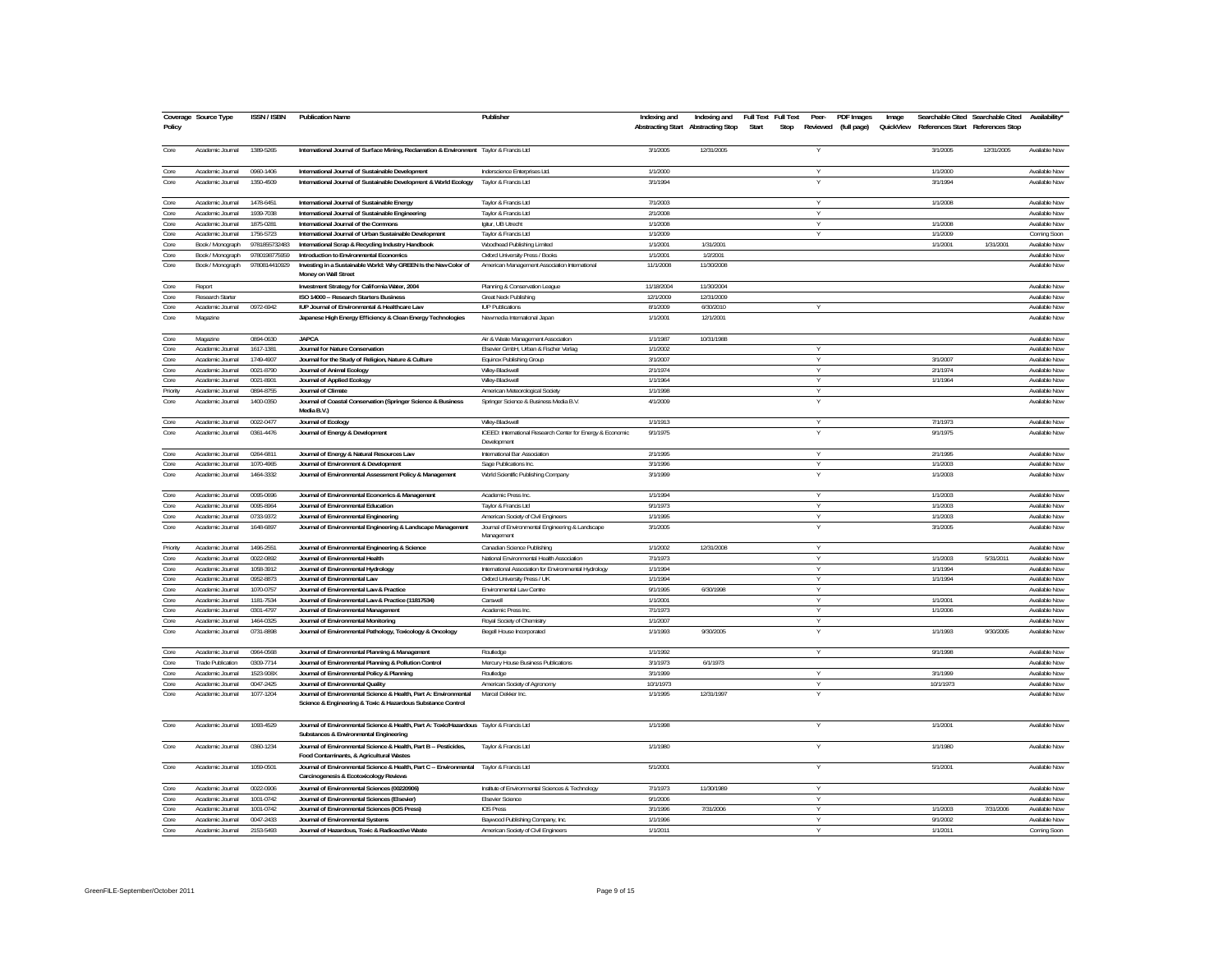| Policy       | Coverage Source Type                 | <b>ISSN / ISBN</b>         | <b>Publication Name</b>                                                                                      | Publisher                                              | Indexing and          | Indexing and<br>Abstracting Start Abstracting Stop | <b>Full Text</b><br>Start | <b>Full Text</b><br>Peer-<br>Stop | PDF Images<br>Reviewed (full page) | Image<br>QuickView |            | Searchable Cited Searchable Cited<br>References Start References Stop | Availability'                  |
|--------------|--------------------------------------|----------------------------|--------------------------------------------------------------------------------------------------------------|--------------------------------------------------------|-----------------------|----------------------------------------------------|---------------------------|-----------------------------------|------------------------------------|--------------------|------------|-----------------------------------------------------------------------|--------------------------------|
| Core         | Academic Journal                     | 1570-6443                  | Journal of Hydro-Environment Research                                                                        | <b>Elsevier Science</b>                                | 1/1/2007              |                                                    |                           | V                                 |                                    |                    |            |                                                                       | Available Now                  |
| Core         | Academic Journa                      | 0892-4880                  | Journal of Land Use & Environmental Law                                                                      | Florida State University College of Law                | 9/1/1991              |                                                    |                           |                                   |                                    |                    | 9/1/1991   |                                                                       | Available Now                  |
| Core         | Academic Journal                     | 0893-357X                  | Journal of Pesticide Reform                                                                                  | Northwest Coalition for Alternatives to Pesticides     | 3/1/1989              | 12/31/2006                                         |                           |                                   |                                    |                    | 3/1/1989   | 12/31/2006                                                            | Available Now                  |
| Core         | Academic Journal                     | 1566-2543                  | Journal of Polymers & the Environment                                                                        | Springer Science & Business Media B.V.                 | 1/1/2000              |                                                    |                           | V                                 |                                    |                    | 1/1/2004   |                                                                       | Available Now                  |
| Core         | Academic Journal                     | 0022-4561                  | Journal of Soil & Water Conservation                                                                         | Soil & Water Conservation Society                      | 9/1/1973              |                                                    |                           | $\vee$                            |                                    |                    |            |                                                                       | Available Now                  |
| Core         | Academic Journal                     | 0028-6818                  | Journal of Soil Conservation New South Wales                                                                 | Soil Conservation Service of N.S.W                     | 4/1/1972              | 1/1/1989                                           |                           |                                   |                                    |                    |            |                                                                       | Available Now                  |
| Core         | Academic Journal                     | 1044-0046                  | Journal of Sustainable Agriculture                                                                           | Taylor & Francis Ltd                                   | 1/1/1990              |                                                    |                           | $\vee$                            |                                    |                    | 1/1/1990   |                                                                       | Available Now                  |
| Core         | Academic Journal                     | 1054-9811                  | Journal of Sustainable Forestry                                                                              | Taylor & Francis Ltd                                   | 1/1/1993              |                                                    |                           | Y                                 |                                    |                    | 1/1/1993   |                                                                       | Available Now                  |
| Core         | Academic Journal                     | 1096-2247                  | Journal of the Air & Waste Management Association                                                            | Air & Waste Management Association                     | 1/1/1995              |                                                    |                           | Y                                 |                                    |                    | 8/1/1999   |                                                                       | Available Now                  |
| Core         | Academic Journal                     | 1047-3289                  | Journal of the Air & Waste Management Association (10473289)                                                 | Air & Waste Management Association                     | 1/1/1990              | 12/31/1992                                         |                           | V                                 |                                    |                    |            |                                                                       | Available Now                  |
| Core         | Academic Journal                     | 0002-2470                  | Journal of the Air Pollution Control Association                                                             | Air & Waste Management Association                     | 8/1/1973              | 12/31/1986                                         |                           | Y                                 |                                    |                    |            |                                                                       | Available Now                  |
| Core         | Academic Journal                     | 0951-7359                  | Journal of the Chartered Institution of Water & Environmental<br>Management                                  | Wiley-Blackwell                                        | 1/1/1989              | 4/30/2004                                          |                           |                                   |                                    |                    |            |                                                                       | Available Now                  |
| Core         | Academic Journal                     | 1945-5224                  | Journal of the Institute of Conservation                                                                     | Routledge                                              | 1/1/2009              |                                                    |                           | $\vee$                            |                                    |                    | 1/1/2009   |                                                                       | Available Now                  |
| Core         | Academic Journal                     | 0043-1303                  | Journal of Water Pollution Control Federation                                                                | Water Environment Federation                           | 6/1/1973              | 10/1/1985                                          |                           | Y<br>$\vee$                       |                                    |                    |            |                                                                       | Available Now                  |
| Core         | Academic Journal                     | 0022-541X                  | Journal of Wildlife Management                                                                               | Wilev-Blackwel                                         | 4/1/1973              |                                                    |                           |                                   |                                    |                    | 4/1/1973   |                                                                       | Available Now                  |
| Core         | Pamphlet                             |                            | Labeling Alternative Fuels                                                                                   | Federal Trade Commission                               | 6/1/2000              | 12/31/2000                                         |                           |                                   |                                    |                    |            |                                                                       | Available Now                  |
| Core<br>Core | Magazine                             | 0955-6354                  | Land Management & Environmental Law Report                                                                   | Lawtext Publishing Ltd.                                | 5/1/1990              | 12/1/1992                                          |                           |                                   |                                    |                    |            |                                                                       | Available Now<br>Available Now |
| Core         | Magazine                             | 0192-8309<br>9781857283228 | Land Use & Environment Law Review                                                                            | West Information Publishing Group                      | 1/1/1978<br>4/30/1998 | 1/1/1983<br>5/30/1998                              |                           |                                   |                                    |                    | 4/30/1998  | 5/30/1998                                                             | Available Now                  |
| Core         | Book / Monograph<br>Research Starter |                            | Landscape Planning & Environmental Impact Design                                                             | Taylor & Francis Ltd / Books<br>Great Neck Publishing  | 6/1/2008              | 6/30/2008                                          |                           |                                   |                                    |                    | 6/1/2008   | 6/30/2008                                                             | Available Now                  |
| Core         | Academic Journal                     | 1746-5893                  | Law & the Environment -- Research Starters Business<br>LEAD Journal (Law, Environment & Development Journal) | LEAD Journal (Law, Environment & Development Journal)  | 4/1/2009              |                                                    |                           |                                   |                                    |                    | 4/1/2009   |                                                                       | Available Now                  |
| Core         | Academic Journal                     | 1756-8609                  |                                                                                                              |                                                        | 3/1/2009              |                                                    |                           |                                   |                                    |                    |            |                                                                       | Available Now                  |
| Core         | Trade Publication                    | 1750-9769                  | <b>Living Woods</b><br>Local Authority Waste & Recycling                                                     | Living Woods Magazine<br>Faversham House Ltd.          | 9/1/2007              |                                                    |                           |                                   |                                    |                    |            |                                                                       | Available Now                  |
| Core         | Research Starter                     |                            | Local Economic Empowerment Development Strategy Certification -- Great Neck Publishing                       |                                                        | 6/1/2008              | 6/30/2008                                          |                           |                                   |                                    |                    | 6/1/2008   | 6/30/2008                                                             | Available Now                  |
| Core         | Book / Monograph                     | 9781586032227              | <b>Research Starters Business</b><br>Local Environmental Management in a North-South Perspective             | <b>IOS Press</b>                                       | 1/1/2002              | 12/31/2002                                         |                           |                                   |                                    |                    |            |                                                                       | Available Now                  |
| Core         | Book / Monograph                     | 9781855736856              | Local Environmental Sustainability                                                                           | Woodhead Publishing Limited                            | 1/1/2003              | 1/31/2003                                          |                           |                                   |                                    |                    | 1/1/2003   | 1/31/2003                                                             | Available Now                  |
| Core         | Academic Journal                     | 1477-7835                  | Management of Environmental Quality: An International Journal                                                | Emerald Group Publishing Limited                       | 2/1/2003              |                                                    |                           | Y                                 |                                    |                    | 2/1/2003   |                                                                       | Available Now                  |
|              |                                      |                            |                                                                                                              |                                                        |                       |                                                    |                           |                                   |                                    |                    |            |                                                                       |                                |
| Core         | Book / Monograph                     | 9781851664597              | Management of Hazardous Substances in the Environment                                                        | Taylor & Francis Ltd / Books                           | 6/5/1990              | 7/5/1990                                           |                           |                                   |                                    |                    | 6/5/1990   | 7/5/1990                                                              | Available Now                  |
| Core         | Book / Monograph                     | 9781854186027              | Managing Climate Risk: A Practical Guide for Business                                                        | Thorogood Publishing Ltd.                              | 7/1/2008              | 7/31/2008                                          |                           |                                   |                                    |                    |            |                                                                       | Available Now                  |
| Core         | Book / Monograph                     | 9780415145152              | Managing Environmental Pollution                                                                             | Taylor & Francis Ltd / Books                           | 11/27/1997            | 12/27/1997                                         |                           |                                   |                                    |                    | 11/27/1997 | 12/27/1997                                                            | Available Now                  |
| Core         | Book / Monograph                     | 9781855738089              | Managing Risks of Nitrates to Humans & the Environment                                                       | Woodhead Publishing Limited                            | 1/1/1999              | 1/31/1999                                          |                           |                                   |                                    |                    | 1/1/1999   | 1/31/1999                                                             | Available Now                  |
| Core         | Academic Journal                     | 0025-1550                  | Man-Environment Systems                                                                                      | Association for the Study of Man-Environment Relations | 9/1/1973              | 3/31/1982                                          |                           |                                   |                                    |                    |            |                                                                       | Available Now                  |
| Core         | Book / Monograph                     | 9783527270170              | Manual of Pesticide Residue Analysis, Volume II                                                              | Wiley eBooks                                           | 6/13/2006             | 6/14/2006                                          |                           |                                   |                                    |                    |            |                                                                       | Coming Soon                    |
| Core         | Magazine                             | 0839-7708                  | Marine Turtle Newsletter                                                                                     | Marine Turtle Research Group                           | 9/1/2008              |                                                    |                           |                                   |                                    |                    |            |                                                                       | Available Now                  |
| Core         | Book / Monograph                     | 9781586032043              | Marketing for Sustainability                                                                                 | <b>IOS Press</b>                                       | 1/1/2002              | 12/31/2002                                         |                           |                                   |                                    |                    |            |                                                                       | Available Now                  |
| Core         | Book / Monograph                     | 9780415213820              | Marketing, Morality & the Natural Environment                                                                | Taylor & Francis Ltd / Books                           | 10/26/2000            | 11/25/2000                                         |                           |                                   |                                    |                    | 10/26/2000 | 11/25/2000                                                            | Available Now                  |
| Core         | Magazine                             | 1354-8522                  | <b>Materials Recycling Week</b>                                                                              | Emap Plc                                               | 9/1/2005              |                                                    |                           |                                   |                                    |                    |            |                                                                       | Available Now                  |
| Core         | Report                               |                            | Merging Currents: Transportation & Water Quality, 2000                                                       | Planning & Conservation League                         | 1/1/2000              | 1/31/2000                                          |                           |                                   |                                    |                    |            |                                                                       | Available Now                  |
| Core         | Book / Monograph                     | 9780922152513              | Metal Mining & the Environment                                                                               | American Geological Institute                          | 8/1/1999              | 8/31/1999                                          |                           |                                   |                                    |                    |            |                                                                       | Available Now                  |
| Core         | Academic Journal                     | 1025-9112                  | Mine Water & the Environment                                                                                 | Springer Science & Business Media B.V.                 | 1/1/2007              |                                                    |                           | v                                 |                                    |                    |            |                                                                       | Available Now                  |
| Core         | Academic Journal                     | 1381-2386                  | Mitigation & Adaptation Strategies for Global Change                                                         | Springer Science & Business Media B.V.                 | 1/1/1996              |                                                    |                           |                                   |                                    |                    | 1/1/2006   |                                                                       | Available Now                  |
| Core         | Book / Monograph                     | 9780415057455              | Modern Environmentalism                                                                                      | Taylor & Francis Ltd / Books                           | 1/4/1996              | 2/3/1996                                           |                           |                                   |                                    |                    | 1/4/1996   | 2/3/1996                                                              | Available Now                  |
| Core         | Magazine                             | 0095-7356                  | Monthly Energy Review                                                                                        | Superintendent of Documents                            | 7/1/1996              |                                                    | 1/1/2000                  |                                   |                                    | Y                  |            |                                                                       | Available Now                  |
| Core         | Magazine                             | 0027-1535                  | Mother Earth News                                                                                            | Ogden Publishing                                       | 1/1/1984              |                                                    |                           |                                   |                                    |                    |            |                                                                       | Available Now                  |
| Core         | Academic Journal                     | 1383-5718                  | Mutation Research/Genetic Toxicology & Environmental Mutagenesis Elsevier Science                            |                                                        | 1/1/2002              |                                                    |                           | V                                 |                                    |                    |            |                                                                       | Available Now                  |
| Core         | Magazine                             |                            | National Environmental Enforcement Journal                                                                   | National Association of Attorneys General              | 1/1/1995              | 12/31/2005                                         |                           |                                   |                                    |                    | 1/1/1995   | 12/31/2005                                                            | Available Now                  |
| Core         | Pamphlet                             |                            | National Organic Program                                                                                     | US Department of Agriculture                           | 8/1/2000              | 12/31/2000                                         |                           |                                   |                                    |                    |            |                                                                       | Available Now                  |
| Core         | Magazine                             | 0164-0712                  | National Wetlands Newsletter                                                                                 | Environmental Law Institute                            | 1/1/1984              |                                                    |                           |                                   |                                    |                    | 1/1/1984   | 5/31/2011                                                             | Available Now                  |
| Priority     | Magazine                             | 0028-0402                  | National Wildlife                                                                                            | National Wildlife Federation                           | 1/1/1973              |                                                    |                           |                                   |                                    |                    |            |                                                                       | Available Now                  |
| Core         | Book / Monograph                     | 9780415139335              | Natural Environmental Change                                                                                 | Taylor & Francis Ltd / Books                           | 12/3/1998             | 1/2/1999                                           |                           |                                   |                                    |                    | 12/3/1998  | 1/2/1999                                                              | Available Now                  |
| Core         | Magazine                             | 0701-8002                  | Natural Life                                                                                                 | Life Media                                             | 3/1/1996              |                                                    |                           |                                   |                                    |                    |            |                                                                       | Available Now                  |
| Core         | Magazine                             | 0882-3812                  | Natural Resources & Environment                                                                              | American Bar Association                               | 1/1/2008              |                                                    |                           |                                   |                                    |                    |            |                                                                       | Available Now                  |
| Core         | Academic Journal                     | 0165-0203                  | Natural Resources Forum                                                                                      | Wiley-Blackwell                                        | 10/1/1976             |                                                    |                           | γ                                 |                                    |                    | 2/1/2002   |                                                                       | Available Now                  |
| Core         | Magazine                             | 1013-6444                  | Naturalist (10136444)                                                                                        | Wildlife & Environment Society of South Africa         | 3/1/1991              | 3/31/1997                                          |                           |                                   |                                    |                    |            |                                                                       | Available Now                  |
| Core         | Book / Monograph                     | 9780813533988              | Nature's Experts: Science, Politics & the Environment                                                        | Rutgers University Press                               | 1/1/2004              | 1/31/2004                                          |                           |                                   |                                    |                    |            |                                                                       | Available Now<br>Available Now |
| Core         | <b>Health Report</b>                 |                            | New Guidelines for Organic Products: What Do They Mean for You? Great Neck Health Publishing                 |                                                        | 5/1/2002<br>9/1/2000  |                                                    |                           |                                   |                                    |                    |            |                                                                       |                                |
| Core         | Pamphlet                             |                            | New Life for Old School Supplies                                                                             | US Environmental Protection Agency                     |                       | 12/31/2000                                         |                           |                                   |                                    |                    |            |                                                                       | Available Now                  |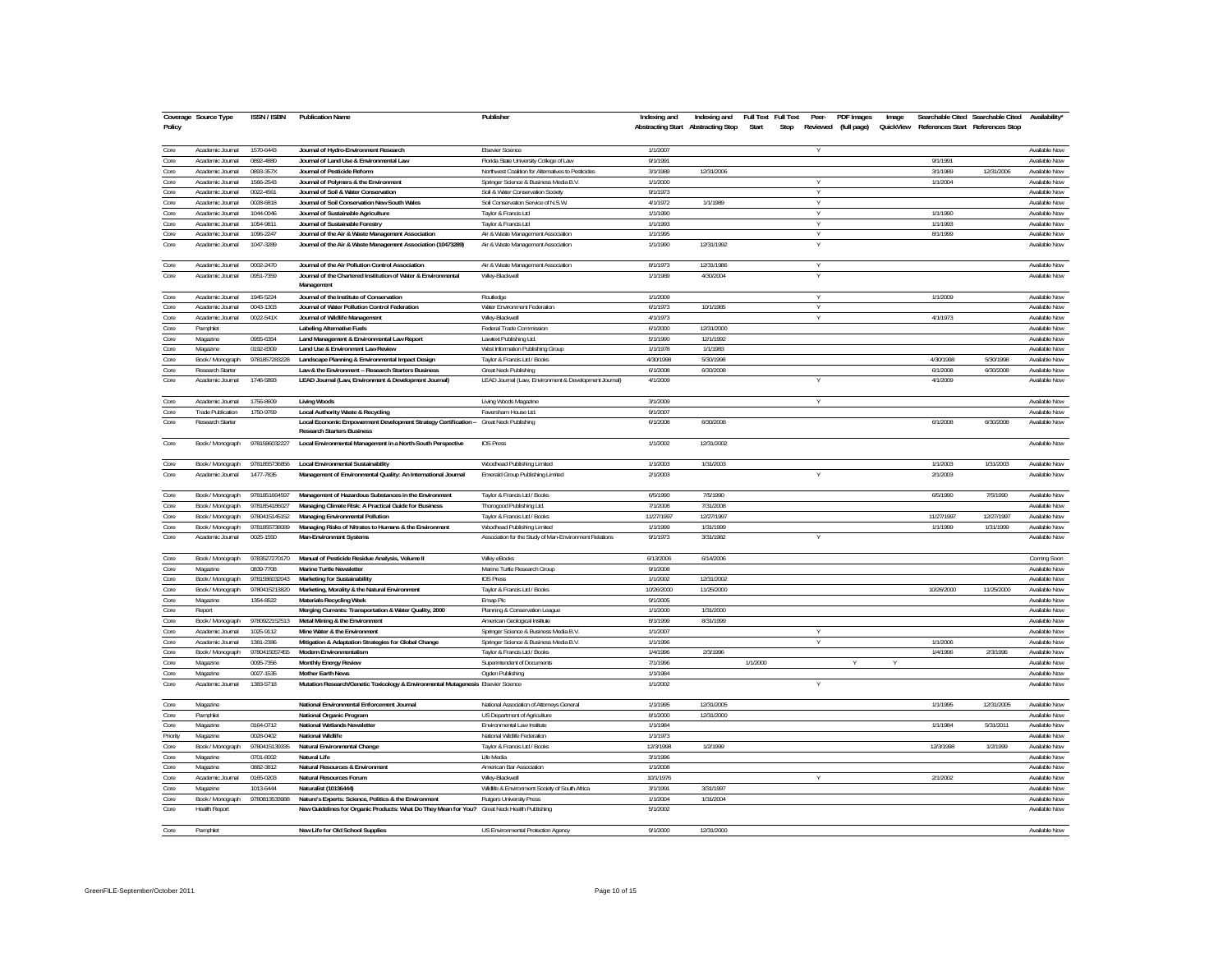| Policy   | Coverage Source Type     | ISSN / ISBN   | <b>Publication Name</b>                                                                                    | Publisher                                         | Indexing and<br>Abstracting Start Abstracting Stop | Indexing and | Full Text Full Text<br>Start<br>Stop | Peer-<br>Reviewed (full page) | PDF Images | Image |           | Searchable Cited Searchable Cited<br>QuickView References Start References Stop | Availability* |
|----------|--------------------------|---------------|------------------------------------------------------------------------------------------------------------|---------------------------------------------------|----------------------------------------------------|--------------|--------------------------------------|-------------------------------|------------|-------|-----------|---------------------------------------------------------------------------------|---------------|
| Priority | Magazine                 | 0262-4079     | <b>New Scientist</b>                                                                                       | Reed Business Information Limited (New Scientist) | 7/1/1990                                           |              |                                      |                               |            |       |           |                                                                                 | Available Now |
| Core     | Book / Monograph         | 9781558441293 | New Urbanism: Hope or Hype for American Communities?                                                       | Lincoln Institute of Land Policy                  | 1/1/1996                                           | 1/31/1996    |                                      |                               |            |       |           |                                                                                 | Available Now |
| Core     | Magazine                 | 2157-1082     | New York State Conservationist                                                                             | NYS Conservationist                               | 8/1/1995                                           |              |                                      |                               |            |       |           |                                                                                 | Available Now |
| Core     | Report                   |               | Not Just Prosperity: Achieving Sustainability with Environmental<br>Justice                                | National Wildlife Federation                      | 12/1/1993                                          | 12/31/1993   |                                      |                               |            |       |           |                                                                                 | Available Now |
| Core     | Magazine                 | 0194-1062     | Not Man Apart                                                                                              | Friends of the Earth                              | 12/1/1981                                          | 10/1/1989    |                                      |                               |            |       |           |                                                                                 | Available Now |
| Core     | Book / Monograph         | 9780471489894 | Occupational & Residential Exposure Assessment for Pesticides                                              | Wiley eBooks                                      | 8/22/2005                                          | 8/23/2005    |                                      |                               |            |       |           |                                                                                 | Coming Soon   |
| Core     | Magazine                 | 1536-108X     | OG                                                                                                         | Rodale Inc.                                       | 9/1/2001                                           | 11/30/2002   |                                      |                               |            |       |           |                                                                                 | Available Now |
| Core     | Book / Monograph         | 9780813523385 | <b>Oil Spills</b>                                                                                          | <b>Rutgers University Press</b>                   | 1/1/1997                                           | 1/31/1997    |                                      |                               |            |       |           |                                                                                 | Available Now |
| Core     | Book / Monograph         | 9781558441279 | On Borrowed Land: Public Policies for Floodplains                                                          | Lincoln Institute of Land Policy                  | 1/1/1996                                           | 1/31/1996    |                                      |                               |            |       |           |                                                                                 | Available Now |
| Core     | Magazine                 | 1537-4246     | Onearth                                                                                                    | Natural Resources Defense Council                 | 7/1/2001                                           |              |                                      |                               |            |       |           |                                                                                 | Available Now |
| Core     | Book / Monograph         | 9781558441316 | Open Space Conservation: Investing in Your Community's Economic Lincoln Institute of Land Policy<br>Health |                                                   | 1/1/1998                                           | 1/31/1998    |                                      |                               |            |       |           |                                                                                 | Available Now |
| Core     | Book / Monograph         | 9780471490753 | <b>Optimising Pesticide Use</b>                                                                            | Wiley eBooks                                      | 1/16/2004                                          | 1/17/2004    |                                      |                               |            |       |           |                                                                                 | Coming Soon   |
| Core     | Trade Publication        | 1464-1224     | Organic Farming                                                                                            | Soil Association                                  | 6/1/2002                                           |              |                                      |                               |            |       |           |                                                                                 | Available Now |
| Core     | Book / Monograph         | 9781842773277 | Organic Farming: Policies & Prospects                                                                      | <b>Zed Books</b>                                  | 1/1/2003                                           | 1/31/2003    |                                      |                               |            |       |           |                                                                                 | Available Now |
| Core     | <b>Health Report</b>     |               | Organic Foods: to Buy or Not to Buy?                                                                       | Great Neck Health Publishing                      | 10/1/2004                                          |              |                                      |                               |            |       |           |                                                                                 | Available Now |
| Core     | Magazine                 | 1536-108X     | Organic Gardening                                                                                          | Rodale Inc.                                       | 1/1/2003                                           |              |                                      |                               |            |       |           |                                                                                 | Available Now |
| Core     | Magazine                 | 0030-4913     | Organic Gardening & Farming                                                                                | Rodale Inc.                                       | 6/1/1973                                           | 6/30/1978    |                                      |                               |            |       |           |                                                                                 | Available Now |
| Core     | Magazine                 | 0163-3449     | Organic Gardening (01633449)                                                                               | Rodale Inc.                                       | 7/1/1978                                           | 7/31/1985    |                                      |                               |            |       |           |                                                                                 | Available Now |
| Core     | Magazine                 | 0897-3792     | Organic Gardening (08973792)                                                                               | Rodale Inc                                        | 4/1/1988                                           | 7/31/2001    |                                      |                               |            |       |           |                                                                                 | Available Now |
| Core     | <b>Health Report</b>     |               | Organically Grown Food: Is it Really a Better Choice?                                                      | Great Neck Health Publishing                      | 5/1/2002                                           |              |                                      |                               |            |       |           |                                                                                 | Available Now |
| Core     | Academic Journal         | 0259-191X     | Orion                                                                                                      | ORION                                             | 1/1/1993                                           |              |                                      | $\vee$                        |            |       | 1/1/1993  |                                                                                 | Available Now |
| Core     | Magazine                 | 1058-3130     | Orion Magazine                                                                                             | Orion Society                                     | 1/1/1991                                           |              |                                      |                               |            |       |           |                                                                                 | Available Now |
| Core     | Academic Journal         | 0030-6053     | Огух                                                                                                       | Cambridge University Press                        | 10/1/1973                                          |              |                                      | Y                             |            |       | 10/1/1973 |                                                                                 | Available Now |
| Core     | Magazine                 | 1013-7394     | Our Planet                                                                                                 | United Nations Environment Programme              | 12/1/2004                                          |              |                                      |                               |            |       |           |                                                                                 | Available Now |
| Core     | Magazine                 |               | Our Planet: Weekly Newsletter of E Magazine                                                                | E: The Environmental Magazine                     | 5/11/2008                                          |              |                                      |                               |            |       |           |                                                                                 | Available Now |
| Core     | Book / Monograph         | 9780966824384 | Overcoming Hurdles to IFQs in U.S. Fisheries: A Guide for Federal<br><b>Policy Makers</b>                  | PERC: Property & Environment Research Center      | 3/1/2004                                           | 3/31/2004    |                                      |                               |            |       |           |                                                                                 | Available Now |
| Core     | Essay                    |               | Ozone: Thinning of the Ozone Layer                                                                         | RM plc (Essays)                                   | 3/1/2006                                           | 3/31/2006    |                                      |                               |            |       |           |                                                                                 | Available Now |
| Core     | Academic Journal         | 1079-0276     | P2: Pollution Prevention Review                                                                            | John Wiley & Sons, Inc.                           | 3/1/1999                                           | 3/31/2002    |                                      | Y                             |            |       |           |                                                                                 | Available Now |
| Core     | Essay                    |               | Paper & Green Consumerism                                                                                  | RM plc (Essays)                                   | 3/1/2006                                           | 3/31/2006    |                                      |                               |            |       |           |                                                                                 | Available Now |
| Core     | Magazine                 | 0140-1033     | Paper Conservation News                                                                                    | Institute of Conservation                         | 10/1/2004                                          | 9/30/2005    |                                      |                               |            |       |           |                                                                                 | Available Now |
| Core     | Academic Journal         | 0309-4227     | Paper Conservator                                                                                          | Institute of Conservation                         | 10/1/2004                                          | 9/30/2008    |                                      | Υ                             |            |       | 10/1/2004 | 9/30/2008                                                                       | Available Now |
| Core     | Report                   |               | Paving Paradise: Sprawl's Impact on Wildlife & Wild Places in<br>California                                | National Wildlife Federation                      | 2/1/2001                                           | 2/28/2001    |                                      |                               |            |       |           |                                                                                 | Available Now |
| Core     | Report                   |               | People & Wildlife: A World Connected                                                                       | National Wildlife Federation                      | 1/1/2002                                           | 1/31/2002    |                                      |                               |            |       |           |                                                                                 | Available Now |
| Core     | Academic Journal         | 1094-6551     | <b>PERC Policy Series</b>                                                                                  | PERC: Property & Environment Research Center      | 9/1/2003                                           |              |                                      | Y                             |            |       | 3/1/2009  |                                                                                 | Available Now |
| Core     | Magazine                 | 1095-3779     | <b>PERC Reports</b>                                                                                        | PERC: Property & Environment Research Center      | 3/1/2009                                           |              |                                      |                               |            |       |           |                                                                                 | Available Now |
| Core     | Academic Journal         | 0048-3575     | Pesticide Biochemistry & Physiology                                                                        | Academic Press Inc                                | 1/1/2002                                           |              |                                      | Υ                             |            |       |           |                                                                                 | Available Now |
| Core     | Academic Journal         | 0956-1250     | Pesticide Outlook                                                                                          | Research Information Ltd                          | 4/1/2003                                           | 12/31/2003   |                                      | v                             |            |       |           |                                                                                 | Available Now |
| Core     | Book / Monograph         | 9780415239172 | Pesticide Residues in Coastal Tropical Ecosystems                                                          | Taylor & Francis Ltd / eBooks                     | 11/21/2002                                         | 11/22/2002   |                                      |                               |            |       |           |                                                                                 | Coming Soon   |
| Core     | Book / Monograph         | 9789241665179 | Pesticide Residues in Food - 2001 Evaluations                                                              | World Health Organization                         | 1/1/2001                                           | 1/31/2001    |                                      |                               |            |       |           |                                                                                 | Coming Soon   |
| Core     | Book / Monograph         | 9780471489917 | Pesticide Residues in Food & Drinking Water: Human Exposure &<br><b>Risks</b>                              | Wiley eBooks                                      | 1/23/2004                                          | 1/24/2004    |                                      |                               |            |       |           |                                                                                 | Coming Soon   |
| Core     | Academic Journal         | 0031-613X     | Pesticide Science                                                                                          | John Wiley & Sons Ltd                             | 2/1/1975                                           | 12/31/1999   |                                      | V                             |            |       |           |                                                                                 | Available Now |
| Core     | Book / Monograph         | 9780471496441 | Pesticide Toxicology & International Regulation                                                            | Wiley eBooks                                      | 2/19/2004                                          | 2/20/2004    |                                      |                               |            |       |           |                                                                                 | Coming Soon   |
| Core     | Magazine                 | 0031-6148     | Pesticides                                                                                                 | Colour Publications Pvt, Ltd.                     | 4/1/1973                                           | 8/1/1988     |                                      |                               |            |       |           |                                                                                 | Available Now |
| Core     | Pamphlet                 |               | Pesticides & Food                                                                                          | US Government Printing Office                     | 7/1/2000                                           | 12/31/2000   |                                      |                               |            |       |           |                                                                                 | Available Now |
| Core     | Pamphle                  |               | Pesticides & Food: What You & Your Family Need to Know                                                     | US Environmental Protection Agency                | 8/1/2000                                           | 12/31/2000   |                                      |                               |            |       |           |                                                                                 | Coming Soon   |
| Core     | Book / Monograph         | 9780824708092 | Pesticides in Agriculture & the Environment                                                                | Taylor & Francis Ltd / eBooks                     | 8/14/2002                                          | 8/15/2002    |                                      |                               |            |       |           |                                                                                 | Coming Soon   |
| Core     | <b>Health Report</b>     |               | Pesticides in Foods: What You Should Know                                                                  | Great Neck Health Publishing                      | 5/1/2002                                           |              |                                      |                               |            |       |           |                                                                                 | Available Now |
| Core     | Book / Monograph         | 9781855738119 | Pesticides: Developments, Impacts & Controls                                                               | Woodhead Publishing Limited                       | 1/1/1995                                           | 1/31/1995    |                                      |                               |            |       | 1/1/1995  | 1/31/1995                                                                       | Available Now |
| Core     | Book / Monograph         | 9780922152681 | Petroleum & the Environment                                                                                | American Geological Institute                     | 3/1/2003                                           | 3/31/2003    |                                      |                               |            |       |           |                                                                                 | Available Now |
| Core     | Book / Monograph         | 9780974903309 | Philosophy of Sustainable Design                                                                           | Ecotone Publishing                                | 6/1/2004                                           | 6/30/2004    |                                      |                               |            |       |           |                                                                                 | Available Now |
| Core     | Academic Journal         | 1548-0755     | Planning & Environmental Law                                                                               | Routledge                                         | 1/1/2008                                           |              |                                      | Y                             |            |       |           |                                                                                 | Available Now |
| Core     | Magazine                 | 0032-0714     | <b>Planning Outlook</b>                                                                                    | Routledge                                         | 7/1/1948                                           | 1/1/1990     |                                      |                               |            |       |           |                                                                                 | Available Now |
| Core     | Magazine                 |               | <b>Plant Conservation</b>                                                                                  | Center for Plant Conservation                     | 1/1/2004                                           |              |                                      |                               |            |       |           |                                                                                 | Available Now |
| Priority | <b>Trade Publication</b> | 1042-802X     | <b>Plastics News</b>                                                                                       | Crain Communications Inc. (MI)                    | 7/1/1996                                           |              |                                      |                               |            |       |           |                                                                                 | Available Now |
| Core     | Book / Monograph         | 9780813542201 | Poison in the Well: Radioactive Waste in the Oceans at the Dawn of<br>the Nuclear Age                      | Rutgers University Press                          | 1/1/2008                                           | 1/31/2008    |                                      |                               |            |       |           |                                                                                 | Available Now |
| Core     | Research Starter         |               | Policy Debates -- Research Starters Business                                                               | Great Neck Publishing                             | 6/1/2008                                           | 6/30/2008    |                                      |                               |            |       | 6/1/2008  | 6/30/2008                                                                       | Available Now |
| Priority | Academic Journal         | 1230-1485     | Polish Journal of Environmental Studies                                                                    | <b>HARD Publishing Company</b>                    | 1/1/2001                                           |              |                                      |                               |            |       |           |                                                                                 | Available Now |
| Core     | Book / Monograph         | 9780813534770 | Political Ecology Across Spaces, Scales & Social Groups                                                    | <b>Rutgers University Press</b>                   | 1/1/2004                                           | 1/31/2004    |                                      |                               |            |       |           |                                                                                 | Available Now |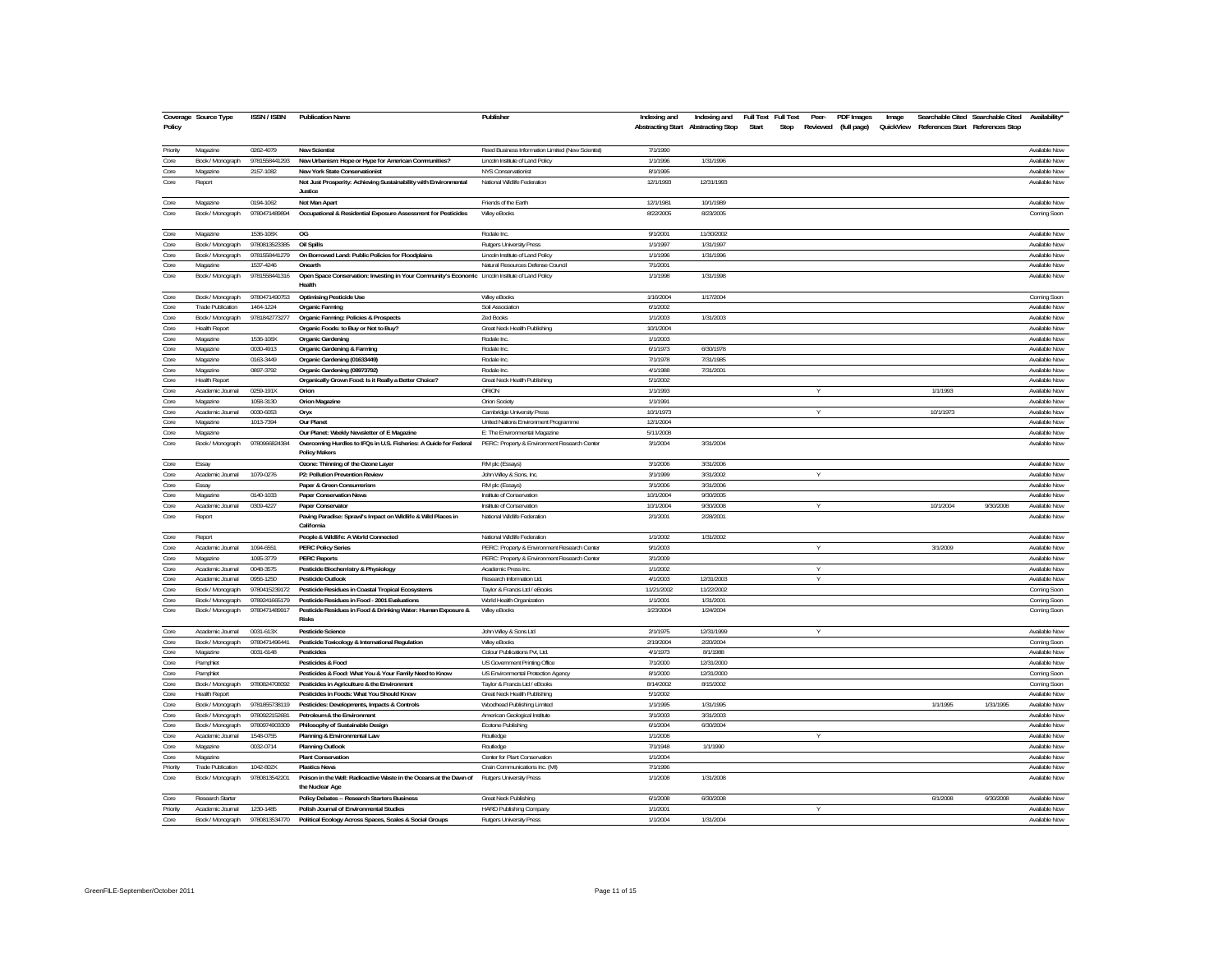|          | Coverage Source Type     | <b>ISSN / ISBN</b> | <b>Publication Name</b>                                                                          | Publisher                                               | Indexing and | Indexing and                              | Full Text Full Text |                      | Peer-        | <b>PDF</b> Images | Image     |          | Searchable Cited Searchable Cited | Availability' |
|----------|--------------------------|--------------------|--------------------------------------------------------------------------------------------------|---------------------------------------------------------|--------------|-------------------------------------------|---------------------|----------------------|--------------|-------------------|-----------|----------|-----------------------------------|---------------|
| Policy   |                          |                    |                                                                                                  |                                                         |              | <b>Abstracting Start Abstracting Stop</b> | Start               | Stop                 | Reviewed     | (full page)       | QuickView |          | References Start References Stop  |               |
|          |                          |                    |                                                                                                  |                                                         |              |                                           |                     |                      |              |                   |           |          |                                   |               |
| Core     | <b>Industry Report</b>   |                    | Pollution Control Equipment in Argentina: A Strategic Reference,                                 | ICON Group International, Inc.                          | 1/1/2003     | 1/2/2003                                  |                     |                      |              |                   |           |          |                                   | Available Now |
|          |                          |                    | 2003                                                                                             |                                                         |              |                                           |                     |                      |              |                   |           |          |                                   |               |
| Core     | Pamphlet                 |                    | <b>Pollution Control Loans</b>                                                                   | US Small Business Administration                        | 1/1/1995     | 12/31/1995                                |                     |                      |              |                   |           |          |                                   | Available Now |
| Core     | Trade Publication        | 0032-3640          | <b>Pollution Engineering</b>                                                                     | <b>BNP</b> Media                                        | 7/1/1997     |                                           |                     |                      |              |                   |           | 7/1/1997 | 5/31/2011                         | Available Now |
| Core     | Magazine                 |                    | <b>Pollution Equipment News</b>                                                                  | Rimbach Publishing Company                              | 9/1/2005     |                                           |                     |                      |              |                   |           |          |                                   | Available Now |
| Core     | Report                   |                    | Pollution Paralysis: State Inaction Puts Waters at Risk                                          | National Wildlife Federation                            | 1/1/1997     | 1/31/1997                                 |                     |                      |              |                   |           |          |                                   | Available Now |
| Core     | Magazine                 | 1053-4253          | <b>Pollution Prevention Review</b>                                                               | John Wiley & Sons, Inc.                                 | 12/1/1993    | 9/1/1994                                  |                     |                      |              |                   |           |          |                                   | Available Now |
| Core     | Book / Monograph         | 9780070471054      | Pollution: Problems & Solutions                                                                  | National Wildlife Federation                            | 1/1/2005     | 1/2/2005                                  |                     |                      |              |                   |           |          |                                   | Available Now |
| Core     | Academic Journal         | 0199-0039          | Population & Environment                                                                         | Springer Science & Business Media B.V.                  | 9/1/1988     |                                           |                     |                      |              |                   |           | 9/1/1988 |                                   | Available Now |
| Core     | Academic Journal         |                    | Population & Environment: A Journal of Interdisciplinary Studies                                 | Springer Science & Business Media B.V.                  | 9/1/1988     | 3/31/2001                                 |                     |                      |              |                   |           |          |                                   | Available Now |
|          |                          |                    |                                                                                                  |                                                         |              |                                           |                     |                      |              |                   |           |          |                                   |               |
| Core     | Magazine                 |                    | Population & Environment: Behavioral & Social Issues                                             | Springer Science & Business Media B.V.                  | 3/1/1980     | 12/1/1987                                 |                     |                      |              |                   |           |          |                                   | Available Now |
| Core     | Academic Journal         | 1090-025X          | Practice Periodical of Hazardous, Toxic & Radioactive Waste                                      | American Society of Civil Engineers                     | 1/1/1997     | 12/31/2010                                |                     |                      |              |                   |           | 1/1/1997 | 12/31/2010                        | Available Now |
|          |                          |                    | Management                                                                                       |                                                         |              |                                           |                     |                      |              |                   |           |          |                                   |               |
| Core     | Academic Journal         | 0957-5820          | Process Safety & Environmental Protection: Transactions of the                                   | <b>Elsevier Science</b>                                 | 1/1/2007     |                                           |                     |                      |              |                   |           | 1/1/2008 |                                   | Available Now |
|          |                          |                    | Institution of Chemical Engineers Part B                                                         |                                                         |              |                                           |                     |                      |              |                   |           |          |                                   |               |
|          |                          |                    |                                                                                                  |                                                         |              | 3/31/2006                                 |                     |                      |              |                   |           |          |                                   | Available Now |
| Core     | Essay                    |                    | Protecting of Endangered Species                                                                 | RM plc (Essays)                                         | 3/1/2006     |                                           |                     |                      |              |                   |           |          |                                   |               |
| Core     | Book / Monograph         | 9780387243986      | Quantifying Environmental Impact Assessments Using Fuzzy Logic                                   | Springer eBooks                                         | 1/1/2005     | 1/31/2005                                 |                     |                      |              |                   |           |          |                                   | Available Now |
|          |                          |                    |                                                                                                  |                                                         |              |                                           |                     |                      |              |                   |           |          |                                   |               |
| Priority | Academic Journal         | 0033-5770          | Quarterly Review of Biology                                                                      | University of Chicago Press                             | 9/1/1990     |                                           |                     |                      |              |                   |           |          |                                   | Available Now |
| Core     | Magazine                 | 1065-609X          | Radioactive Waste Management & Environmental Restoration                                         | Taylor & Francis Ltd                                    | 1/1/1993     | 2/28/2000                                 |                     |                      |              |                   |           |          |                                   | Available Now |
|          |                          |                    |                                                                                                  |                                                         |              |                                           |                     |                      |              |                   |           |          |                                   |               |
| Core     | Book / Monograph         | 9781855735453      | Recent Advances in Environmentally Compatible Polymers                                           | Woodhead Publishing Limited                             | 1/1/2001     | 1/31/2001                                 |                     |                      |              |                   |           | 1/1/2001 | 1/31/2001                         | Available Now |
| Core     | Magazine                 | 1387-8700          | Recycling International                                                                          | Recycling International                                 | 7/1/2005     |                                           |                     |                      |              |                   |           |          |                                   | Available Now |
| Core     | Book / Monograph         | 9781855733060      | Recycling Textile & Plastic Waste                                                                | Woodhead Publishing Limited                             | 1/1/1996     | 1/31/1996                                 |                     |                      |              |                   |           | 1/1/1996 | 1/31/1996                         | Available Now |
| Core     | Book / Monograph         | 9781558441590      | Recycling the City: The Use & Reuse of Urban Land                                                | Lincoln Institute of Land Policy                        | 1/1/2004     | 1/31/2004                                 |                     |                      |              |                   |           |          |                                   | Available Now |
| Core     | Magazine                 | 1096-6323          | Recycling Today                                                                                  | <b>GIE Media</b>                                        | 9/1/2007     |                                           |                     |                      |              |                   |           |          |                                   | Available Now |
| Core     | Magazine                 |                    | Recycling Today (Municipal Market Edition)                                                       | <b>GIE Media</b>                                        | 5/1/1990     | 10/1/1992                                 |                     |                      |              |                   |           |          |                                   | Available Now |
| Core     | Magazine                 | 1051-1091          | Recycling Today (Scrap-Processing Edition)                                                       | <b>GIE Media</b>                                        | 6/1/1990     | 10/31/1993                                |                     |                      |              |                   |           |          |                                   | Available Now |
| Core     | Report                   |                    | Reducing Gasoline Consumption: Three Policy Options                                              | Congressional Budget Office                             | 11/1/2002    | 11/30/2002                                |                     | 11/1/2002 11/30/2002 |              | $\vee$            | $\vee$    |          |                                   | Available Now |
| Core     | Book / Monograph         | 9789280811117      | Reforming International Environmental Governance: From                                           | United Nations University                               | 5/1/2005     | 5/31/2005                                 |                     |                      |              |                   |           |          |                                   | Available Now |
|          |                          |                    | Institutional Limits to Innovative Reforms                                                       |                                                         |              |                                           |                     |                      |              |                   |           |          |                                   |               |
| Core     | Book / Monograph         | 9780415185905      | <b>Reframing Deforestation</b>                                                                   | Taylor & Francis Ltd / eBooks                           | 6/4/1998     | 6/5/1998                                  |                     |                      |              |                   |           |          |                                   | Coming Soon   |
| Priority | <b>Trade Publication</b> | 1472-5053          | <b>Regeneration &amp; Renewal</b>                                                                | Haymarket Business Publications Ltd                     | 1/4/2008     | 12/6/2010                                 |                     |                      |              |                   |           |          |                                   | Available Now |
|          |                          |                    |                                                                                                  |                                                         | 11/1/1999    |                                           |                     |                      |              |                   |           | 1/1/2004 |                                   | Available Now |
| Core     | Academic Journal         | 1436-3798          | Regional Environmental Change                                                                    | Springer Science & Business Media B.\                   |              |                                           |                     |                      |              |                   |           |          |                                   |               |
| Core     | Academic Journal         | 1364-0321          | Renewable & Sustainable Energy Reviews                                                           | Pergamon Press - An Imprint of Elsevier Science         | 1/1/2002     |                                           |                     |                      |              |                   |           |          |                                   | Available Now |
| Core     | Academic Journal         | 1742-1705          | Renewable Agriculture & Food Systems                                                             | Cambridge University Press                              | 1/1/2007     |                                           |                     |                      |              |                   |           |          |                                   | Available Now |
| Core     | Book / Monograph         | 9781844074181      | Renewable Electricity & the Grid                                                                 | Earthscan / Books                                       | 9/1/2007     | 9/30/2007                                 |                     |                      |              |                   |           |          |                                   | Available Now |
| Core     | Academic Journal         | 1755-0084          | Renewable Energy Focus                                                                           | <b>Elsevier Science</b>                                 | 7/1/2007     |                                           |                     |                      |              |                   |           |          |                                   | Available Now |
| Core     | Magazine                 | 0827-2093          | Renewable Energy News                                                                            | Renewable Energy News                                   | 2/1/1982     | 2/1/1982                                  |                     |                      |              |                   |           |          |                                   | Available Now |
| Core     | Market Research          |                    | Renewable Energy Report                                                                          | <b>ABS Energy Research</b>                              | 1/1/2004     |                                           |                     |                      |              |                   |           |          |                                   | Available Now |
|          | Report                   |                    |                                                                                                  |                                                         |              |                                           |                     |                      |              |                   |           |          |                                   |               |
| Core     | Industry Report          |                    | Renewable Energy Resources in France: A Strategic Reference, 2003 ICON Group International, Inc. |                                                         | 1/1/2003     | 1/2/2003                                  |                     |                      |              |                   |           |          |                                   | Available Now |
|          |                          |                    |                                                                                                  |                                                         |              |                                           |                     |                      |              |                   |           |          |                                   |               |
| Core     | Magazine                 |                    | Renewable Energy Review Journal                                                                  | Asian Institute of Technology                           | 6/1/1985     | 12/1/1987                                 |                     |                      |              |                   |           |          |                                   | Available Now |
| Core     | Magazine                 | 1462-6381          | Renewable Energy World                                                                           | PennWell Corporation                                    | 1/1/2009     |                                           |                     |                      |              |                   |           | 1/1/2009 | 5/31/2011                         | Available Now |
| Core     | Academic Journal         | 0960-1481          | Renewable Energy: An International Journal                                                       | Pergamon Press - An Imprint of Elsevier Science         | 1/1/1991     |                                           |                     |                      |              |                   |           |          |                                   | Available Now |
| Core     | Trade Publication        | 0738-6532          | Renewable Resources Journal                                                                      | Renewable Natural Resource Foundation                   | 6/1/1985     |                                           |                     |                      |              |                   |           | 6/1/1985 |                                   | Available Now |
| Core     | Essay                    |                    | Renewable Sources of Energy                                                                      | RM plc (Essays)                                         | 3/1/2006     | 3/31/2006                                 |                     |                      |              |                   |           |          |                                   | Available Now |
| Core     | Book / Monograph         | 9781842775196      | Renewables & Energy for Rural Development in Sub-Saharan Africa Zed Books                        |                                                         | 1/1/2004     | 1/31/2004                                 |                     |                      |              |                   |           |          |                                   | Available Now |
|          |                          |                    |                                                                                                  |                                                         |              |                                           |                     |                      |              |                   |           |          |                                   |               |
| Core     | Magazine                 | 0857-6173          | <b>RERIC International Energy Journal</b>                                                        | Asian Institute of Technology                           | 6/1/1988     | 12/1/1994                                 |                     |                      |              |                   |           |          |                                   | Available Now |
| Core     | Academic Journal         | 1819-3420          | Research Journal of Environmental Toxicology                                                     | Asian Network for Scientific Information                | 3/1/2007     |                                           |                     |                      |              |                   |           |          |                                   | Available Now |
| Core     | Academic Journal         | 1687-6768          | Research Letters in Ecology                                                                      | Hindawi Publishing Corporation                          | 1/1/2008     | 12/31/2008                                |                     |                      | $\mathsf{v}$ |                   |           | 1/1/2008 | 12/31/2008                        | Available Now |
| Core     | Magazine                 | 0304-3967          | Resource Recovery & Conservation                                                                 | <b>Elsevier Science</b>                                 | 3/1/1978     | 1/1/1981                                  |                     |                      |              |                   |           |          |                                   | Available Now |
| Core     | <b>Trade Publication</b> | 0744-4710          | <b>Resource Recycling</b>                                                                        | Resource Recycling                                      | 3/1/1983     |                                           |                     |                      |              |                   |           | 3/1/1983 |                                   | Available Now |
| Core     |                          |                    |                                                                                                  |                                                         |              |                                           |                     |                      |              |                   |           |          |                                   |               |
|          | <b>Trade Publication</b> | 1076-3333          | Resource: Engineering & Technology for a Sustainable World                                       | American Society of Agricultural & Biological Engineers | 11/1/1994    |                                           |                     |                      |              |                   |           |          |                                   | Available Now |
|          |                          |                    |                                                                                                  |                                                         |              |                                           |                     |                      |              |                   |           |          |                                   |               |
| Core     | Magazine                 | 0166-3097          | <b>Resources &amp; Conservation</b>                                                              | <b>Fisevier Science</b>                                 | 6/1/1981     | 11/1/1987                                 |                     |                      |              |                   |           |          |                                   | Available Now |
| Core     | Academic Journal         | 0921-3449          | Resources, Conservation & Recycling                                                              | <b>Elsevier Science</b>                                 | 3/1/1988     |                                           |                     |                      | v            |                   |           | 1/1/2006 |                                   | Available Now |
| Core     | Book / Monograph         | 9789766401344      | Resources, Planning & Environmental Management in a Changing                                     | University of the West Indies Press                     | 1/1/2003     | 1/31/2003                                 |                     |                      |              |                   |           |          |                                   | Available Now |
|          |                          |                    | Caribbear                                                                                        |                                                         |              |                                           |                     |                      |              |                   |           |          |                                   |               |
| Core     | Magazine                 |                    | Restore America's Estuaries Newsletter                                                           | Restore America's Estuaries                             | 5/1/2010     |                                           | 5/1/2010            |                      |              |                   |           |          |                                   | Available Now |
| Core     | Magazine                 | 0048-7457          | Reuse/Recycle Newsletter                                                                         | Sage Publications, Ltd.                                 | 1/1/2004     | 11/30/2004                                |                     |                      |              |                   |           |          |                                   | Available Now |
| Core     | Academic Journal         | 0962-8797          | Review of European Community & International Environmental Law                                   | Wiley-Blackwell                                         | 3/1/1998     |                                           |                     |                      | $\mathsf{v}$ |                   |           | 1/1/2003 |                                   | Available Now |
|          |                          |                    |                                                                                                  |                                                         |              |                                           |                     |                      |              |                   |           |          |                                   |               |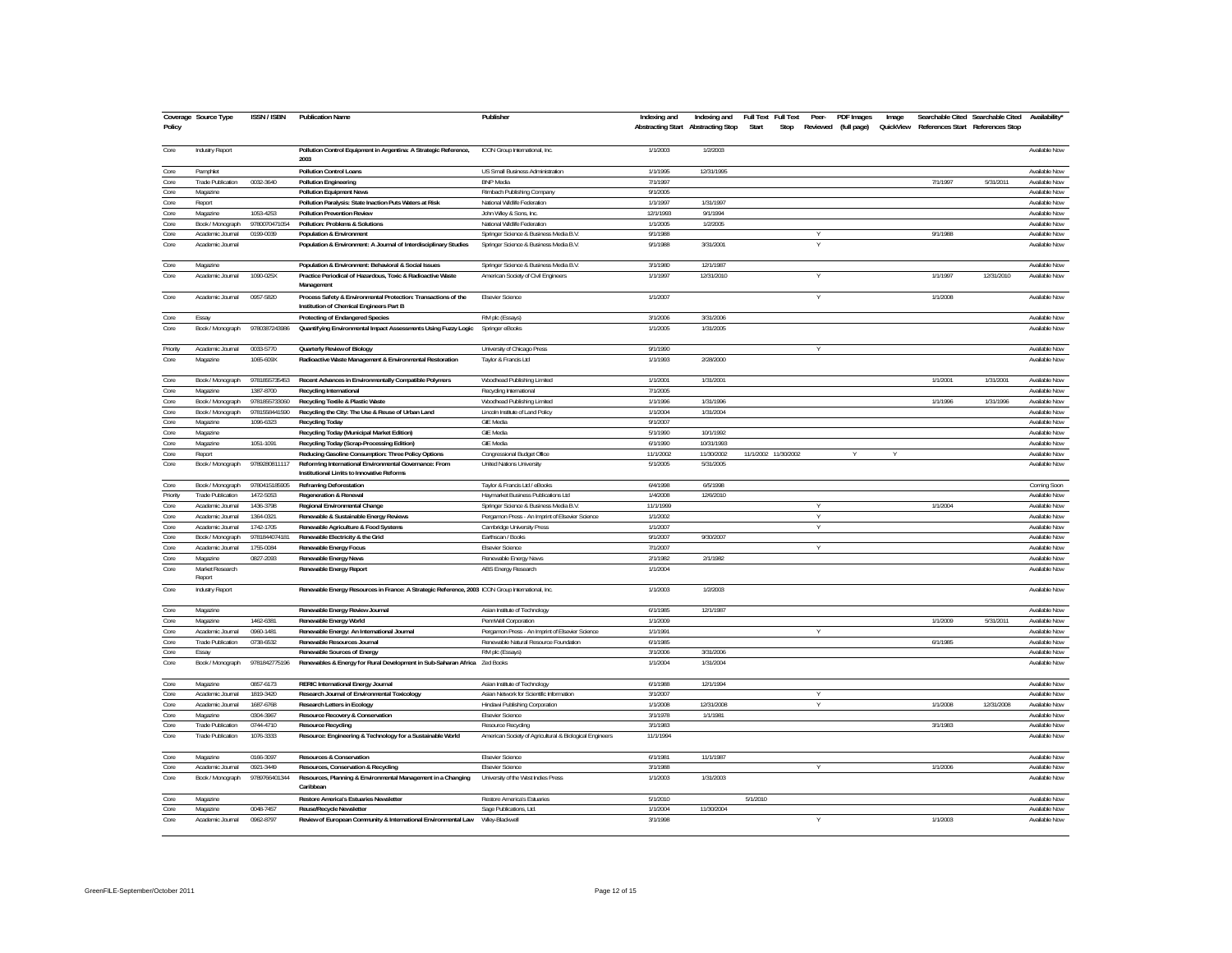| Policy       | Coverage Source Type                  | <b>ISSN/ISBN</b>       | <b>Publication Name</b>                                                                                                                               | Publisher                                                       | Indexing and<br><b>Abstracting Start Abstracting Stop</b> | Indexing and Full Text Full Text | Start | Stop               | Peer- | <b>PDF</b> Images<br>Reviewed (full page) | Image<br>QuickView | References Start References Stop | Searchable Cited Searchable Cited | Availability*                  |
|--------------|---------------------------------------|------------------------|-------------------------------------------------------------------------------------------------------------------------------------------------------|-----------------------------------------------------------------|-----------------------------------------------------------|----------------------------------|-------|--------------------|-------|-------------------------------------------|--------------------|----------------------------------|-----------------------------------|--------------------------------|
| Core         | Academic Journal                      | 0179-5953              | Reviews of Environmental Contamination & Toxicology                                                                                                   | Springer Science & Business Media B.V.                          | 7/1/2003                                                  |                                  |       |                    | Y     |                                           |                    |                                  |                                   | Available Now                  |
| Core         | Report                                |                        | Riparian Forest Buffers: Function & Design for Protection &<br><b>Enhancement of Water Resources</b>                                                  | US Department of Agriculture                                    | 1/1/1996                                                  | 1/31/1996                        |       |                    |       |                                           |                    |                                  |                                   | Available Now                  |
| Core         | Research Starter                      |                        | Risk Analysis & Environmental Management -- Research Starters<br><b>Business</b>                                                                      | Great Neck Publishing                                           | 6/1/2008                                                  | 6/30/2008                        |       |                    |       |                                           |                    | 6/1/2008                         | 6/30/2008                         | Available Now                  |
| Core         | Research Starter                      |                        | Risk Management & Insurance -- Research Starters Business                                                                                             | Great Neck Publishing                                           | 6/1/2008                                                  | 6/30/2008                        |       |                    |       |                                           |                    | 6/1/2008                         | 6/30/2008                         | Available Now                  |
| Core         | Book / Monograph                      | 9781558441309          | Risks & Rewards of Brownfield Development                                                                                                             | Lincoln Institute of Land Policy                                | 1/1/1997                                                  | 1/31/1997                        |       |                    |       |                                           |                    |                                  |                                   | Available Now                  |
| Core         | Magazine                              | 0884-3252              | Rodale's Organic Gardening                                                                                                                            | Rodale Inc.                                                     | 8/1/1985                                                  | 3/31/1988                        |       |                    |       |                                           |                    |                                  |                                   | Available Now                  |
| Core         | Book / Monograph                      | 9781600446023          | Rot & Decay: Decomposing & Recycling                                                                                                                  | Rourke Publishing, LLC.                                         | 1/1/2008                                                  | 1/31/2008                        |       |                    |       |                                           |                    |                                  |                                   | Available Now                  |
| Core         | Book / Monograph                      | 9781422200230          | Rural Teens & Nature: Conservation & Wildlife Rehabilitation                                                                                          | Mason Crest Publishers                                          | 1/1/2008                                                  | 1/31/2008                        |       |                    |       |                                           |                    |                                  |                                   | Available Now                  |
| Core         | Book / Monograph                      | 9780813338903          | Sacrificing the Forest: Environmental & Social Struggle in Chiapas                                                                                    | Perseus Books, LLC                                              | 12/1/2000                                                 | 12/31/2000                       |       |                    |       |                                           |                    |                                  |                                   | Available Now                  |
| Core         | Book / Monograph                      | 9780976024446          | Saving Our Streams: Harnessing Water Markets                                                                                                          | PERC: Property & Environment Research Center                    | 8/1/2007                                                  | 8/31/2007                        |       |                    |       |                                           |                    |                                  |                                   | Available Now                  |
| Core         | Academic Journal                      | 0048-9697              | Science of the Total Environment                                                                                                                      | <b>Fisevier Science</b>                                         | 4/1/1973                                                  |                                  |       |                    |       |                                           |                    | 1/1/2006                         |                                   | Available Now                  |
| Core         | Essay                                 |                        | Shades of Green: Ethics & Value in Ecology                                                                                                            | RM plc (Essays)                                                 | 3/1/2006                                                  | 3/31/2006                        |       |                    |       |                                           |                    |                                  |                                   | Available Now                  |
| Core         | Book / Monograph                      | 9780761314141          | Shaping the Earth                                                                                                                                     | Lerner Publishing Group                                         | 1/1/2000                                                  | 1/31/2000                        |       |                    |       |                                           |                    |                                  |                                   | Available Now                  |
| Core         | <b>Health Report</b>                  |                        | Short-Term Increases in Ozone Levels Are Associated with Increased Great Neck Health Publishing<br>Mortality Rates in Urban Communities Across the US |                                                                 | 11/30/2004                                                |                                  |       |                    |       |                                           |                    |                                  |                                   | Available Now                  |
| Core         | Magazine                              | 0161-7362              | Sierra                                                                                                                                                | Sierra Club                                                     | 1/1/1980                                                  |                                  |       |                    |       |                                           |                    |                                  |                                   | Available Now                  |
| Core         | Book / Monograph                      | 9781844071838          | Social Learning in Environmental Management                                                                                                           | Earthscan / Books                                               | 1/1/2005                                                  | 1/31/2005                        |       |                    |       |                                           |                    |                                  |                                   | Available Now                  |
| Core         | Book / Monograph                      | 9780415111706          | Social Theory & the Global Environment                                                                                                                | Taylor & Francis Ltd / Books                                    | 7/14/1994                                                 | 8/13/1994                        |       |                    |       |                                           |                    | 7/14/1994                        | 8/13/1994                         | Available Now                  |
| Core         | Academic Journal                      | 0894-1920              | Society & Natural Resources                                                                                                                           | Routledge                                                       | 1/1/1989                                                  |                                  |       |                    |       |                                           |                    | 1/1/1999                         |                                   | Available Now                  |
| Core         | Magazine                              |                        | <b>Soft Energy Notes</b>                                                                                                                              | Friends of the Earth                                            | 1/1/1981                                                  | 6/1/1983                         |       |                    |       |                                           |                    |                                  |                                   | Available Now                  |
| Core         | Magazine                              | 0199-9060              | Soil & Water Conservation News                                                                                                                        | USDA/ Soil Conservation Service                                 | 7/1/1990                                                  | 12/1/1992                        |       | 7/1/1990 12/1/1992 |       |                                           |                    |                                  |                                   | Available Now                  |
| Core         | Magazine                              | 0038-0725              | Soil Conservation                                                                                                                                     | US Department of Agriculture                                    | 8/1/1973                                                  | 3/1/1980                         |       |                    |       |                                           |                    |                                  |                                   | Available Now                  |
| Core<br>Core | Academic Journal<br>Academic Journal  | 0927-0248<br>1042-0630 | Solar Energy Materials & Solar Cells<br>Solar Today                                                                                                   | <b>Elsevier Science</b><br>American Solar Energy Society        | 1/1/1992<br>1/1/1995                                      |                                  |       |                    |       |                                           |                    |                                  |                                   | Available Now<br>Available Now |
| Core         | Pamphlet                              |                        | Sorting Out Green Advertising Claims                                                                                                                  | Federal Trade Commission                                        | 8/1/2000                                                  | 12/31/2000                       |       |                    |       |                                           |                    |                                  |                                   | Available Now                  |
| Core         | Book / Monograph                      | 9780813535586          | Sparing Nature: The Conflict Between Human Population Growth &                                                                                        | <b>Rutgers University Press</b>                                 | 1/1/2005                                                  | 1/31/2005                        |       |                    |       |                                           |                    |                                  |                                   | Available Now                  |
|              |                                       |                        | <b>Earth's Biodiversity</b>                                                                                                                           |                                                                 |                                                           |                                  |       |                    |       |                                           |                    |                                  |                                   |                                |
| Core         | Academic Journal                      | 0892-7138              | Stanford Environmental Law Journal                                                                                                                    | Stanford Environmental Law Journal                              | 1/1/1993                                                  |                                  |       |                    | v     |                                           |                    | 1/1/1993                         |                                   | Available Now                  |
| Core         | Book / Monograph                      | 9780945051688          | State of the Campus Environment: A National Report Card on<br>Environmental Performance & Sustainability in Higher Education                          | National Wildlife Federation                                    | 1/1/2001                                                  | 1/31/2001                        |       |                    |       |                                           |                    |                                  |                                   | Available Now                  |
| Core         | <b>Trade Publication</b>              | 1531-0574              | Stormwater                                                                                                                                            | Forester Media, Inc.                                            | 9/1/2007                                                  |                                  |       |                    |       |                                           |                    |                                  |                                   | Available Now                  |
| Core         | Report                                |                        | Stormwater Pollution: Causes, Impacts & Solutions, 2003                                                                                               | Planning & Conservation League                                  | 10/1/2003                                                 | 10/31/2003                       |       |                    |       |                                           |                    |                                  |                                   | Available Now                  |
| Core         | Research Starter                      |                        | Strategic Management in a Sustainable Society -- Research Starters Great Neck Publishing<br><b>Business</b>                                           |                                                                 | 6/1/2008                                                  | 6/30/2008                        |       |                    |       |                                           |                    | 6/1/2008                         | 6/30/2008                         | Available Now                  |
| Core         | Academic Journal                      | 1048-5236              | Strategic Planning for Energy & the Environment                                                                                                       | Taylor & Francis Ltd                                            | 1/1/1991                                                  |                                  |       |                    | V     |                                           |                    | 1/1/2006                         | 5/31/2011                         | Available Now                  |
| Core         | Academic Journal                      | 0039-3630              | <b>Studies in Conservation</b>                                                                                                                        | Earthscan / Journals                                            | 1/1/2007                                                  |                                  |       |                    | Y     |                                           |                    | 9/1/2007                         | 5/31/2011                         | Available Now                  |
| Core         | Magazine                              | 1476-1572              | Sustain' Magazine                                                                                                                                     | McClelland Publishing Ltd.                                      | 9/1/2005                                                  |                                  |       |                    |       |                                           |                    |                                  |                                   | Available Now                  |
| Core         | Book / Monograph                      | 9781906093112          | Sustainability Challenges & Solutions at the Base of the Pyramid                                                                                      | <b>Greenleaf Publishing</b>                                     | 9/1/2008                                                  | 9/30/2008                        |       |                    |       |                                           |                    |                                  |                                   | Available Now                  |
| Core         | Academic Journal                      | 1548-7733              | Sustainability: Science, Practice & Policy                                                                                                            | Proquest Info & Learning Co                                     | 1/1/2008                                                  |                                  |       |                    |       |                                           |                    | 1/1/2008                         |                                   | Available Now                  |
| Core         | Academic Journal                      | 0968-0802              | Sustainable Development                                                                                                                               | John Wiley & Sons, Inc.                                         | 4/1/1995                                                  |                                  |       |                    |       |                                           |                    | 4/1/1995                         |                                   | Available Now                  |
| Core         | Book / Monograph                      | 9780814412787          | Sustainable Enterprise Fieldbook                                                                                                                      | American Management Association International                   | 9/1/2008                                                  | 9/30/2008                        |       |                    |       |                                           |                    |                                  |                                   | Available Now                  |
| Core         | <b>Trade Publication</b>              | 1934-6980              | Sustainable Facility                                                                                                                                  | <b>BNP</b> Media                                                | 10/1/2007                                                 |                                  |       |                    |       |                                           |                    |                                  |                                   | Available Now                  |
| Core         | Pamphlet                              |                        | Take Control of Your Thermostat                                                                                                                       | U.S. Department of Energy (OSTI)                                | 1/1/2001                                                  | 12/31/2001                       |       |                    |       |                                           |                    |                                  |                                   | Coming Soon                    |
| Core         | Report                                |                        | Tax Credits for Land Conservation: A Users Guide, 2000                                                                                                | Planning & Conservation League                                  | 9/1/2000                                                  | 9/30/2000                        |       |                    |       |                                           |                    |                                  |                                   | Available Now                  |
| Core<br>Core | Research Starter<br>Trade Publication |                        | Tax Impact on Decisions -- Research Starters Business                                                                                                 | Great Neck Publishing                                           | 6/1/2008<br>1/1/1982                                      | 6/30/2008                        |       |                    |       |                                           |                    | 6/1/2008                         | 6/30/2008                         | Available Now<br>Available Now |
| Core         | Academic Journal                      | 0146-1214              | <b>Technology &amp; Conservation</b><br>Temple Journal of Science, Technology & Environmental Law                                                     | Technology Organization Inc.<br>Temple University School of Law | 10/1/2007                                                 |                                  |       |                    | V     |                                           |                    |                                  |                                   | Available Now                  |
| Core         | Book / Monograph                      | 9781552660928          | Thinking Ecologically: Environmental Thought, Values & Policy                                                                                         | Fernwood Publishing                                             | 1/1/2002                                                  | 1/31/2002                        |       |                    |       |                                           |                    |                                  |                                   | Available Now                  |
| Core         | Book / Monograph                      | 9781842772430          | Thirsty Planet: Strategies for Sustainable Water Management                                                                                           | Zed Books                                                       | 1/1/2004                                                  | 1/31/2004                        |       |                    |       |                                           |                    |                                  |                                   | Available Now                  |
|              |                                       |                        |                                                                                                                                                       |                                                                 |                                                           |                                  |       |                    |       |                                           |                    |                                  |                                   |                                |
| Core         | Essay                                 |                        | Threats to Living Things & the Environment                                                                                                            | RM plc (Essays)                                                 | 3/1/2006                                                  | 3/31/2006                        |       |                    |       |                                           |                    |                                  |                                   | Available Now                  |
| Core         | Academic Journal                      | 0972-6721              | TIDEE (TERI Information Digest on Energy & Environment)                                                                                               | <b>TERIPress</b>                                                | 9/1/2007                                                  |                                  |       |                    | Y     |                                           |                    |                                  |                                   | Available Now                  |
| Core<br>Core | Book / Monograph                      | 9780415132534          | Timescales & Environmental Change                                                                                                                     | Taylor & Francis Ltd / Books                                    | 8/15/1996<br>4/1/2000                                     | 9/14/1996<br>4/30/2000           |       |                    |       |                                           |                    | 8/15/1996                        | 9/14/1996                         | Available Now<br>Available Now |
|              | Report                                |                        | Toll from Coal: How Emissions from the Nation's Coal-Fired Power<br>Plants Devastate Wildlife & Threaten Human Health                                 | National Wildlife Federation                                    |                                                           |                                  |       |                    |       |                                           |                    |                                  |                                   |                                |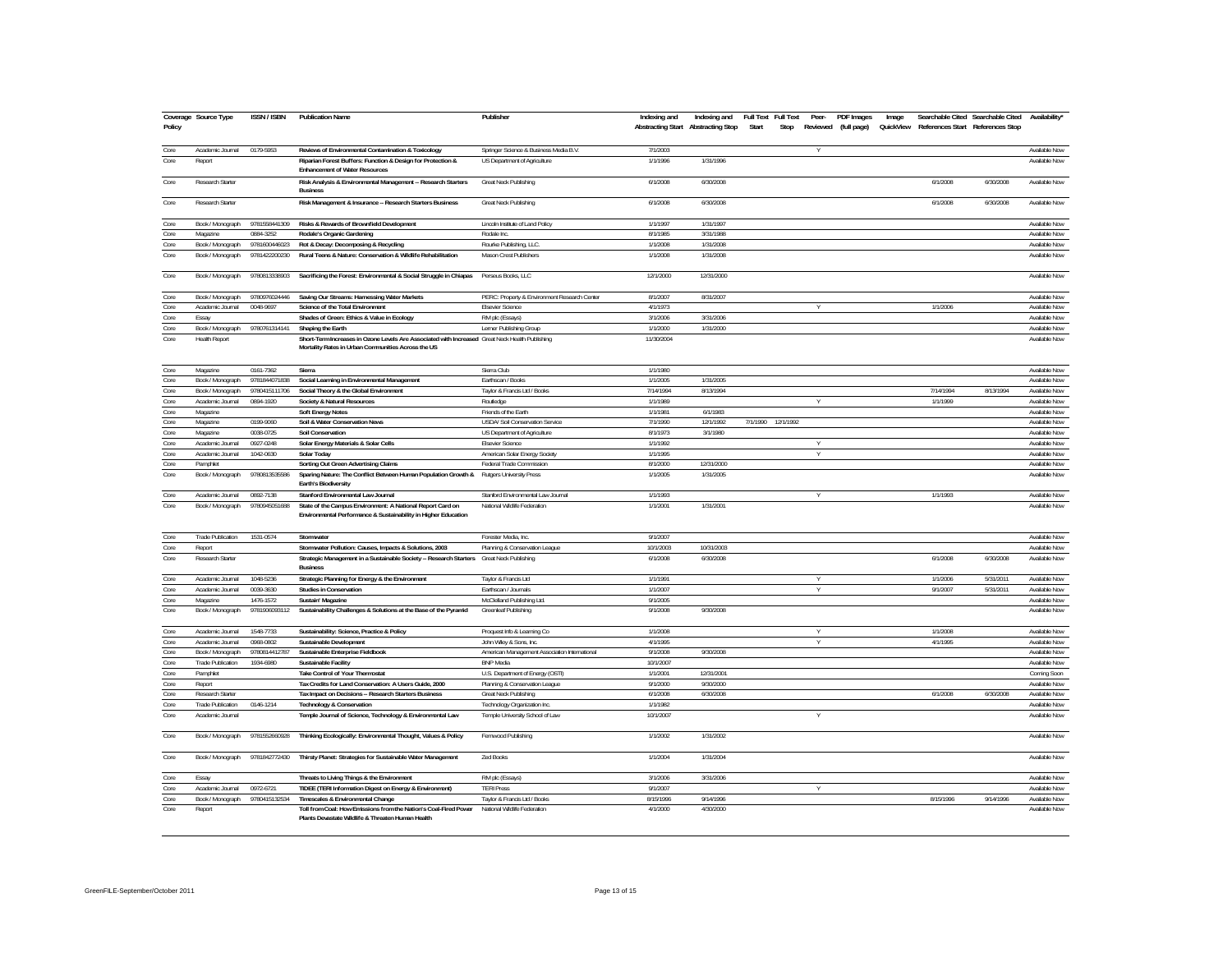| Policy   | Coverage Source Type                    | ISSN / ISBN   | <b>Publication Name</b>                                                                                                            | Publisher                                                                                        | Indexing and | Indexing and<br>Abstracting Start Abstracting Stop | Full Text Full Text<br><b>PDF</b> Images<br>Peer-<br>Start<br>Reviewed (full page)<br>Stop | Image |            | Searchable Cited Searchable Cited<br>QuickView References Start References Stop | Availability' |
|----------|-----------------------------------------|---------------|------------------------------------------------------------------------------------------------------------------------------------|--------------------------------------------------------------------------------------------------|--------------|----------------------------------------------------|--------------------------------------------------------------------------------------------|-------|------------|---------------------------------------------------------------------------------|---------------|
| Core     | Magazine                                | 1102-0938     | Tomorrow: the Global Environment Business                                                                                          | Tomorrow Publishing AB                                                                           | 1/1/1993     | 12/31/2002                                         |                                                                                            |       |            |                                                                                 | Available Now |
| Core     | Magazine                                |               | Tomorrow: The Global Environment Magazine                                                                                          | <b>Tomorrow Media</b>                                                                            | 1/1/1991     | 4/30/1992                                          |                                                                                            |       |            |                                                                                 | Available Now |
| Core     | Academic Journal                        | 1055-7571     | Total Quality Environmental Management (Wiley)                                                                                     | John Wiley & Sons, Inc.                                                                          | 1/1/1994     | 12/31/1995                                         | v                                                                                          |       |            |                                                                                 | Available Now |
| Core     | Book / Monograph                        | 9781558447143 | Toward a Vision of Land in 2015: International Perspectives                                                                        | Lincoln Institute of Land Policy                                                                 | 4/1/2008     | 4/30/2008                                          |                                                                                            |       |            |                                                                                 | Available Now |
| Core     | Academic Journal                        | 0277-2248     | Toxicological & Environmental Chemistry                                                                                            | Taylor & Francis Ltd                                                                             | 1/1/2004     |                                                    | V                                                                                          |       |            |                                                                                 | Available Now |
| Core     | Book / Monograph                        | 9780415224239 | <b>Transnational Environmental Policy</b>                                                                                          | Taylor & Francis Ltd / Books                                                                     | 3/15/2001    | 4/14/2001                                          |                                                                                            |       | 3/15/2001  | 4/14/2001                                                                       | Available Now |
| Core     | <b>Health Report</b>                    |               | Traveling Green: the Wide World of Ecotourism                                                                                      | Great Neck Health Publishing                                                                     | 5/1/2002     |                                                    |                                                                                            |       |            |                                                                                 | Available Now |
| Core     | Academic Journal                        | 1940-0829     | <b>Tropical Conservation Science</b>                                                                                               | Mongabay.com                                                                                     | 3/1/2008     |                                                    | Y                                                                                          |       | 3/1/2008   |                                                                                 | Available Now |
| Core     | Academic Journal                        | 0832-6193     | Trumpeter: Journal of Ecosophy                                                                                                     | Trumpeter                                                                                        | 1/1/2000     |                                                    | $\vee$                                                                                     |       | 1/1/2008   |                                                                                 | Available Now |
| Core     | Magazine                                | 0157-308X     | <b>Turning the Tide</b>                                                                                                            | Australian Marine Conservation Society Inc.                                                      | 12/1/2007    |                                                    |                                                                                            |       |            |                                                                                 | Available Now |
| Core     | Academic Journal                        | 0733-401X     | UCLA Journal of Environmental Law & Policy                                                                                         | <b>UCLA Law Review</b>                                                                           | 9/1/1980     |                                                    | Y                                                                                          |       | 1/1/1984   |                                                                                 | Available Now |
| Core     | Book / Monograph                        | 9781429601399 | Understanding Global Warming with Max Axiom, Super Scientist                                                                       | Capsione Press                                                                                   | 1/1/2008     | 1/31/2008                                          |                                                                                            |       |            |                                                                                 | Available Now |
| Core     | Book / Monograph                        | 9780415157322 | <b>Understanding Green Consumer Behaviour</b>                                                                                      | Taylor & Francis Ltd / Books                                                                     | 11/13/1997   | 12/13/1997                                         |                                                                                            |       | 11/13/1997 | 12/13/1997                                                                      | Available Now |
| Core     | Report                                  |               | Unfavorable Tide: Global Warming, Coastal Habitats & Sportfishing                                                                  | National Wildlife Federation                                                                     | 6/1/2006     | 6/30/2006                                          |                                                                                            |       |            |                                                                                 | Available Now |
|          |                                         |               | in Florida                                                                                                                         |                                                                                                  |              |                                                    |                                                                                            |       |            |                                                                                 |               |
| Core     | Academic Journal                        | 1062-6212     | University of Baltimore Journal of Environmental Law                                                                               | University of Baltimore on behalf of the University of Baltimore<br>Journal of Environmental Law | 6/1/1991     | 12/31/2010                                         |                                                                                            |       | 6/1/1991   | 12/31/2010                                                                      | Available Now |
| Core     | Academic Journal                        |               | University of Baltimore Journal of Land & Development                                                                              | University of Baltimore on behalf of the University of Baltimore<br>Journal of Environmental Law | 1/1/2011     |                                                    | Y                                                                                          |       |            |                                                                                 | Coming Soon   |
| Core     | Academic Journal                        | 1618-8667     | Urban Forestry & Urban Greening                                                                                                    | <b>Elsevier Science</b>                                                                          | 1/1/2002     |                                                    | $\overline{\mathsf{v}}$                                                                    |       |            |                                                                                 | Available Now |
| Priority | <b>Trade Publication</b>                | 1356-5532     | <b>Utility Week</b>                                                                                                                | Faversham House Ltd.                                                                             | 1/1/2002     |                                                    |                                                                                            |       |            |                                                                                 | Available Now |
| Core     | Book / Monograph                        | 9781558441712 | <b>Visualizing Density</b>                                                                                                         | Lincoln Institute of Land Policy                                                                 | 2/1/2007     | 2/28/2007                                          |                                                                                            |       |            |                                                                                 | Available Now |
| Priority | <b>Trade Publication</b>                | 1091-6199     | Waste & Recycling News                                                                                                             | Crain Communications Inc. (MI)                                                                   | 2/2/2009     |                                                    |                                                                                            |       |            |                                                                                 | Available Now |
| Core     | <b>Trade Publication</b>                | 0043-1001     | <b>Waste Age</b>                                                                                                                   | Penton Media, Inc.                                                                               | 9/1/1973     |                                                    |                                                                                            |       | 9/1/1973   | 5/31/2011                                                                       | Available Now |
| Core     | Magazine                                | 1328-0228     | Waste Management & Environment                                                                                                     | Minnis Business Press Pty Ltd                                                                    | 1/1/1995     | 8/30/1998                                          |                                                                                            |       |            |                                                                                 | Available Now |
| Core     | Book / Monograph                        | 9781854183675 | Waste Management: The New Legislative Climate                                                                                      | Thorogood Publishing Ltd.                                                                        | 1/1/2006     | 1/31/2006                                          |                                                                                            |       |            |                                                                                 | Available Now |
| Priority | <b>Trade Publication</b>                |               | <b>Waste News</b>                                                                                                                  | Crain Communications Inc. (MI)                                                                   | 7/1/1996     | 1/20/2009                                          |                                                                                            |       |            |                                                                                 | Available Now |
| Core     | Industry Report                         |               | Waste Recycling Equipment & Services in France: A Strategic<br>Reference, 2003                                                     | ICON Group International, Inc.                                                                   | 1/1/2003     | 1/2/2003                                           |                                                                                            |       |            |                                                                                 | Available Now |
| Core     | Conference<br>Proceedings<br>Collection |               | Waste: The Social Context (2005)                                                                                                   | Edmonton Waste Management Centre of Excellence<br>(EWMCE)                                        | 1/1/2005     | 1/31/2005                                          |                                                                                            |       |            |                                                                                 | Available Now |
| Core     | Conference Papers<br>Collection         |               | Waste: The Social Context (2008)                                                                                                   | Edmonton Waste Management Centre of Excellence<br>(EWMCE)                                        | 1/1/2008     | 1/31/2008                                          |                                                                                            |       |            |                                                                                 | Available Now |
| Core     | Academic Journal                        | 0956-0157     | Water & Environment International                                                                                                  | Turret Group Ltd                                                                                 | 9/1/1999     | 9/30/2001                                          | Y                                                                                          |       |            |                                                                                 | Available Now |
| Core     | Academic Journal                        | 1747-6585     | Water & Environment Journal                                                                                                        | Wiley-Blackwell                                                                                  | 5/1/2004     |                                                    | Y                                                                                          |       | 5/1/2004   |                                                                                 | Available Now |
| Core     | Book / Monograph                        | 9780922152636 | Water & the Environment                                                                                                            | American Geological Institute                                                                    | 1/1/2002     | 1/31/2002                                          |                                                                                            |       |            |                                                                                 | Available Now |
| Core     | Magazine                                | 1934-8479     | <b>Water Efficiency</b>                                                                                                            | Forester Media, Inc.                                                                             | 1/1/2009     |                                                    |                                                                                            |       |            |                                                                                 | Available Now |
| Core     | Magazine                                | 0194-0147     | <b>Water Pollution Control</b>                                                                                                     | Bureau of National Affairs                                                                       | 1/1/1973     | 2/28/1987                                          |                                                                                            |       |            |                                                                                 | Available Now |
| Core     | Academic Journal                        | 0049-6979     | Water, Air & Soil Pollution                                                                                                        | Springer Science & Business Media B.V.                                                           | 6/1/1973     |                                                    | Y                                                                                          |       | 1/1/2004   |                                                                                 | Available Now |
| Core     | Pamphlet                                |               | Welcome to the School of Trees                                                                                                     | Kids for a Clean Environment                                                                     | 1/1/1994     | 12/31/1994                                         |                                                                                            |       |            |                                                                                 | Available Now |
| Core     | Book / Monograph                        | 9780813337685 | Western Public Lands & Environmental Politics                                                                                      | Perseus Books, LLC                                                                               | 12/1/2000    | 12/31/2000                                         |                                                                                            |       |            |                                                                                 | Available Now |
| Core     | Magazine                                |               | <b>Wetland Matters</b>                                                                                                             | Wetlands Initiative                                                                              | 3/1/2008     |                                                    |                                                                                            |       |            |                                                                                 | Available Now |
| Core     | Report                                  |               | Wetlands Initiative 2007 Annual Report                                                                                             | Wetlands Initiative                                                                              | 1/1/2008     | 1/31/2008                                          |                                                                                            |       |            |                                                                                 | Available Now |
| Core     | Pamphlet                                |               | What is Acidity?                                                                                                                   | US Environmental Protection Agency                                                               | 8/1/2000     | 12/31/2000                                         |                                                                                            |       |            |                                                                                 | Available Now |
| Core     | Book / Monograph                        | 9781888325591 | What's New In Your State: Going Green!                                                                                             | Allosaurus Publishers                                                                            | 1/1/2009     | 1/31/2009                                          |                                                                                            |       |            |                                                                                 | Available Now |
| Core     | Report                                  |               | Where Has All the Water Gone?: A Citizen's Guide to Water<br>Conservation in Elorida                                               | National Wildlife Federation                                                                     | 1/1/2001     | 1/31/2001                                          |                                                                                            |       |            |                                                                                 | Available Now |
| Core     | Market Research<br>Report               |               | White Book - European Autos: Emissions & the Future of<br>Powertrains                                                              | Bernstein Global Wealth Management                                                               | 5/1/2004     | 5/2/2004                                           |                                                                                            |       |            |                                                                                 | Available Now |
| Core     | Market Research<br>Report               |               | White Book - U.S. Utilities: The Prospects for & Implications of CO2 Bernstein Global Wealth Management<br><b>Emissions Limits</b> |                                                                                                  | 6/1/2006     | 6/30/2006                                          |                                                                                            |       |            |                                                                                 | Available Now |
| Core     | Pamphlet                                |               | Why Save Endangered Species?                                                                                                       | US Department of the Interior                                                                    | 1/1/1995     | 12/31/1995                                         |                                                                                            |       |            |                                                                                 | Available Now |
| Core     | Academic Journal                        | 1048-4949     | <b>Wildlife Conservation</b>                                                                                                       | <b>Wildlife Conservation Society</b>                                                             | 1/1/1992     | 5/31/2009                                          | Y                                                                                          |       |            |                                                                                 | Available Now |
| Core     | Academic Journal                        | 1035-3712     | <b>Wildlife Research</b>                                                                                                           | CSIRO Publishing                                                                                 | 1/1/2003     |                                                    | Y                                                                                          |       |            |                                                                                 | Available Now |
| Priority | Magazine                                | 1499-1993     | Women & Environments International Magazine                                                                                        | Women & Environments International Magazine                                                      | 3/1/2001     |                                                    |                                                                                            |       |            |                                                                                 | Available Now |
| Core     | Pamphlet                                |               | Women's Health & the Environment                                                                                                   | National Institutes of Health                                                                    | 6/1/2000     | 12/31/2000                                         |                                                                                            |       |            |                                                                                 | Available Now |
| Core     | Industry Report                         |               | World Outlook Report 2005-2010: Environmental Consulting Services ICON Group International, Inc.                                   |                                                                                                  | 4/1/2004     | 4/2/2004                                           |                                                                                            |       |            |                                                                                 | Available Now |
|          |                                         |               |                                                                                                                                    |                                                                                                  |              |                                                    |                                                                                            |       |            |                                                                                 |               |
| Core     | Industry Report                         |               | World Outlook Report 2005-2010: Remediation & Waste Management ICON Group International, Inc.<br>Services                          |                                                                                                  | 4/1/2004     | 4/2/2004                                           |                                                                                            |       |            |                                                                                 | Available Now |
| Core     | Industry Report                         |               | World Outlook Report 2005-2010: Waste Treatment & Disposal                                                                         | ICON Group International, Inc.                                                                   | 4/1/2004     | 4/2/2004                                           |                                                                                            |       |            |                                                                                 | Available Now |